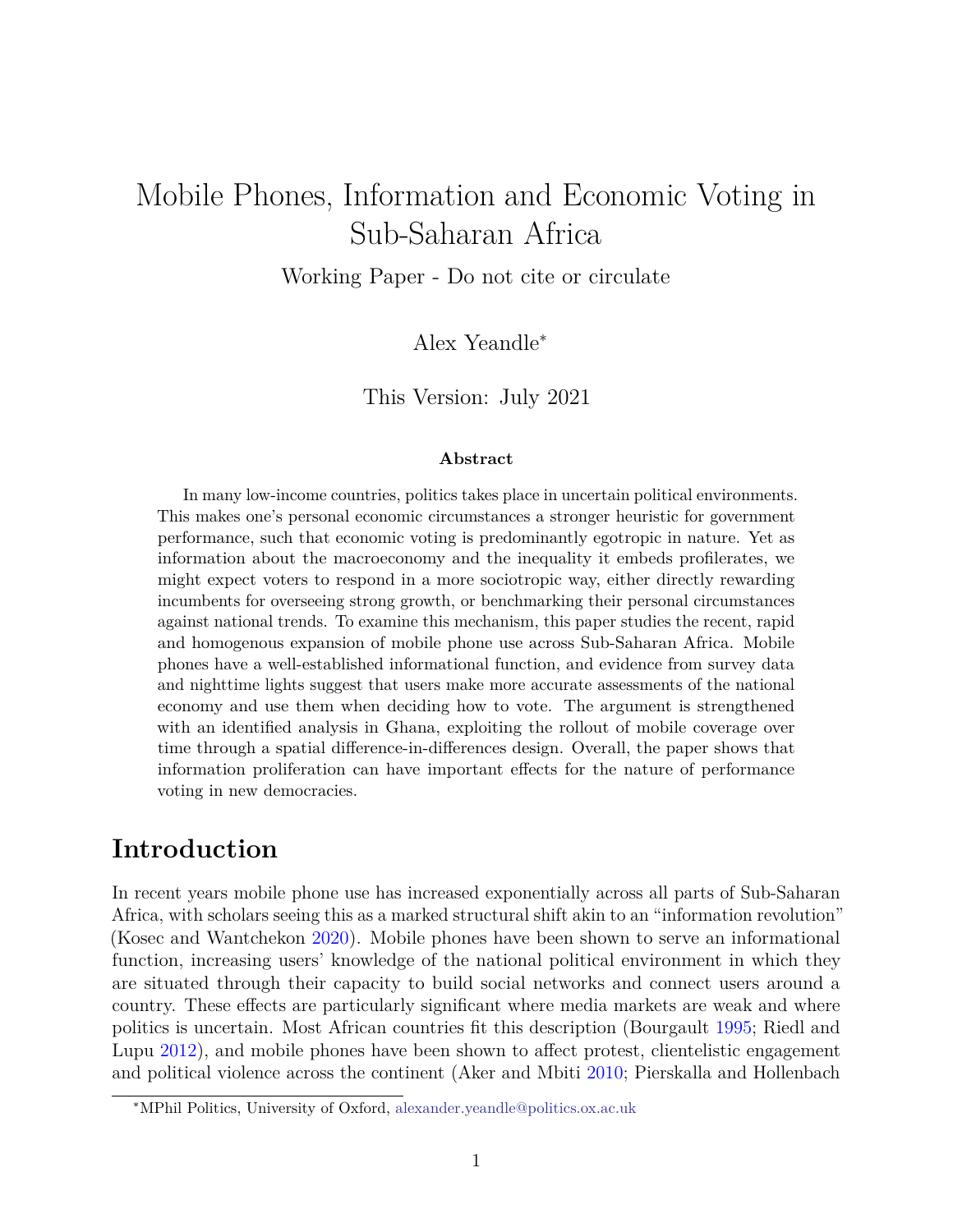[2013;](#page-40-1) Keefer and Khemani [2014;](#page-38-0) Aker, Collier, and Vicente [2017;](#page-34-1) Gonzalez and Maffioli [2020;](#page-37-0) Manacorda and Tesei [2020\)](#page-39-1). However, despite the fact that most African countries are nominally democratic, carrying out regular elections in which voters can hold politicians to account(Cheeseman [2015\)](#page-35-1), the effects of mobile phones and political information on electoral behaviour have yet to be studied.

This paper closes the gap, offering a general theory of information and economic voting applied to Africa's large-scale information revolution. Much study of African electorates stresses the importance of local, *egotropic* economic evaluations in driving incumbent support. Yet while local economic performance is a fundamental part of one's lived experience that is inseperable from day-to-day life, the macroeconomy and one's relative position in it is a more abstract social phenomenon largely driven by proceedings elsewhere (Reeves and Gimpel [2012\)](#page-40-2). As voters begin using mobile phones en masse, they obtain information about national economic performance to which they were previously not exposed. This makes *sociotropic* economic considerations more important in structuring vote choice, with voters using newfound knowledge to *directly* punish or reward macroeconomic conditions, or to *benchmark* their own personal circumstances. Both mechanisms have precedent in Europe, the US, Latin America and India, but have not been rigorously examined in Africa (Duch and Stevenson [2008\)](#page-36-0).

The argument is tested with two empirical strategies. One links survey data with nighttime lights to validate the microfoundational assumptions of the theory, showing that mobile phone users do have more accurate economic perceptions and that these appear to condition their support for the incumbent. The other uses historical mobile coverage maps, special-access survey data and constituency-level election results in Ghana, employing a spatial differencein-differences design to show that constituencies in coverage are more responsive to the state of the national and relative economy.

Overall the paper presents and tests a parsimonious theory of economic voting in lowinformation political environments, providing evidence that is qualitatively informed, descriptively representative and causally identified. It contributes to the broader literature by extending the study of economic voting to underrepresented contexts, and refines our understanding of how information shapes electoral outcomes in new democracies.

# **The Argument**

## **Economic Performance and Incumbent Support**

A long literature in comparative political science ties voters' perceptions of the economy to their electoral choices. In general, the national economy matters most to voters and is the strongest predictor of support for the incumbent government. The logic of economic voting arguments is inherently simple; voters hold the government responsible for the state of the economy, so retrospective economic evaluations are a significant predictor of incumbent support (Lewis-Beck and Stegmaier [2019\)](#page-39-2).

We can distinguish the effects of *egotropic* and *sociotropic* economic evaluations, where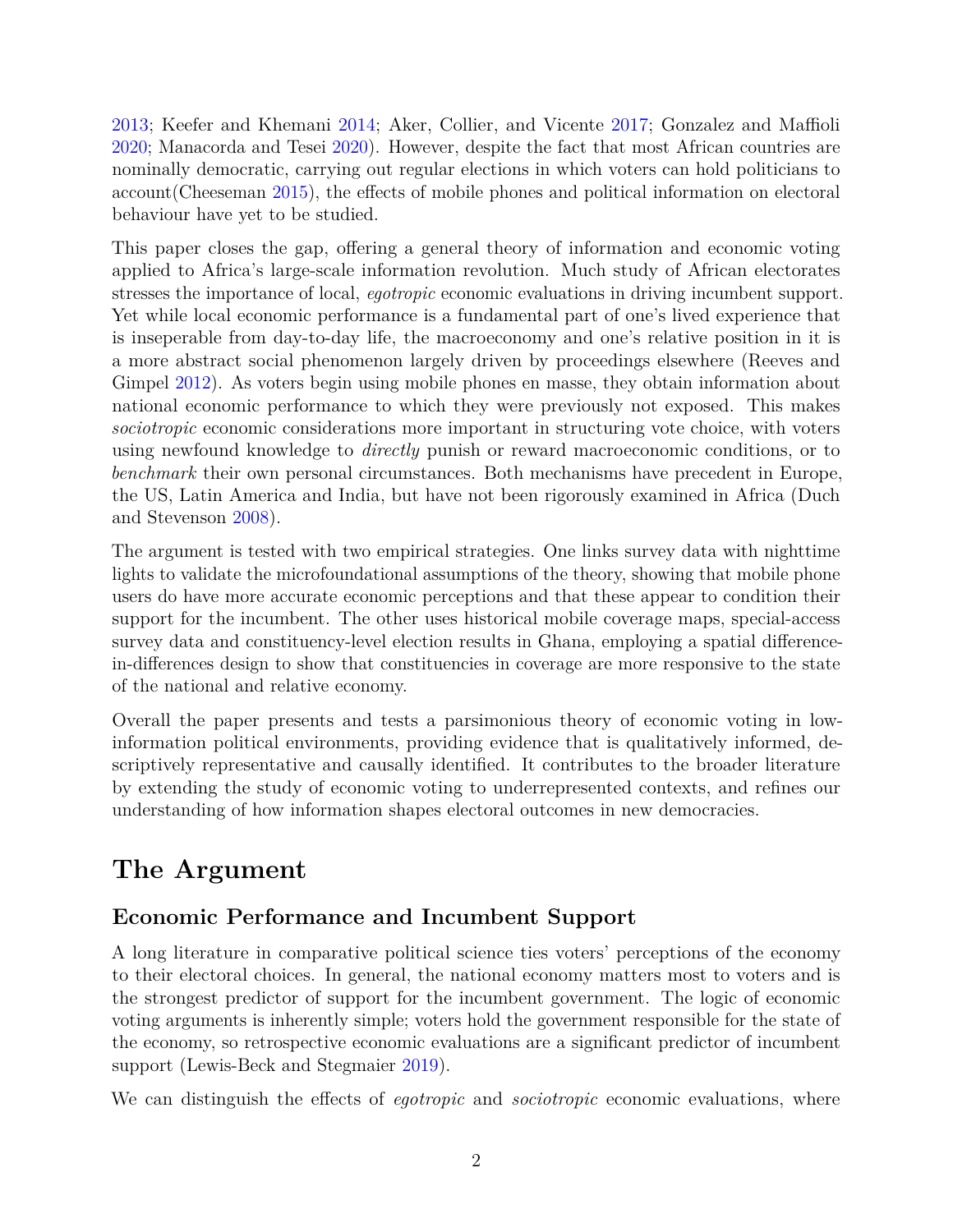egotropic refers to one's personal economic circumstances, and sociotropic to those of the country as a whole (Fiorina [1981;](#page-36-1) Kinder and Kiewiet [1981\)](#page-38-1). In general, sociotropic evaluations have greater explanatory power than egotropic ones (Duch and Stevenson [2008;](#page-36-0) Lewis-Beck and Stegmaier [2019\)](#page-39-2), with consistent evidence from the US (Kramer [1971;](#page-39-3) Tufte [1978;](#page-41-0) Campbell et al. [1980;](#page-35-2) Lewis-Beck and Ratto [2013\)](#page-39-4), Europe (Norpoth et al. [1991;](#page-39-5) Stubager, Lewis-Beck, and Nadeau [2013;](#page-41-1) Hobolt and Tilley [2014\)](#page-38-2) and Latin America (Remmer [1991;](#page-40-3) Benton [2005;](#page-34-2) Lewis-Beck and Ratto [2013;](#page-39-4) Singer [2013\)](#page-41-2).

Studies that trace the effects of the sociotropic economy propose a handful of causal mechanisms. For some authors, the national economy is itself important to voters and offers a general heuristic for government performance that is *directly* punished or rewarded (Kinder and Kiewiet [1981\)](#page-38-1). For others the national economy allows voters to *benchmark*, by comparing the performance of their own country relative to similar counterparts (Kayser and Peress [2012;](#page-38-3) Arel-Bundock, Blais, and Dassonneville [2019;](#page-34-3) Aytaç [2020\)](#page-34-4), or by subnationally comparing their region or group to national trends (Besley and Case [1995;](#page-35-3) Dash and Ferris [2020;](#page-36-2) Green, Hellwig, and Fieldhouse [2021\)](#page-37-1). Finally, some question whether sociotropic judgements are actually *about* the national economy, arguing that voters' national perceptions are a reflection of performance in their local area (Reeves and Gimpel [2012\)](#page-40-2) or the circumstances of people from a similar profession, age or class (Ansolabehere, Meredith, and Snowberg [2014\)](#page-34-5), although some recent experimental work has pushed back against this (Damstra, Boukes, and Vliegenthart [2021\)](#page-35-4).

In most African countries, however, sociotropic and relative judgements do not seem to be strong drivers of vote choice. Despite macroeconomic volatility being similar to that in other continents (Otchia and Asongu [2020\)](#page-40-4), African Presidents have strong incumbency advantages (Cheeseman [2015;](#page-35-1) Bleck and Van de Walle [2018\)](#page-35-5) and, at an aggregate level, electoral defeat seems unrelated to the state of the national economy.



Figure 1: Turnover and Economic Growth in Sub-Saharan Africa, 1990-2019. Trend lines fitted with LOESS.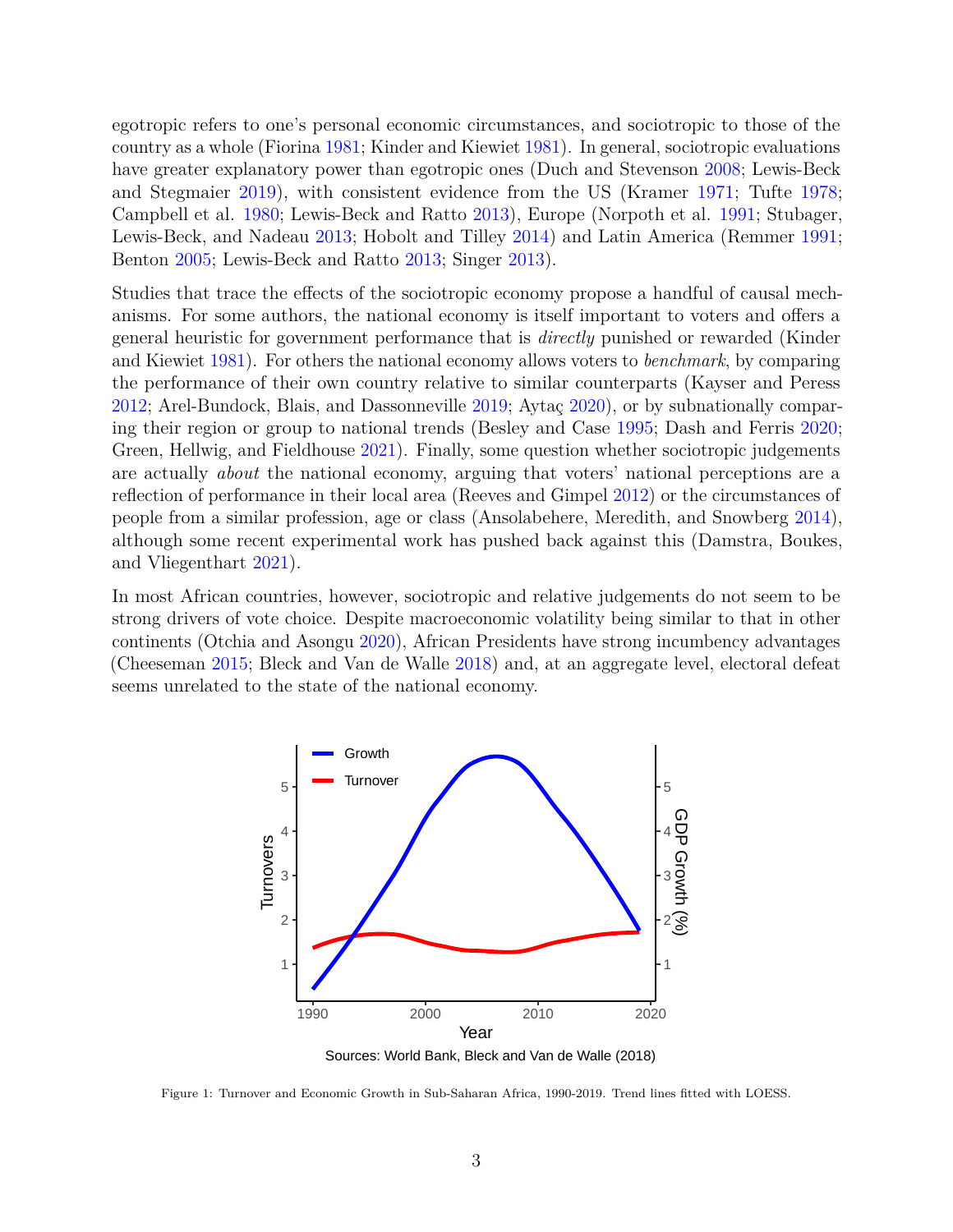Instead, economic voting in African countries seems to be driven predominantly by local considerations. Scholars have shown that voters respond to egotropic evaluations (Eifert, Miguel, and Posner [2010;](#page-36-3) Bratton, Bhavnani, and Chen [2012\)](#page-35-6), which themselves update in response to the quality of easily attributable public goods (Harding [2015,](#page-37-2) [2020;](#page-37-3) Kramon [2016;](#page-39-6) Carlson and Fidalgo [2016;](#page-35-7) Kadt and Lieberman [2020\)](#page-38-4). Often such effects are studied in a context of ethnic polarisation and biased performance assessments (Adida et al. [2017\)](#page-34-6). However, such polarisation is evident in only a handful of African countries (Elischer [2013;](#page-36-4) Harding and Michelitch [2019\)](#page-37-4), and moreover does not seem theoretically distinct to existing work on partisan-biased evaluations in developed nations (Evans and Pickup [2010\)](#page-36-5), at least in the narrow context of economic voting.

Despite this work, however, existing studies fail to explain why the national economy seems to matter less in elections across Africa than in other continents. One continental difference that could explain this effect is access to information about politics, with proliferation of mass media across Africa lagging the rest of the world (Bourgault  $1995$  $1995$ ).<sup>1</sup> While most theories of economic voting assume that objective economic performance is strongly correlated with subjective perceptions (Rueda and Stegmueller [2019\)](#page-40-5), this assumption is less likely to hold in African countries, where politics takes place in a deeply uncertain environment (Riedl and Lupu  $2012$  $2012$ .<sup>2</sup> Somewhat uniquely, then, rapid exposure to new information has the potential to exhibit significant effects on how African voters' perceive the economy.[3](#page-3-2)

### **Mobile Phones as Information in Sub-Saharan Africa**

While most African countries have had historically low access to information about politics, there is evidence that this is changing. In particular, mobile phone use has increased rapidly and homogeneously in the past twenty years, representing a structural shift in media use for most African electorates. Mobile phones exhibit national-level informational effects, such that their increased use should lead to increased information about the state of the national economy.

Firstly, there is a wealth of evidence that mobile phone use has rapidly increased across Africa and that this increase extends to all groups of society. At an aggregate level, World Bank data on mobile subscriptions and survey data on self-reported mobile use show a sharp increase over time. Comparatively, we can see in Figure 2 that African countries were late adopters of mobile phones when compared to their European and Latin American counterparts.

Digging into the individual-level determinants of mobile use with AfroBarometer survey data,

<span id="page-3-0"></span><sup>1</sup>With the exception of radio, although radio stations in Africa typically operate in local languages and focus on localised news stories, so do not offer the same access to national political information.

<span id="page-3-1"></span><sup>2</sup>There is convincing evidence to support this assumption in wealthy, developed nations (Fernández-Albertos and Kuo [2018;](#page-36-6) De Vries, Hobolt, and Tilley [2018\)](#page-36-7), but it remains largely untested how far the assumption travels.

<span id="page-3-2"></span><sup>3</sup>While development economists and political scientists have struggled to find consistent informational effects in low-income countries (Dunning et al. [2019\)](#page-36-8), these studies do not assess national-level outcomes. Instead, it is typically information about *local* performance or corruption that is randomised. This makes the mixed results less surprising; voters live and experience their local economic environment, so have information about it by definition.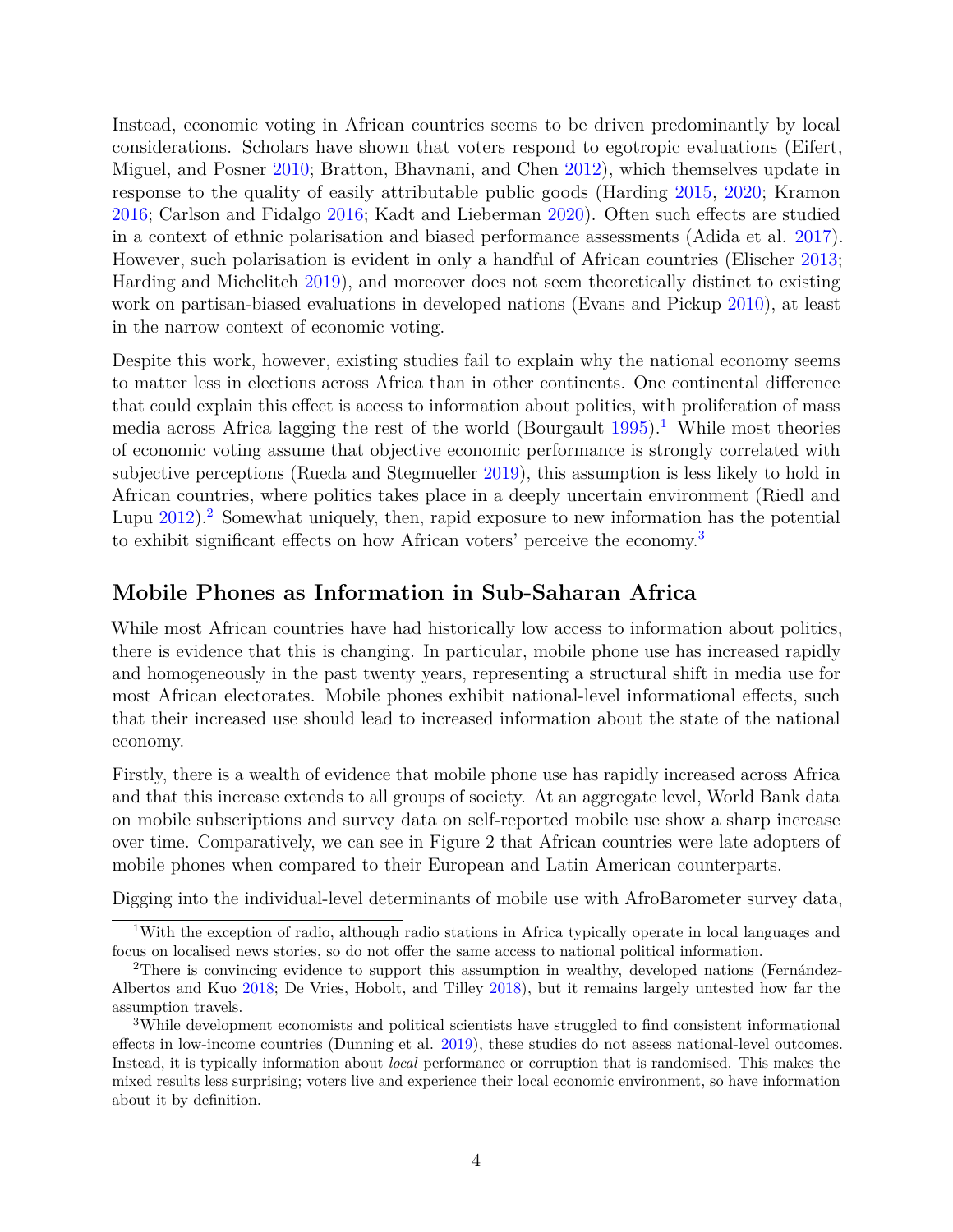**Growth in Mobile Phone Use Over Time**



Figure 2: Mobile Phone Use, 1990-2018

we can see that demographic divides in use are diminishing over time and that this only applies to mobile phones. Using growth models that trace how the probability of using a mobile phone changes as a function of time, we can see that only mobile phone and internet use see significant increases. When a range of demographic covariates are included in the model and interacted with years, we can see a firmly negative trend for mobile phones that is not present for any other media source. In other words, biases toward urban, well educated respondents (panel A) are decreasing over time (panel B), suggesting that mobile use is growing in a balanced manner.[4](#page-4-0)

Given that mobile phone use has increased dramatically across Sub-Saharan Africa, the question turns to whether we should expect this to impact voters' political information. Evidence from ethnographic and development economics literatures suggest that mobile use connects individuals to fellow users around the country, providing access to national-level information about the economy.

Mobile phones' primary informational function stems from their capacity to expand social networks. Phones are conceptually different to traditional mass media sources, in that they enable *two-way* communication, such that users can receive and create content (Kosec and Wantchekon [2020\)](#page-39-0). As users join larger networks, they become exposed to content generated by others across the country, providing insight into events outside the user's local area. This represents an *informational* mechanism. Alternatively, mobile users can use their newfound social networks to create and mobilise others along national grievances, offering a mechanism

 $median_{ik} = (\alpha_0 + u_k) + (\beta_0 + v_k)$ *years*<sub>*k*</sub> +  $\gamma X_{ik} + \eta (X_{ik} * \text{years}_k) + \epsilon_{ik}$ 

<span id="page-4-0"></span><sup>4</sup>Specifically, I estimate a mixed effects model of the following form, with country-round random intercepts: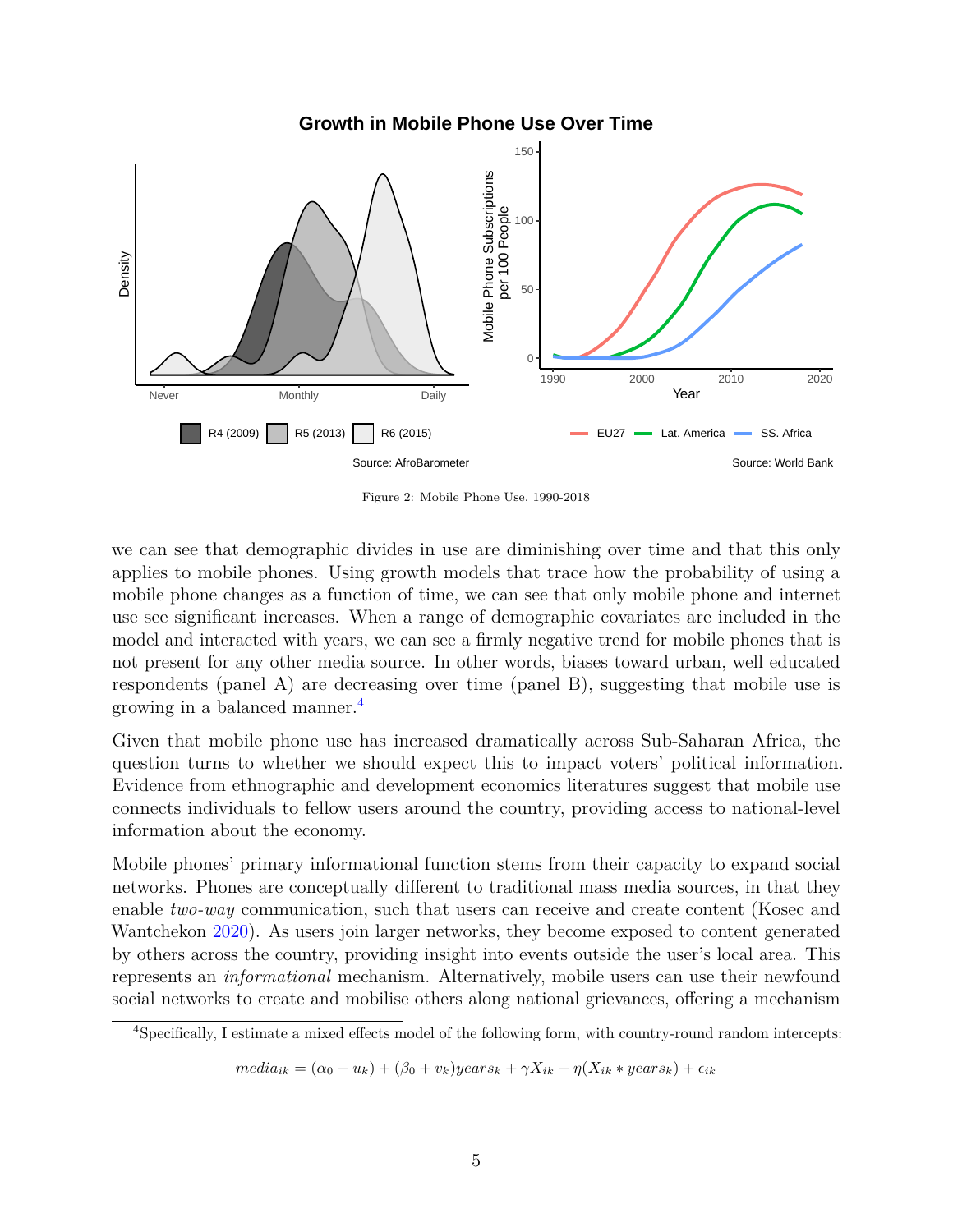

Figure 3: Unconditional Growth Models. The plotted coefficients represent the time fixed effect parameter, and can be interpreted as the average growth in use per year. There is significant growth for mobile and internet use, which panel (b) shows to be robust to covariate adjustment.

of *co-ordination* (Manacorda and Tesei [2020\)](#page-39-1). In this way, mobile phone use becomes a source of national political information for users.

A selection of ethnographic studies points to mobile phones precipitating the expansion of social networks and enlarging the arena in which political discourse plays out (Gagliardone [2019\)](#page-36-9). In Kenya, Nyabola [\(2018\)](#page-39-7) frames mobile phone use and social media as representing new political spaces, which elites seek to control precisely because of their informational effect. In Senegal, Riley [\(2019\)](#page-40-6) considers the use of digital spaces as a place for citizens to find new ways to "circulate information" (p. 131). In Nigeria, Orji [\(2019\)](#page-39-8) shows how voters use mobile phones and social media in the 2011 and 2015 elections to connect and learn from people around the country with shared political interests. In Ghana, Dzisah [\(2018\)](#page-36-10) demonstrates the positive role played by social media in recent election campaigns to promote nationwide information about government performance to voters.

By definition, most of this literature uses intensive case-studies and are cautious about generalising beyond them. Recent studies from the development economics literature offer accounts that are less case-specific, but which generalise further. In particular, scholars have highlighted the informational power of mobile phones across Sub-Saharan Africa, with outcomes ranging from clientelist engagement, participation in protest, incidence of political violence, and containment of Ebola (Aker and Mbiti [2010;](#page-34-0) Pierskalla and Hollenbach [2013;](#page-40-1) Keefer and Khemani [2014;](#page-38-0) Aker, Collier, and Vicente [2017;](#page-34-1) Gonzalez and Maffioli [2020;](#page-37-0) Manacorda and Tesei [2020\)](#page-39-1). Some of these papers offer conclusions that, at least in a statistical sense, can be generalised to the entire continent and offer support for the microfoundational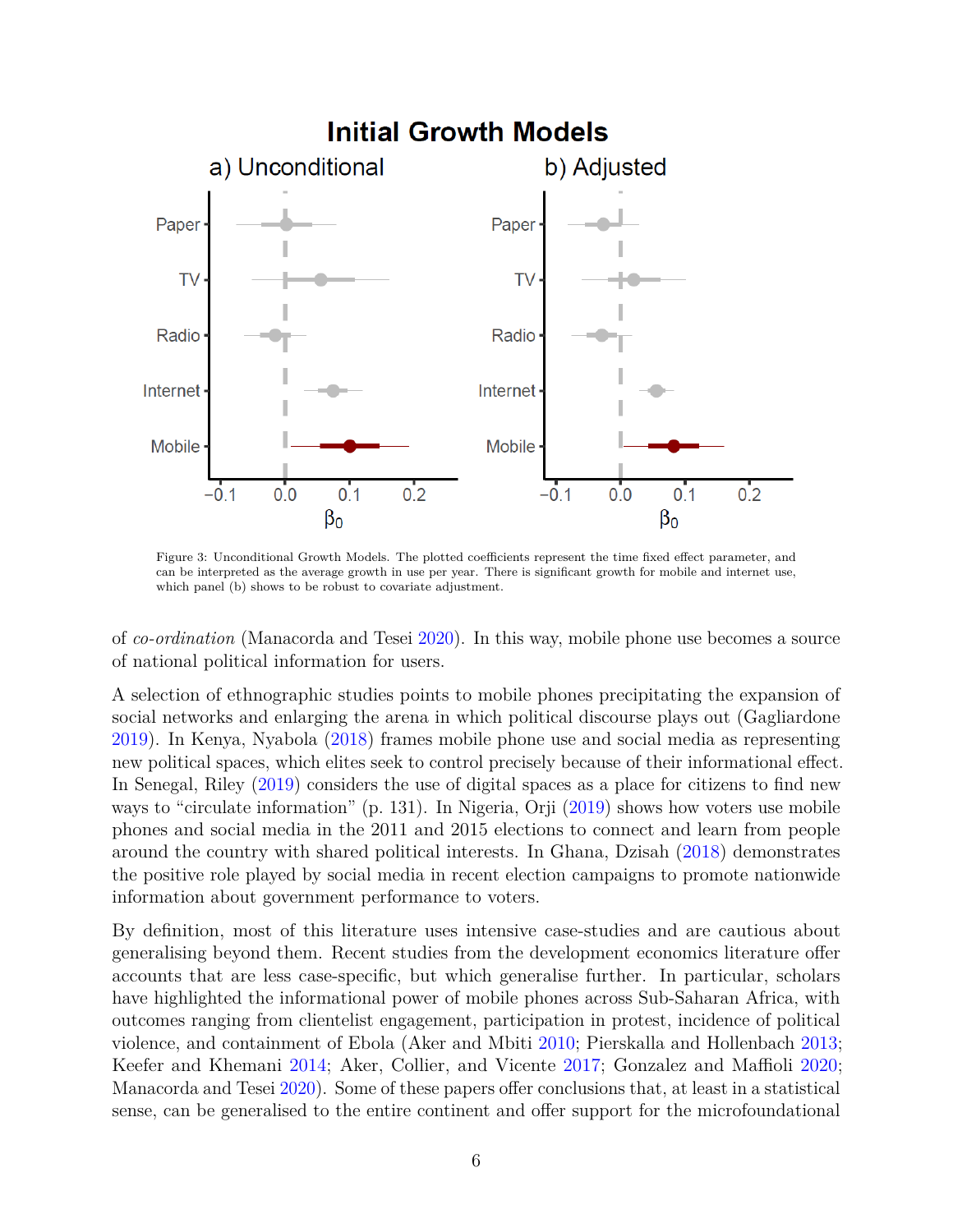

Figure 4: Constrained Growth Models. Red dots represent mobile phones. Panel (a) presents the fixed effects parameters for each demographic indicator, representing heterogeneity in the average level of use. Panel (b) presents the each covariate's interaction with time, representing demographic heterogeneity in the rate of change in use. The results suggest that mobile phone use amongst rural and lesser educated respondents increases at a faster rate than other media sources, implying that growth extends to these disadvantaged groups.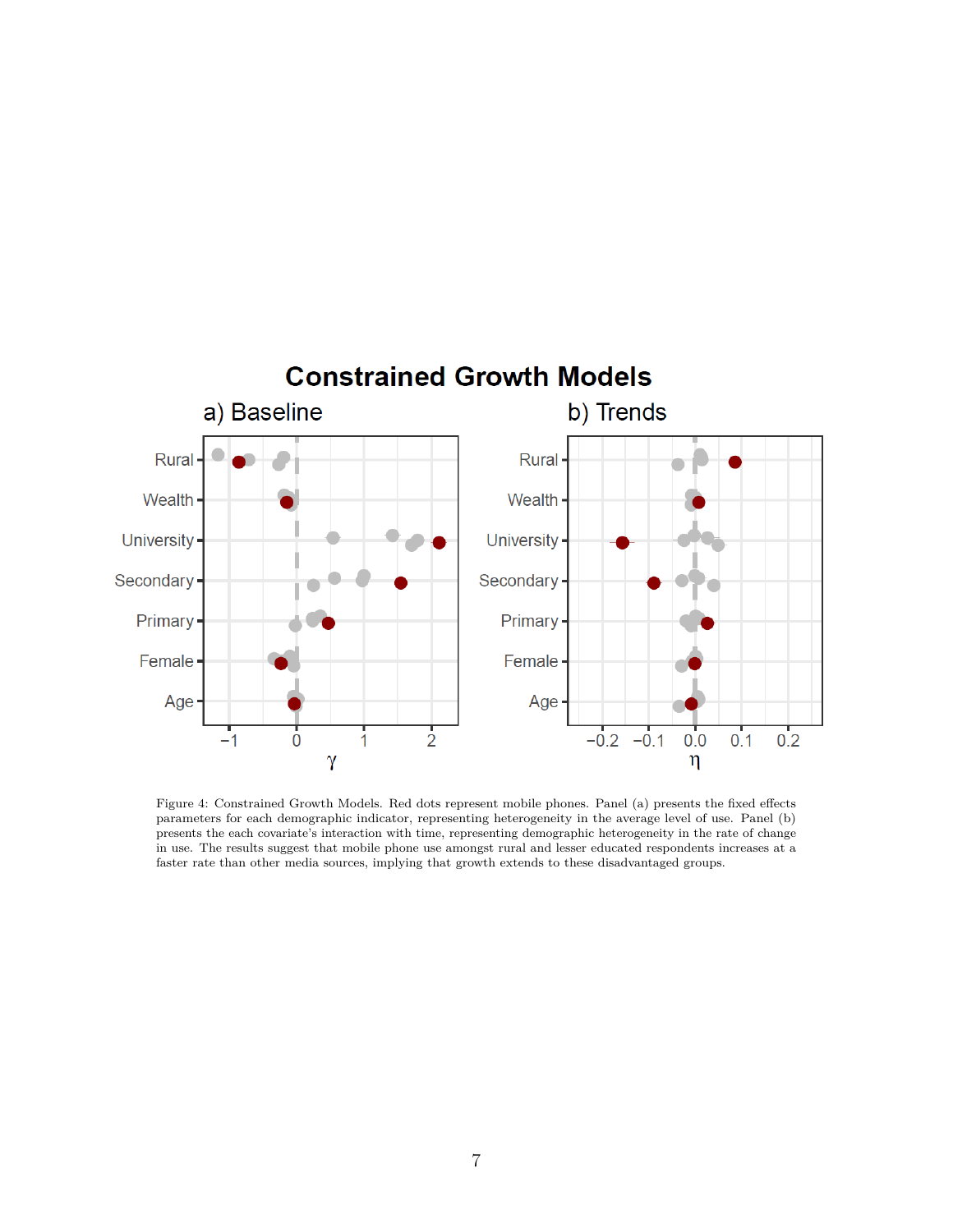assumptions of this paper. To date, however, none have focused explicitly on electoral outcomes, despite the widespread prevalence of democracy in the region.

Collectively, the discussion thus far leads to the following *informational* hypotheses, to be tested empirically later in the paper. Mobile users should have more accurate information about the performance of the nationwide economy, and their own local circumstances in relation to it. However, mobile use should exhibit no effect on the accuracy with which voters assess their own local economic circumstances, as these are part of one's lived experience rather than an abstract social construction.

**H1**: Mobile phone users will have more accurate assessments of national level economic performance, all else being equal.

**H2**: Mobile phone users will have more accurate assessments of their relative economic position, all else being equal.

**H3**: Mobile phone use will not affect the accuracy of local economic assessments, all else being equal.

## **From Mobile Use to Incumbent Support**

Given these informational effects, we can consider how mobile phone users may use their knowledge of the national economy to punish or reward incumbent governments. The previous discussion touched upon two key mechanisms of interest here: direct and benchmarked economic voting.

Firstly, voters may see particularly strong or weak macroeconomic performance and wish to hold the incumbent directly accountable for it. Most African countries have strong executives with clearly demarcated responsibility for national economic governance, so it hence makes sense that voters hold them responsible for macroeconomic change.

However, an alternative is that voters use the general macroeconomic climate to contextualise their own personal circumstances. If personal circumstances stay constant but the economy as a whole grows, a voter might feel left out of the proceeds of growth and punish the President accordingly. Conversely, where personal situations improve in a context of macroeconomic decline, there is greater reason for a voter to reward the President for their relative prosperity.

These two mechanisms offer subtly different expected outcomes with respect to macroeconomic performance. To bring them together, I conceptualise two distinct types of economic growth. Where the macroeconomy grows or contracts *significantly*, a large and visible change from the previous year, voters will lean towards the direct mechanism. Extreme change in the national climate warrants direct reward or punishment to the executive, irrespective of local considerations. However, when macroeconomic change is only *moderate*, a smaller and less discernible shift from the previous year, voters are less likely to punish or reward it directly. Instead, voters will benchmark their personal economic (mis)fortunes, and use this when determining how to vote. This leads to the slightly counterintuitive outcome that, holding personal circumstances constant, moderate improvements in the macroeconomy will lead to a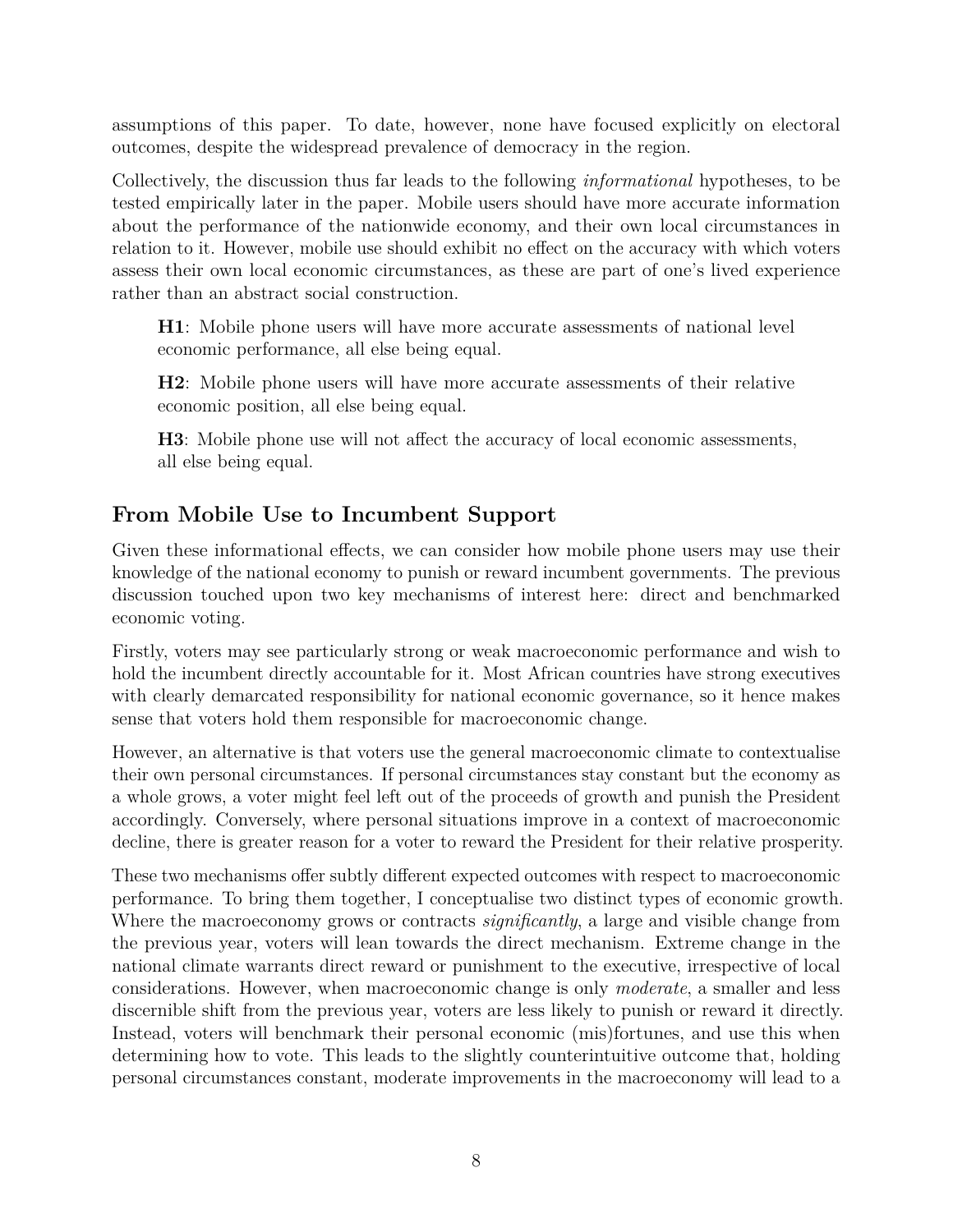relative decline in support for the incumbent among mobile phone users. These theoretical expectations are summarised in H4 and H5 below.

**H4**: When the national economy performs significantly better (worse) than the local economy, mobile phone users will be more (less) likely to support the incumbent President.

**H5**: When the national economy performs moderately better (worse), mobile phone users will be less (more) likely to support the incumbent President, all else being equal.

## **Microfoundations**

The first empirical step of the paper is to use survey data to verify the microfoundational assumptions made in the theoretical argument. Namely, are mobile phone users more informed about the state of the national and relative economies, and does this condition their support for incumbent Presidents?

To do so, I deploy data from Rounds 4 and 5 of the AfroBarometer social survey, a series of nationally representative face-to-face surveys from around the continent. Round 4 is the first to ask about mobile phone use, and collectively the data covers the period from 2009-2013, during which mobile use expanded significantly.<sup>[5](#page-8-0)</sup> To trace variation in economic performance at the subnational level I use nightlights data, aggregated at the first order administrative level, to proxy local economic performance.<sup>[6](#page-8-1)</sup> Each AfroBarometer respondent is allocated to one such subnational unit, such that the datasets can be merged with relative ease.[7](#page-8-2)

## **Do mobile phones increase political information?**

Are mobile users better at assessing the state of the national and relative economy? To test this, I take respondent's subjective economic evaluations of the past 12 months, and compare them to the change in objective nightlights performance data for the same period.

To simplify measurement and interpretation, I code mobile use and economic performance as binary variables. Individuals who use a mobile phone several times a week or more are coded as 1, and 0 otherwise. Assessments of the economy as being "better" or "much better" are coded as 1, and "worse" or "much worse" as 0. Objectively positive changes to the economy in the last 12 months, at either level, are coded as 1, with negative changes set to 0. A region has a positive relative economy when its local economic change is larger than the average

<span id="page-8-0"></span><sup>&</sup>lt;sup>5</sup>The analysis focuses on countries which are minimally democratic, such that elections take place and are seen as the main constitutive element of democracy, but making no assumptions about their freedom or fairness (Przeworski et al. [2000\)](#page-40-7) nor about past incidence of turnover (Huntington [1991\)](#page-38-5).

<span id="page-8-1"></span><sup>6</sup>There is also an argument that nightlights provide a more impartial measure of national economic performance than those reported by governments directly. For example, Martinez [\(2019\)](#page-39-9) demonstrates that autocrats in Africa deliberately overestimate official GDP estimates.

<span id="page-8-2"></span><sup>7</sup>There are typically 10-20 such first order administrative units in each sample country. In total, the analysis leverages variation from 271 distinct units, containing around 50,000 individual AfroBarometer respondents.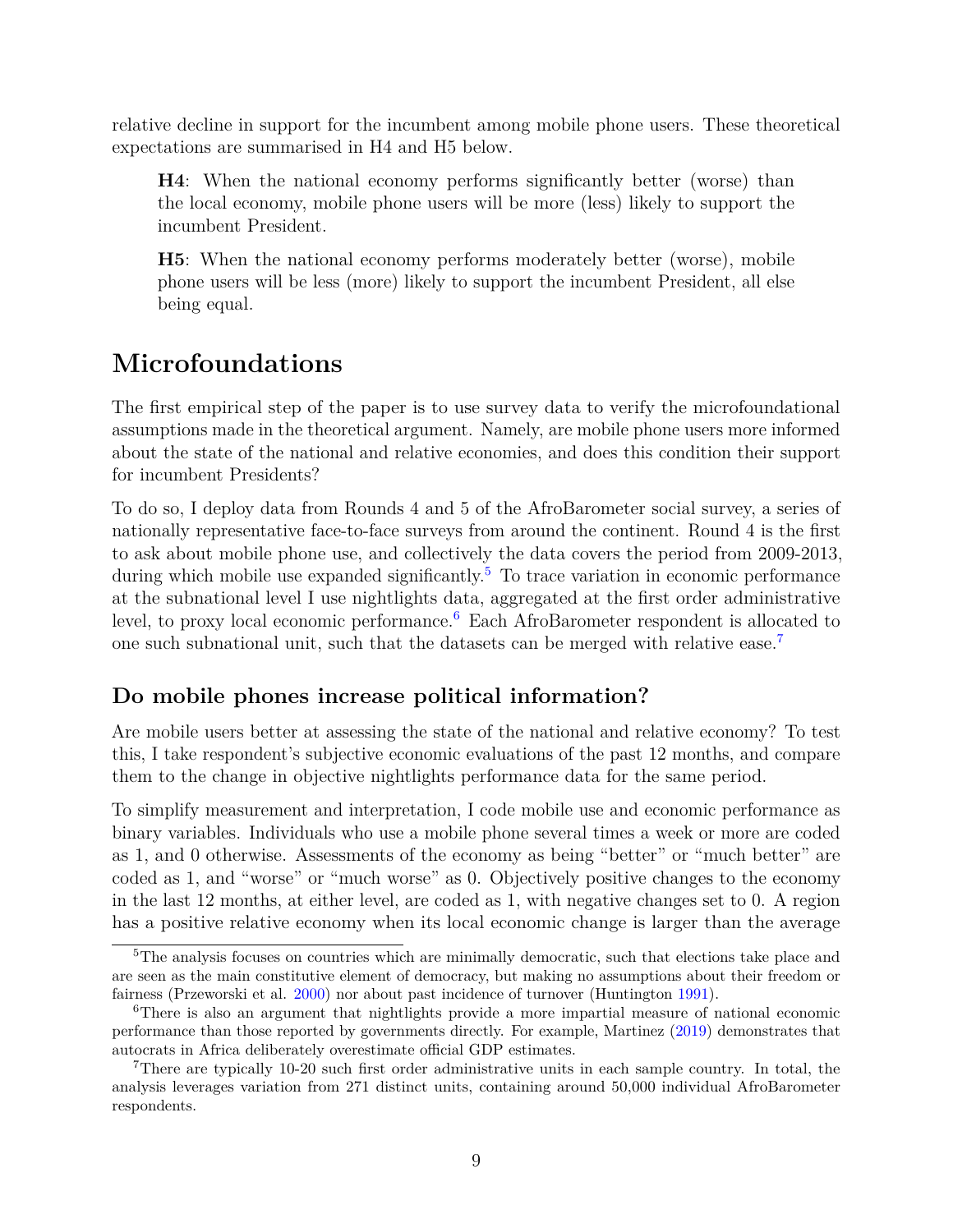local change across the country in that year.<sup>[8](#page-9-0)</sup> Finally, economic assessments are coded as "correct" when they match the objective change, i.e. when both are equal to 0 or both equal to 1.

I then use linear mixed effects models to see how mobile use changes the probability of a correct assessment. I adjust for other media use and demographic covariates, and include country-round random intercepts. If mobile phone users make more accurate economic assessments,  $\beta_1$  will be positive and statistically significant. This is expected to be the case for the national and relative economies, but not the local.

$$
correct_{ijk} = (\alpha_0 + u_k) + \beta_1 mobile_{ik} + \xi media_{ik} + \gamma X_{ik} + \epsilon_{ik}
$$
\n(1)

A concern with this specification is that the magnitude of economic change is not taken into account. Where changes to the economy are particularly large, they will be more visible to respondents, irrespective of media consumption. If mobile phones users happen to live in areas that face more pronounced change, this could confound the measurement of the informational function of mobile phones. To mitigate this possible selection bias, I run additional specifications that control for the absolute value of economic change (i.e.  $|e_{t=2}$  $e_{t=1}$ ). If  $\beta_1$  retains its significance, it provides confidence that the results lend support to the informational mechanism, and are not spurious.

$$
correct(e)_{ijcr} = (\alpha_0 + u_k) + \beta_1 mobile_{ik} + \beta_2 |\Delta e_{jk}| + \xi media_{ik} + \gamma X_{ik} + \epsilon_{ik}
$$
 (2)

The results, as shown Figure 5 below, provide strong support for H1-H3. Firstly, mobile phone use has a significant effect on correct assessments at the national and relative level, with users being around 1.3% more likely to form a correct assessment. Secondly, as expected under H3, there is no effect at the local level. This replicates the findings of existing work in the US; all voters share common information about local economic performance, and divergences arise only in relation to the national economy (Ansolabehere, Meredith, and Snowberg [2014\)](#page-34-5). Thirdly, the results are robust when the magnitude of economic change is accounted for, with there being close to no change in the size or significance of the coefficients. This provides confidence that the effect is driven by information, rather than being a product of selection. I also note that the results are unchanged when an equivalent logistic mixed effects specification is used (not reported), insuring against model dependency.

Collectively, then, the analysis lends support to the idea that mobile phone users are systematically better at predicting the state of the national and relative economies. The next step of the argument is to connect information to vote choice, making the critical theoretical jump to incumbent support and economic voting.

<span id="page-9-0"></span><sup>&</sup>lt;sup>8</sup>The average regional change, for country *n* and region *j*, is  $\frac{\sum_{n=1}^{j} \Delta e_{jc}}{j_n}$ , where a country has  $j_n$  administrative units.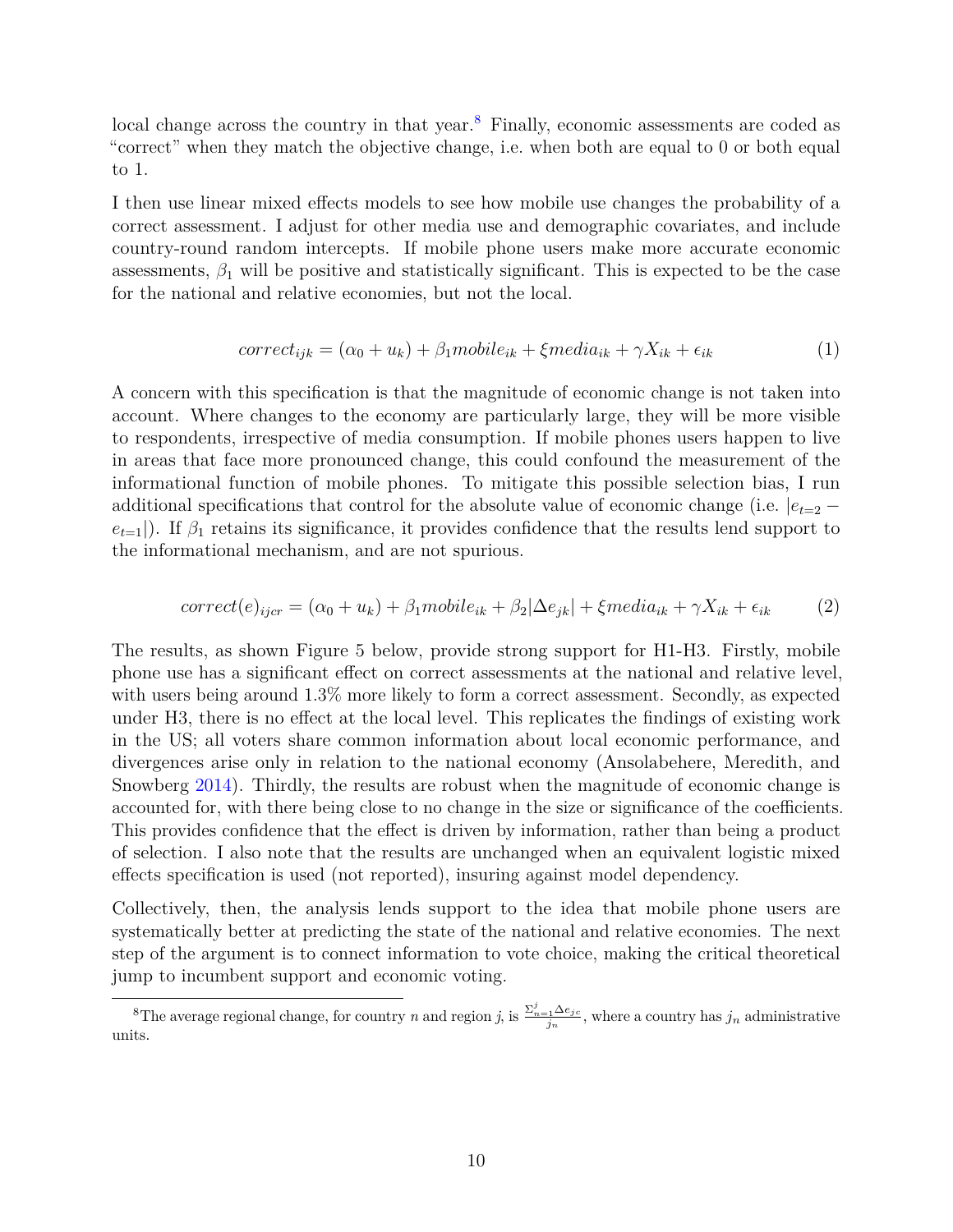

Figure 5: Mobile Phone Use and Correct Economic Perceptions. Each panel presents the marginal effect of mobile phone use on the probability of correctly assessing the economy. Panel (a) presents the baseline specification, whereas panel (b) presents the results when controlling the magnitude of economic change. The result imply that mobile phone users make systematically more accurate assessments of the national and relative economies, but are no better at assessing the local economy. This is firmly in line with theoretical expectations.

### **Is information used to hold politicians accountable?**

Mobile phone users have more information about the national economy, but do they use it to hold the President accountable? I address this with two empirical analyses. The first focuses on general relationships, showing that mobile users condition their support on objective changes to the national and relative economy, in a way that non-users do not. The second distinguishes between moderate and significant changes to the economy, to provide specific evidence of direct and benchmarking effects.

#### **General effects of the economy**

To see whether mobile users lend more weight to national and relative economic evaluations, I specify mixed effects models that measure support for the incumbent President as a function of mobile use and the economy. Again I hold constant an array demographic characteristics and use of other media sources. The key coefficient of interest is the interaction between mobile use and the change in the economy. If this is positive and significant, it implies that changes in the economy have a larger effect on Presidential support for mobile phone users, in line with the theoretical argument. Presidential support is operationalised through a voting intention question, coded as one if the respondent intends to vote for the President's party and zero otherwise.

$$
support_{ik} = (\alpha_0 + u_k) + \beta_1 (mobile_{ik} * \Delta e_{ik}) + \xi media_{ik} + \gamma X_{ik} + \epsilon_{ik} \tag{3}
$$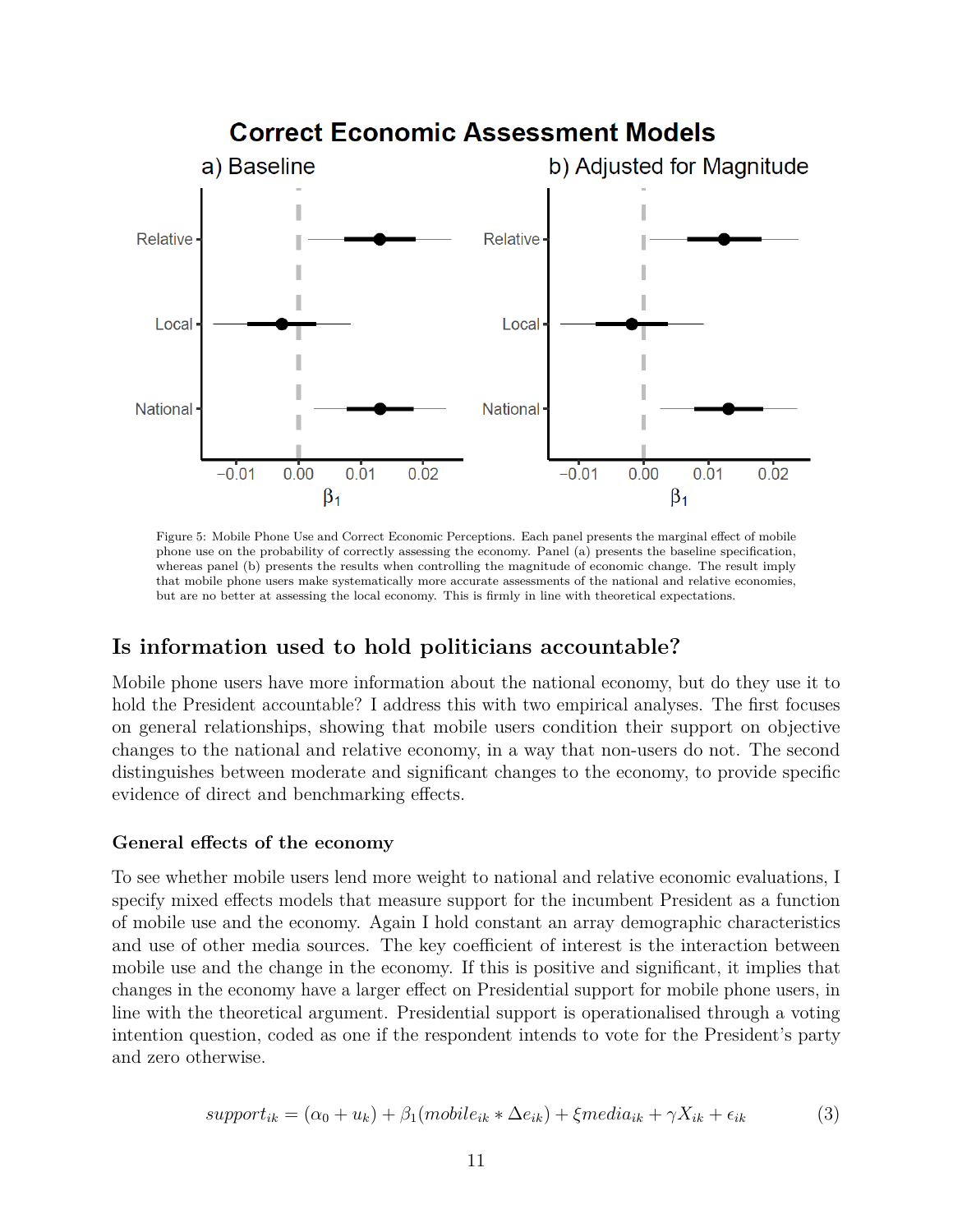The results broadly support H4 and H5, showing that the objective economy matters more for informed voters. As can be seen in Figure 6, the national and relative economy exhibit a positive and statistically significant effect for mobile phone users, but there is no significant relationship for non-users. The results indicate that a standard deviation increase in the national or relative economy increases the probability that a mobile phone user will vote for the incumbent President by around 2%, relative to a non-user. Substantively, this effect could be large enough to change the outcome of a close election. Ghana's 2008 Presidential contest is one such election, and is discussed in the next section.



Figure 6: Objective Economic Change and Vote Choice. Panel (a) shows the effect of national economic change on vote choice, identifying a positive and statistically significant effect for mobile phone users, but no effect for non-users. Panel (b) shows the same results hold for the relative economy.

#### **Benchmarking and Direct Effects**

The theoretical argument outlined two channels by which the national economy affects incumbent support. Where the national economy undergoes significant change, this change is directly rewarded or punished by voters, leading to a positive direct effect and a negative relative effect. Where the national change is moderate its effects are instead benchmarked, mattering only in relation to changes at the local level. The direct effect of the national economy hence becomes negative, and benchmarking positive. These expectations are summarised in the table below.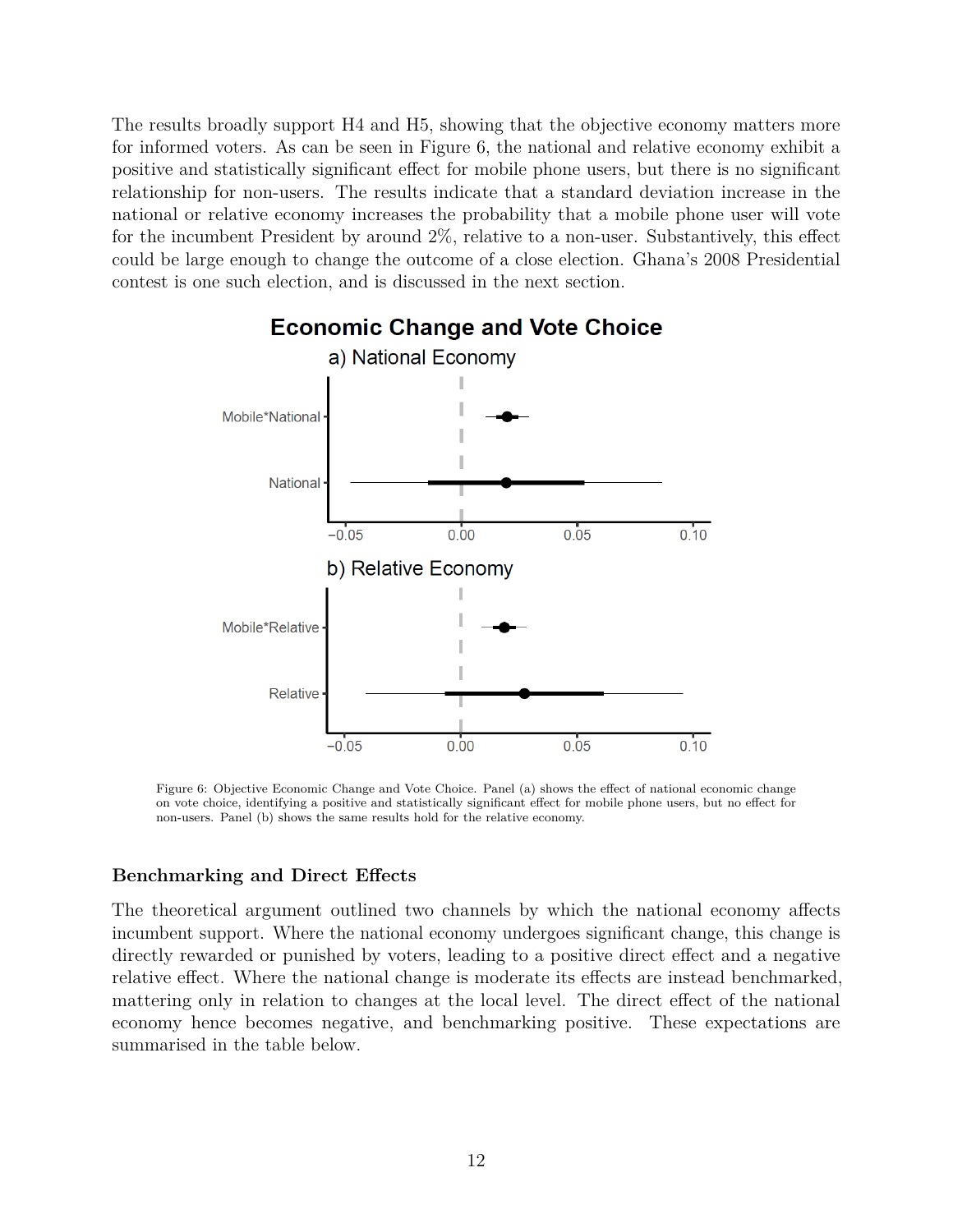| Change to National | Marginal Effect of National Marginal Effect of Relative |                        |
|--------------------|---------------------------------------------------------|------------------------|
| Economy            | Economy (Direct)                                        | Economy (Benchmarking) |
| Moderate           | Negative                                                | Positive               |
| Significant        | Positive                                                | Negative               |

To disaggregate moderate and significant change, I split the national economic performance variable into quartiles. The middle two quartiles are recoded as representing moderate change, with extreme high and low values representing significant shifts.

Empirically, I specify a saturated mixed effects model in which both the national and relative economy are interacted with mobile use, alongside a dummy variable indicating whether change is moderate or significant. The outcome of this three way interaction represents the change in the information effect as national economic change shifts from moderate to significant. By including both the relative and national economic interactions in the same specification, we can "partial out" the effect of one, allowing us see the marginal effect of the other (Wooldridge [2013\)](#page-41-3).

$$
support_{ik} = (\alpha_0 + u_k)
$$
  
+  $\beta_1 (mobile_{ik} * \Delta e_k * significant_k) + \beta_2 (mobile_{ik} * \Delta e_k * significant_{rel})$   
+  $\xi media_{ik} + \gamma X_{ik} + \epsilon_{ik}$  (4)

The results provide specific support for H4 and H5. For the national economy, the information effect is more negative under moderate change, but more positive for significant change. This is in line with theoretical expectations, and implies that voters directly punish or reward significant changes to the national economy. The relationship is reversed for the relative economy, with more positive effects under moderate national change and more negative under significant change. This implies that voters benchmark when changes to the national economy are moderate, with the effect dropping away as national change becomes more extreme.

In aggregate, the results match theoretical expectations. Not only do the national and relative economies matter more for informed voters, they have heterogeneous effects that are consistent with direct and benchmarking logics of economic voting. We can credibly say that informed voters do hold the incumbent President accountable for the performance of the national and relative economy, as they come to learn about how the national economy has performed.

A few questions remain unexplored, however. Firstly, while comprehensive and representative, the analysis can only make descriptive claims. Without exogenising mobile use, we can only speak suggestively of its effects on information and vote choice. Secondly, the key measure of incumbent support has been a voter *intention* survey question. This could be tainted by social desirability bias among respondents, and respondents might legitimately change their mind on polling day as their electoral preferences crystallise (Andersen, Tilley, and Heath [2005\)](#page-34-7). Finally, respondents could only be disaggregated at the regional level. While this is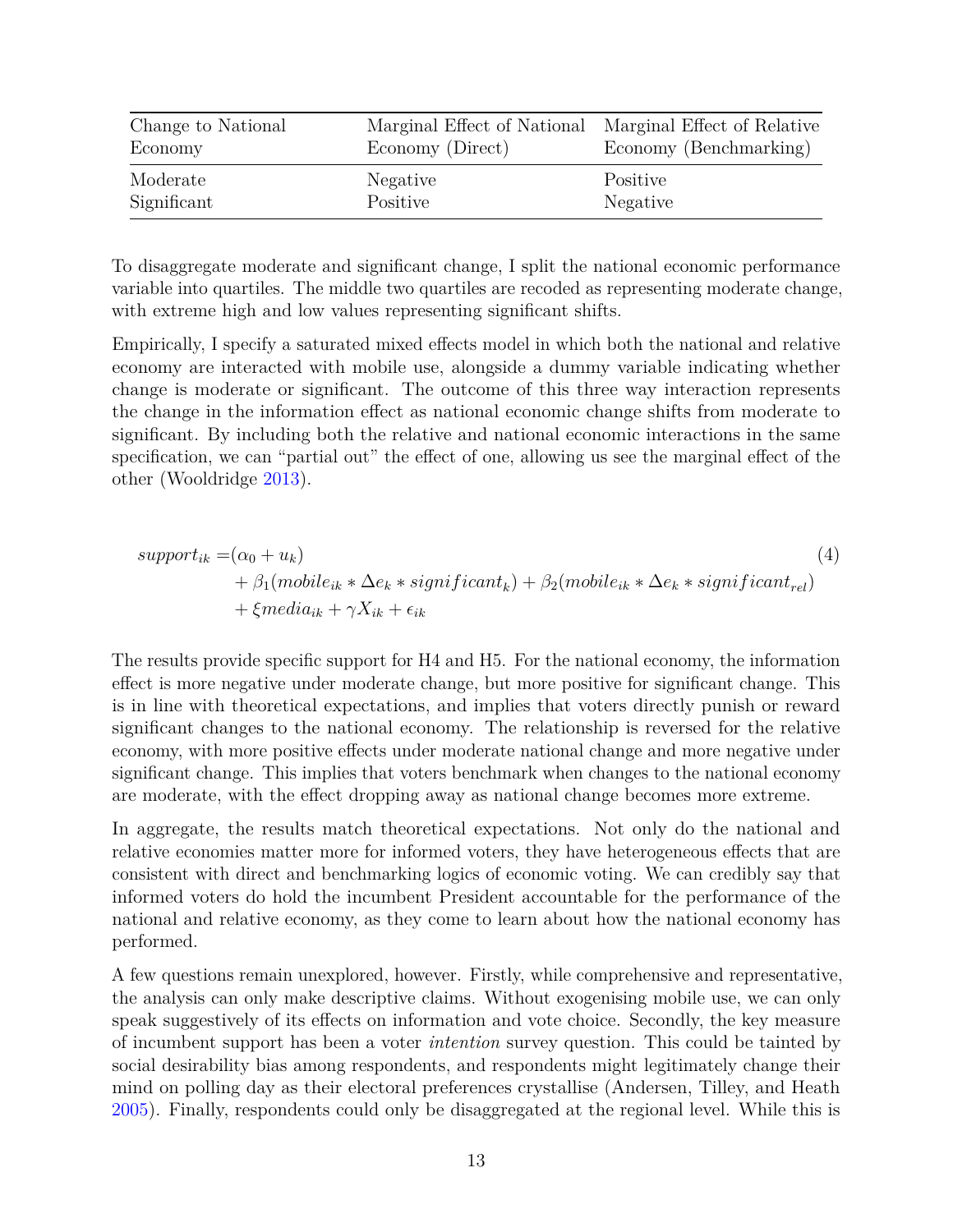

Figure 7: Direct and Benchmarking Effects as National Economic Performance Varies. Panel (a) presents the coefficients for the national economy, showing that informed voters directly reward national economic performance when the change is significant, but punish it otherwise. Panel (b) presents results for the relative economy, showing it to have a positive effect at smaller levels of national change. In aggregate, the results follow theoretical expectations and support the direct and benchmarking mechanisms.

an improvement on national-level analyses common in the literature, regions are still large units that could mask theoretically relevant internal heterogeneity. With this in mind I now turn to one particular election, for which higher quality data is available, and use a spatial difference-in-differences design to identify the effect of mobile phones on incumbent support with more causal flavour.

## **Mechanisms**

Thus far, the paper has found descriptive support for the idea that mobile phone proliferation makes voters more responsive to sociotropic economic perceptions. To lend causal credibility to these findings, the paper now focuses on the rollout of mobile phone coverage in Ghana, using historical coverage maps and subnational electoral data to show that voters in coverage were more responsive to sociotropic and relative economic performance.

## **Context: The Ghanaian Elections of 2004 and 2008**

Ghana has been heralded as one of the most consolidated democracies in Sub-Saharan Africa. The country has held multiparty elections every four years since 1992, with power changing hands regularly between the National Democratic Congress (NDC) and New Patriotic Party (NPP) in a highly institutionalised two party system (Riedl [2014\)](#page-40-8). While there have been small episodes of violence at polling booths and some allegations of irregularities by the opposition (Ichino and Schündeln [2012;](#page-38-6) Brierley and Ofosu [2014;](#page-35-8) Ofosu [2019\)](#page-39-10), election observers still heap praise on the country's political institutions and the efficacy of its democratic system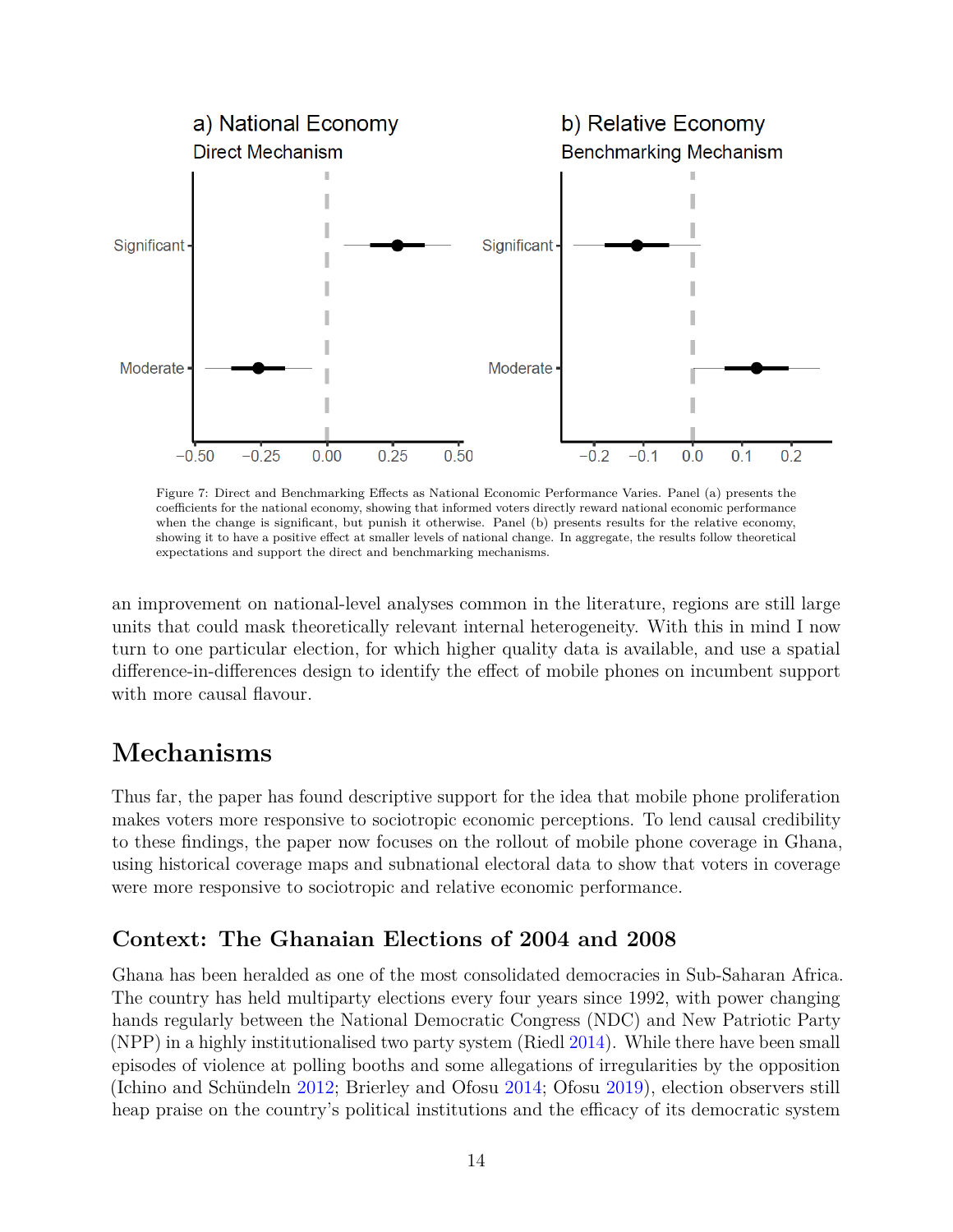### (Whitfield [2009\)](#page-41-4).

The 2004 election saw incumbent NPP President John Kufour win re-election with ease, gaining 52.4% of the first round vote to the NDC candidate John Atta Mills' 44.6%. Kufour first won office in 2000, an election in which revolutionary leader Jerry Rawlings left office after two terms, having previously won two mandates in 1992 and 1996, Ghana's first elections since (re)democratisation. Kufour's victory was significant, as it marked the first peaceful transition of power from the NDC to the NPP. Kufour was generally seen to have performed well in his first term, and his 2004 victory was relatively unsurprising to analysts at the time (Kelly [2005\)](#page-38-7).

In 2008 Kufour had reached the end of his second term, with then Foreign Minister Nana Akufo-Addo taking the NPP's Presidential nomination. The election was Ghana's closest to date, with Mills coming from behind to win the second round by just 50.2% to 49.8%. The NPP would not take power again until 2016, when Akufo-Addo found electoral success at the third attempt. The 2008 result was particularly dramatic, with both candidates oscillating in and out of the lead as the count went on, and with civil unrest in some parts of the country. Nonetheless, Ghana's electoral commission was praised for its independent and fair handling of a difficult election (EU Election Mission [2008;](#page-36-11) Carter Centre [2008\)](#page-35-9).

Given the theoretical framework, the 2008 result might seem puzzling. In 2008 Ghana was in the midst of a period of strong macroeconomic growth, with GDP having more than tripled since the previous election. The country had recently discovered off-shore oil reserves and was debating how they would best be managed going forward (BBC [2008\)](#page-34-8). The NPP sought to play up their economic competence in the election (Bleck and Van De Walle [2013\)](#page-35-10), alongside highlighting their positive record on public service investment around the country (Harding [2015\)](#page-37-2). On top of this, the NPP had won the 2004 election comfortably, and their eight years in power put them in pole position to secure the heavy incumbency advantages seen across African elections (Cheeseman [2015;](#page-35-1) Bleck and Van de Walle [2018\)](#page-35-5). Yet, despite this, the NDC were able to gain more than half a million extra votes, with positive swing in all parts of the country, rather than simply mobilising core support in their Volta ethno-regional stronghold (Primus [2015\)](#page-40-9).

A variety of explanations have been given to account for the NPP's loss. Some scholars highlight internal disputes within the NPP as playing a role, with seventeen candidates partaking in primaries to succeed Kufour. The party's spending of lavish sums of money on political theatre irritated voters more concerned about Ghana's, and their, circumstances (Whitfield [2009\)](#page-41-4). Others have focused on the ethnic character of voting behaviour and potential electoral malpractice in party strongholds (Jockers, Kohnert, and Nugent [2010\)](#page-38-8), or the gradual decline of clientelism as the goods demanded by voters became more expensive over time (Lindberg [2013\)](#page-39-11). Others still have focused on performance related democratic accountability. In particular, Harding [\(2015\)](#page-37-2) uses polling booth data to demonstrate voters' responsiveness to local road quality.

Whilst vote choice is always multicausal, and all of these explanations likely contain some truth, there is nonetheless an interesting omission. Between 2004 and 2008, it is estimated that mobile phone use in Ghana increased by a factor of six, with millions of citizens gaining access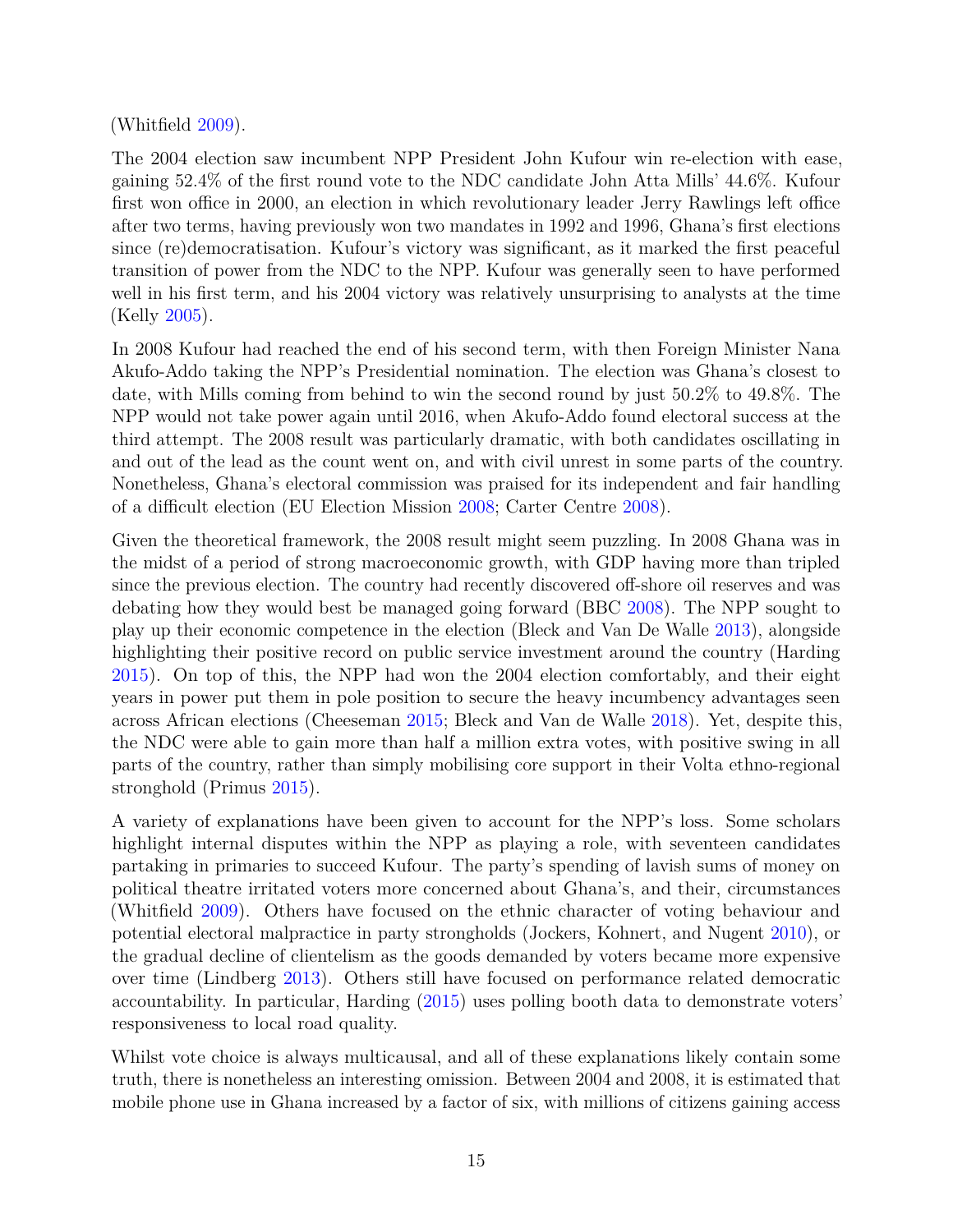for the first time. Despite this, no previous study has considered the electoral consequences of enhanced mobile connectivity, political information and economic voting that might stem from coverage. I now outline in more depth the growth of mobile phone coverage in Ghana, and use qualitative and quantitative evidence to show that coverage provision is plausibly independent to partisan interests.

## **Mobile Coverage in Ghana**

### **Measurement and General Trends**

Mobile phone use in Ghana increased significantly between 2004 and 2008. While this is confirmed using World Bank estimates and self-reported survey responses, these data do not allow us to disaggregate responses subnationally. An alternative is to use changes in mobile phone *coverage* in each electoral constituency as a proxy for subsequent use. Quantitative tests later in the paper confirm that living within mobile coverage is a strong predictor of individual level mobile use, holding an array of demographic characteristics constant.

To measure coverage, I use shapefiles from the Collins Bartholemew Mobile Coverage Explorer dataset.<sup>[9](#page-15-0)</sup> The shapefiles represent a precise estimate of coverage within a country, representing an amalgamation of mobile network operators' data by the Global System for Mobile Communications Association (GSMA). The dataset has precedent for use in academic and policy work, particularly in development economics, and is generally considered to be of very high quality.<sup>[10](#page-15-1)</sup>

For the current study, I use coverage maps from 2004 and 2008 in Ghana. Both maps date from March, with the election taking place 9 months later in December. While the coverage maps provide estimates of 3G (and, later, 4G) in some countries, 3G transmitters were not present at all in Ghana until 2008, with their commercial use only starting in subsequent years (GSMA [2015\)](#page-37-5). I hence focus on changes to 2G GSM coverage, which can be used for sending SMS text messages and for limited access to mobile internet. This mode of coverage fits with the expected *informational* and *coordinative* effects of phone use (Manacorda and Tesei [2020\)](#page-39-1).

Figure 8 shows the evolution of coverage between 2004 and 2008 in Ghana, mapped over electoral constituency boundaries. The total area of the country within coverage increased from approximately 45% to 75% across the four year period, an increase of two thirds. Whilst early coverage was mainly aimed at key urban centres, such as Accra, Kumasi or Tamale, coverage extended far beyond these to a range of rural areas across the country by 2008. When we compare the coverage maps to those of NPP and NDC vote shares in Figure 9, we see that there were large increases in coverage across the South Eastern Volta region, a stronghold of the opposition NDC. Indeed, at least from visual inspection, there appears to

<span id="page-15-0"></span><sup>&</sup>lt;sup>9</sup>I am incredibly grateful to the Bodleian Social Science Library and the University of Oxford's eresources procurement team for acquiring access to this dataset on my behalf. Information about the data is available at <https://www.collinsbartholomew.com/mobile-coverage-maps/mobile-coverage-explorer/> (accessed 23.03.2021).

<span id="page-15-1"></span><sup>&</sup>lt;sup>10</sup>Some recent papers that use the dataset, all published in highly ranked academic journals, include Pierskalla and Hollenbach [\(2013\)](#page-40-1), Wantchekon and Riaz [\(2019\)](#page-41-5) and Manacorda and Tesei [\(2020\)](#page-39-1).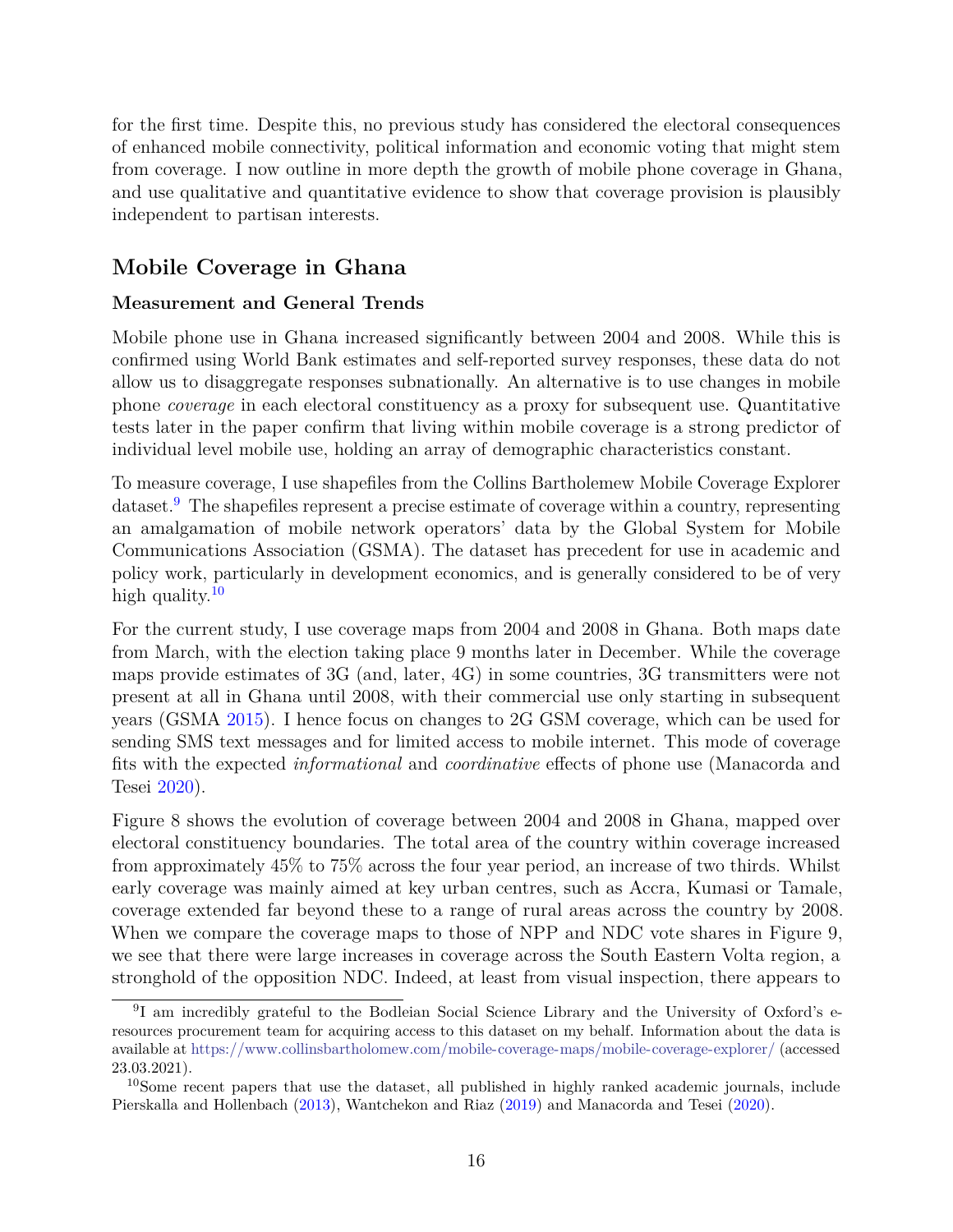be no obvious spatial correlation between either party's electoral performance and coverage provision.



Figure 8: Mobile phone coverage in Ghana between 2004 and 2008



Figure 9: Constituency-Level Vote Shares in the 2004 Presidential Election

### **Who Receives Coverage and Why?**

At this stage of the design, it is important to address concerns that the provision of mobile coverage could be biased.

Firstly, if mobile coverage followed party lines, it would pose two problems for the research design. On the one hand, it implies that "treated" constituencies would have fundamentally different electoral characteristics to those in the "control" group, such that any electoral treatment effect might be spurious (Angrist and Pischke [2009\)](#page-34-9). On the other, there is a risk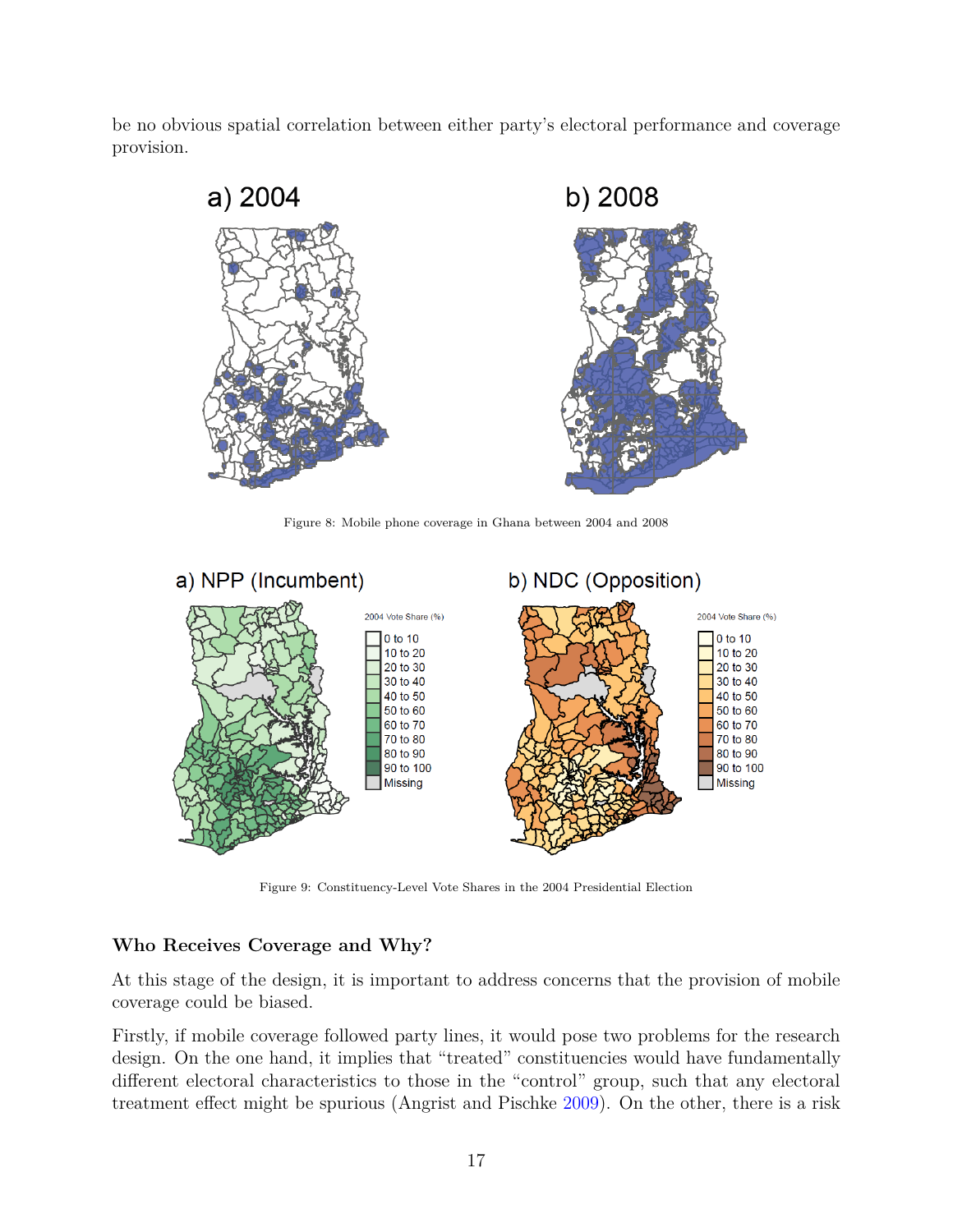that voters see mobile coverage as a quasi-public good to be rewarded at the ballot box. In such a case any electoral effect might stem from the allocation of coverage, rather than the theorised informational effects of mobile phone use in coverage zones.<sup>[11](#page-17-0)</sup>

Secondly, it might be the case that coverage is allocated to more economically prosperous localities, as voters in such areas may become more effective at lobbying the government as they become more wealthy (Harding [2015\)](#page-37-2). Were this to be the case, it implies that voters who receive coverage have disproportionate influence on the government, and are more likely to be electorally responsive to performance. This may confound any relationship between mobile coverage and increased democratic accountability.

Mobile coverage in Ghana does not appear to follow partisan or economic bias. While there is some evidence that other services have followed party lines in Ghana, such as the NDC skewing electrification projects to their own supporters (Briggs [2012\)](#page-35-11) or both parties engaging in ethnic favouritism in some urban areas (Nathan [2016\)](#page-39-12), bias does not apply universally. One prominent example is the provision of trunk roads, which is determined by an independent planning agency, exogenising road building from partisan demography (Harding [2015\)](#page-37-2). Furthermore, coverage tends to be targeted to areas that are relatively *less* economically prosperous, undermining arguments about favouritism and lobbying.

I propose two tests to measure partisan and economic slants in coverage provision. Qualitatively, we can look at specific allocation rules and processes, alongside the interests of the political and economic actors involved. Quantitatively, we can see whether NPP support and relative economic performance in 2004 are significant predictors of 2008 coverage.

Qualitatively, while specific records of allocation decisions are difficult to come by, there is evidence to suggest that coverage provision is relatively independent of party politics. The expansion of Ghana's mobile network was facilitated by the Universal Services Fund, set up by the Ministry of Communications in 2004, and later the Ghana Investment Fund for Electronic Communications (GIFEC) (International Telocommunications Union [2005;](#page-38-9) GSMA [2014;](#page-37-6) GIFEC [2021\)](#page-37-7). The fund's legal mandate is to "facilitate the provision of universal access to all persons through the use of afforable information communication technologies for socio-economic development" (Electronic Communications Act [2008\)](#page-36-12). The fund is managed by a board of trustees that includes representatives from the bipartisan parliamentary select committee on communications and from each major telecom operator (GIFEC [2021\)](#page-37-7). Given the diverse range of stakeholders involved in managing the fund, it seems unlikely that the governing party could target coverage towards their own supporters without sparking significant backlash. Moreover, given the fund's lack of politicisation, it is unlikely that voters see mobile coverage as a public good to be directly rewarded or punished. While protests about public good provision are common in Ghana, with voters proclaiming "no road no vote" and "no light no vote" in response to road quality and electrification (Harding [2015;](#page-37-2)

<span id="page-17-0"></span><sup>&</sup>lt;sup>11</sup>This technically represents a SUTVA violation, as it implies that treatment assignment is not ignorable with respect to potential outcomes. Here the provision of mobile coverage is equivalent to treatment allocation  $D_i = d$ , and subsequent use of mobile phones is the treatment itself  $Z_i = z$ . If voters reward reception of coverage directly, then they are responding to treatment allocation rather than to treatment. SUTVA requires that assignment is ignorable, such that  $Y_{(z=1,d)} = Y_{(z=0,d)}$  (Gerber and Green [2012\)](#page-37-8). This condition would be violated in this particular case.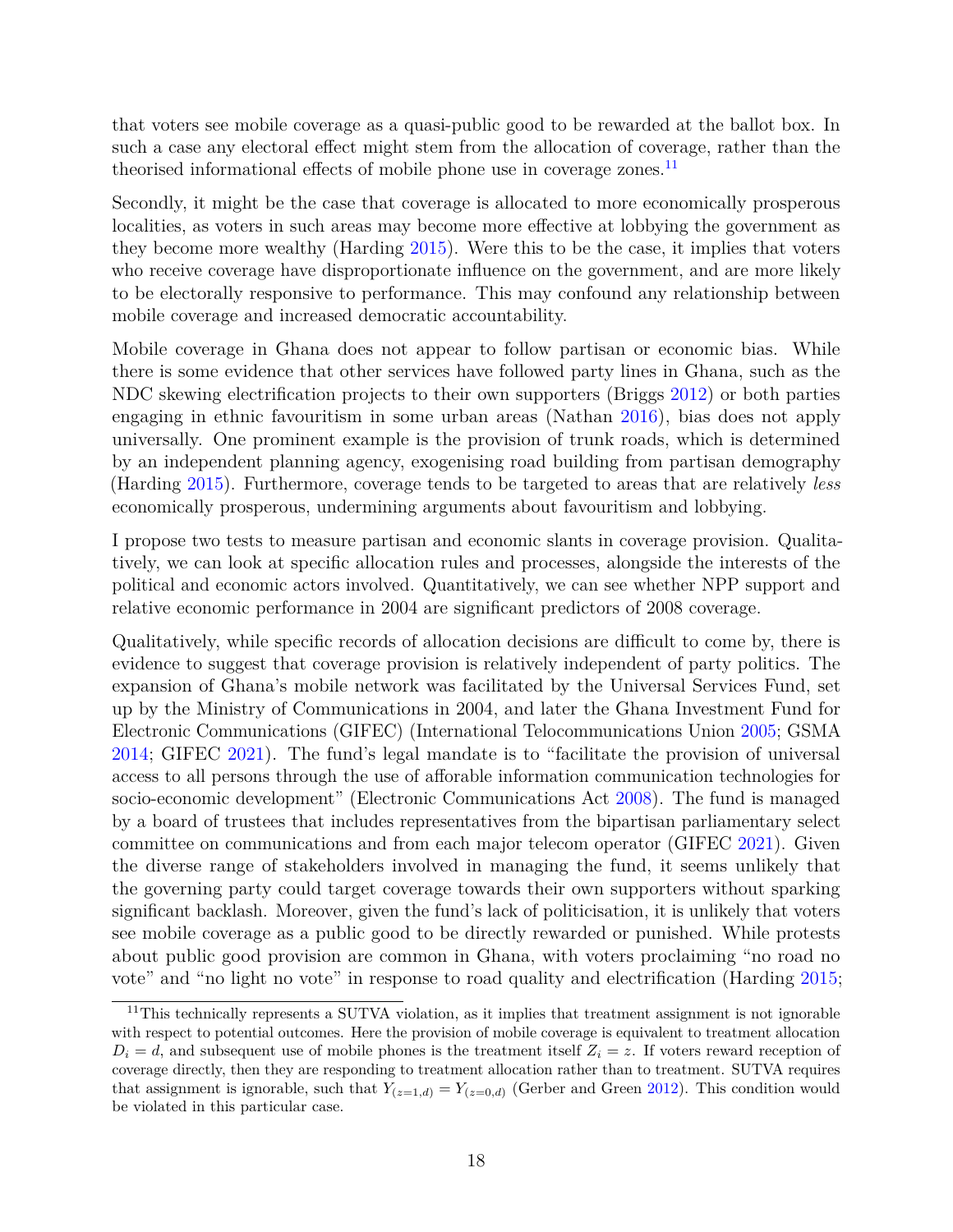Sasse and Stäritz [2020\)](#page-41-6), no such slogans have arisen in response to mobile phone coverage.

Quantitatively, we can test the extent to which support for the NPP government and relative economic performance predict mobile coverage at the individual and constituency level. Testing both levels of analysis provides confidence that the constituency-level data, used for the core analyses later in the chapter, do not fall foul to fallacies of ecological inference (King, Tanner, and Rosen [2004\)](#page-38-10).

Firstly, at the individual level, I use AfroBarometer survey data to classify each respondent as in or outside of mobile coverage. In recent years AfroBarometer have begun to release geocoded data to academic researchers, subject to a successful research proposal, typically for only one country at a time. Using such data for Ghana allows me to trace the geographic location of the survey's enumeration areas (EAs) within which respondents are nested.<sup>[12](#page-18-0)</sup> The EAs are significantly more spatially fine grained than the standard AfroBarometer data, which only provides information on a respondent's region. I code a respondent as inside coverage when their EA's centroid falls within a coverage polygon, defined by the GSMA dataset.

This allows us to investigate whether NPP supporters are disproportionately likely to receive coverage, conditional on a selection of demographic covariates (urban/rural, education, gender and a survey round dummy). To account for individual-level economic circumstances, I control for a respondent's score on the AfroBarometer lived poverty index. The model uses data from Round 3 (2005) and Round 4 (2008) of the survey, both of which are nationally representative. I estimate a linear probability model, estimating the probability that a respondent is in coverage (1) or not (0). OLS is used to facilitate easier interpretation of coefficients, but results are unchanged when an equivalent logistic specification is used.

$$
inside_{it} = \beta_0 + \beta_1 NPP_{it} + \eta X_{it} + \epsilon_{it}
$$
\n
$$
\tag{5}
$$

Secondly, at the constituency level, I run specifications to model 2008 constituency coverage as a function of 2004 NPP vote share or district-level economic performance.[13](#page-18-1) In addition, I run specifications in which NPP share is interacted with economic performance, to see whether the lobbying argument carries better in constituencies with which the President shares partisanship. As covariates, I control for district-level variation in the percentage female population, area and population density (each taken from the Harding [\(2015\)](#page-37-2) dataset). In Ghana districts are relatively fine grained, each containing an average of 1.35 electoral constituencies. Nonetheless, to counteract concerns that constituency residuals might correlate within districts I cluster standard errors at the district level (Abadie et al. [2017\)](#page-34-10). The specifications for the political and economic models are outlined in the equations below.

$$
coverage_{(c,2008)} = \beta_0 + \beta_1 NPP_{(c,2004)} + \eta X_d + \epsilon_{ct}
$$
\n(6)

<span id="page-18-0"></span><sup>&</sup>lt;sup>12</sup>The geocoding process itself is carried out by AidData, an independent organisation specialising in datadriven research in international development. AidData provide co-ordinates for the subnational emuneration areas within which AfroBarometer interviews take place. The coding procedure followed by AidData is outlined here: <http://docs.aiddata.org/ad4/pdfs/geocodingafrobarometer.pdf> (last accessed 17.03.2021)

<span id="page-18-1"></span><sup>&</sup>lt;sup>13</sup>The constituency-level measure, and its assumptions, are outlined in greater detail in the next section.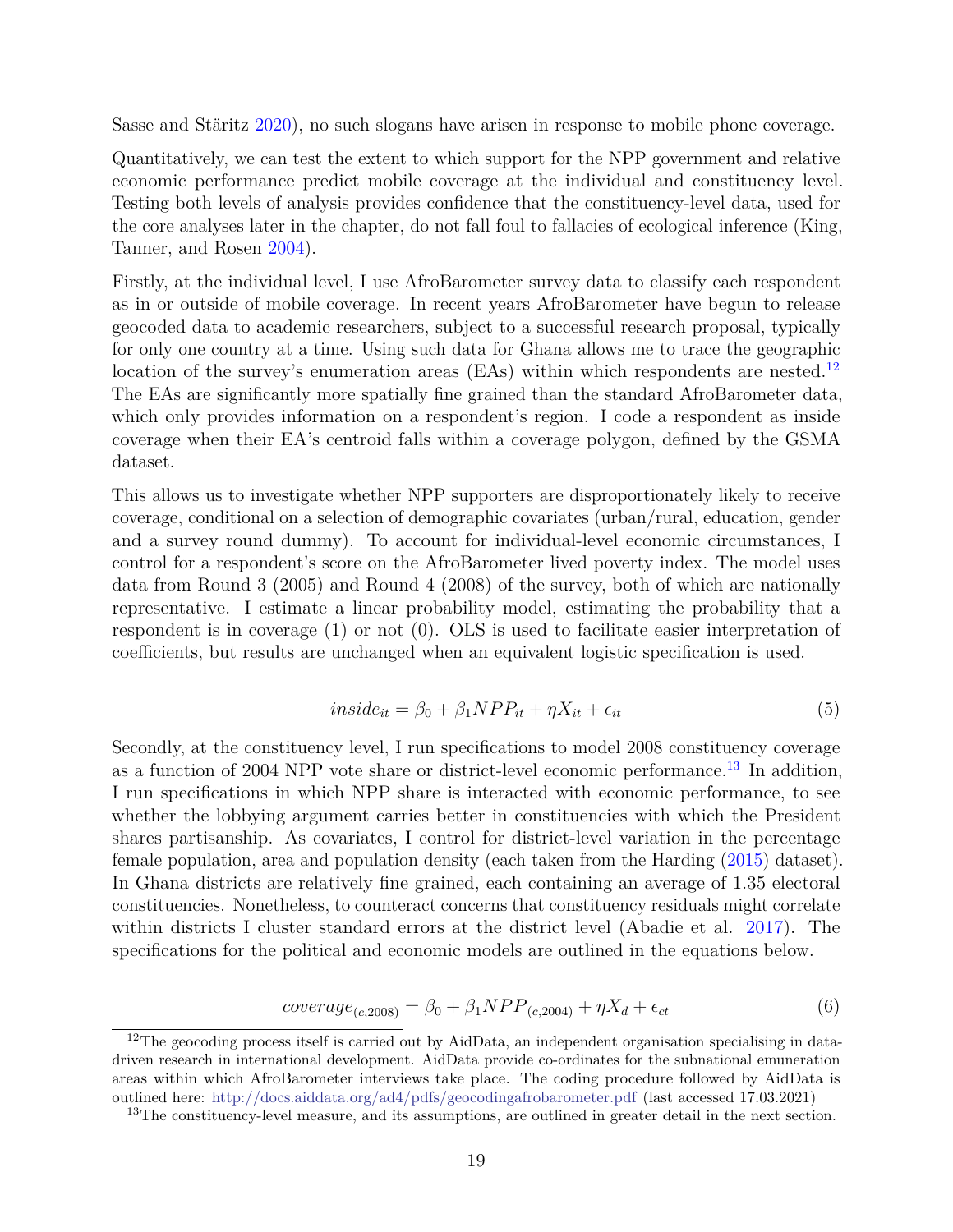$$
coverage_{(c,2008)} = \beta_0 + \beta_1 economy_{(d,2004)} + \eta X_d + \epsilon_{ct}
$$
\n(7)

The results, which can be seen in Table 2, show no evidence of NPP bias in coverage provision. Models (1) and (2) can be interpreted as the marginal change in probability that comes from a respondent's partisan support. With or without the inclusion of covariates, there is no significant effect. At the constituency level, the story is much the same. These models predict the marginal change in the proportion of a constituency within mobile coverage in 2008, as a function of incumbent vote share in 2004. In model (3), a 1% increase in NPP vote share actually has a small *negative* effect on coverage, decreasing it by 0.2%. Substantively, though, this effect is minimal in comparison to the mean coverage increase of 35%. Furthermore, when covariates are added in model (4), significance drops away. It is worth noting that the clustering of standard errors in model (4) does not change the significance level of any of the coefficients.

Table 3 shows the results for the economy, with constituency-level vote share the dependent variable. At the individual level, the wealth covariate (not displayed for brevity) has no significant effect on the probability of being inside coverage. At the constituency level, the results show that 2008 coverage tended to go to areas with *worse* relative economic performance, with the interactive terms showing this is not conditional on NPP support. On balance, these results ease concerns that local lobbying efforts are confounding outcomes.

|                 |                  | Dependent variable: |                       |                     |  |
|-----------------|------------------|---------------------|-----------------------|---------------------|--|
|                 |                  | Individual Level    | Constituency Level    |                     |  |
|                 | (1)              | $\left( 2\right)$   | $\left(3\right)$      | $\left(4\right)$    |  |
| NPP (Incumbent) | 0.014<br>(0.024) | $-0.008$<br>(0.022) | $-0.002**$<br>(0.001) | $-0.001$<br>(0.001) |  |
| Covariates      | $\rm No$         | Yes                 | N <sub>o</sub>        | Yes                 |  |
| Adj. R Squared  | $-0.01$          | 0.15                | 0.02                  | 0.14                |  |
| Observations    | 1806             | 1795                | 222                   | 220                 |  |

Table 2: Partisan Bias in Coverage Allocation

*Note:* <sup>∗</sup>p*<*0.1; ∗∗p*<*0.05; ∗∗∗p*<*0.01

Model (4) Standard Errors Clustered at the District Level

## **Applying the General Argument to Ghana**

How should we expect informed voters to behave in the 2004 and 2008 elections in Ghana? Building on the previous theoretical and empirical sections, we should expect to see some evidence of direct and benchmarking effects. Firstly, and as already discussed, the national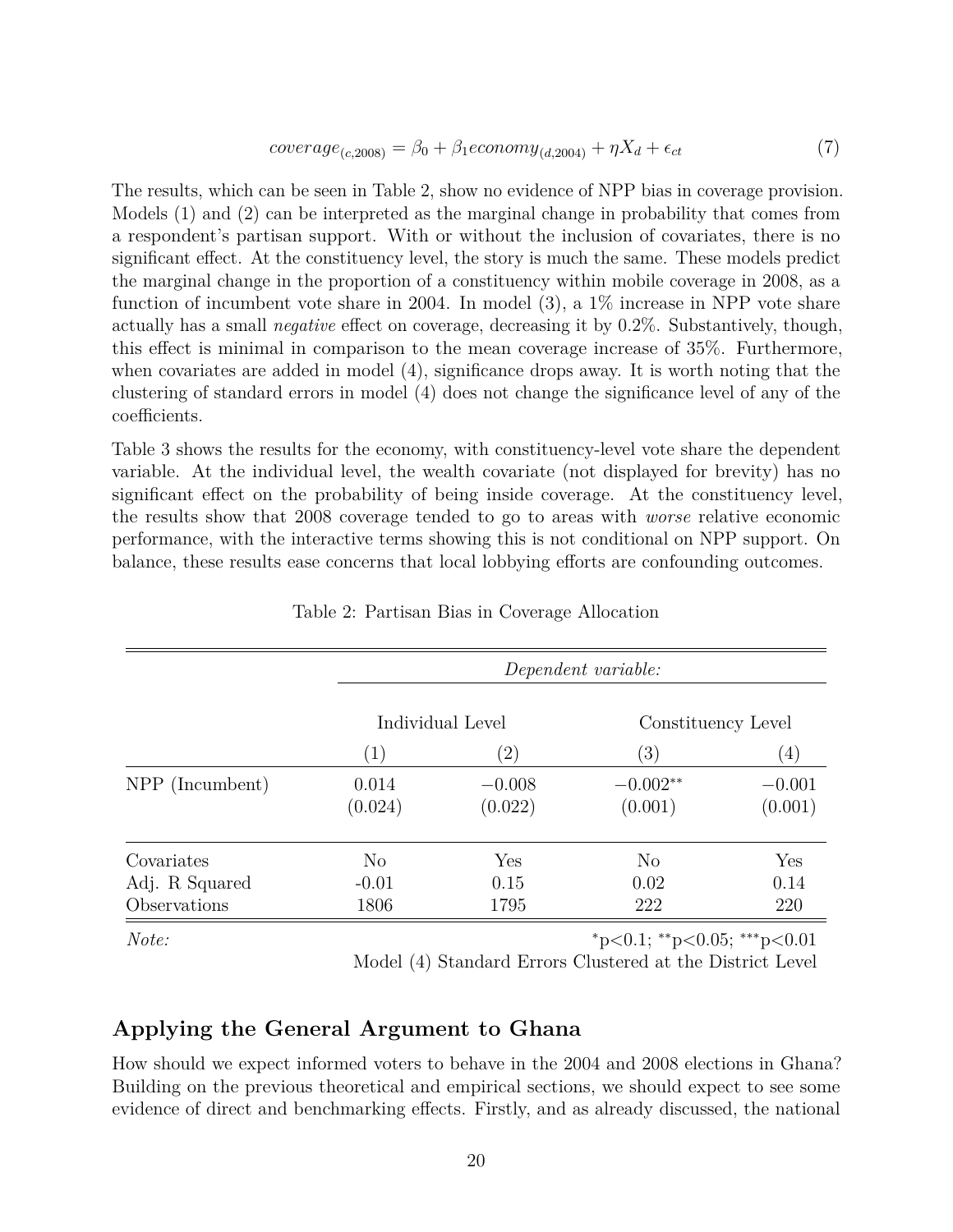|                   |                        | Dependent variable:        |                      |                       |  |
|-------------------|------------------------|----------------------------|----------------------|-----------------------|--|
|                   |                        | 2008 Constituency Coverage |                      |                       |  |
|                   | $\left( 1\right)$      | $\left( 2\right)$          | (3)                  | (4)                   |  |
| Local Economy     | $-0.054***$<br>(0.008) | $-0.185***$<br>(0.057)     | $-0.040$<br>(0.035)  | $-0.167**$<br>(0.069) |  |
| NPP (Incumbent)   |                        |                            | $-0.001$<br>(0.001)  | $-0.001$<br>(0.001)   |  |
| NPP*Local Economy |                        |                            | $-0.0002$<br>(0.001) | $-0.0003$<br>(0.001)  |  |
| Covariates        | $\rm No$               | Yes                        | $\rm No$             | Yes                   |  |
| Adj. R Squared    | 0.17                   | 0.19                       | 0.16                 | 0.19                  |  |
| Observations      | 211                    | 209                        | 211                  | 209                   |  |

#### Table 3: Economic Bias in Coverage Allocation

*Note:* <sup>∗</sup>p*<*0.1; ∗∗p*<*0.05; ∗∗∗p*<*0.01

Standard Errors Clustered at the District Level

economy was performing strongly in Ghana in 2008. Since the national economy refers to an abstract, countrywide amalgamation of economic performance, it is the same to all voters, regardless of their constituency. Ghana is just above the threshold for *significantly* positive growth, utilising the typology from before. As the national economy is the same across all constituencies, and information about it is proxied by mobile coverage, we might therefore expect mobile coverage to exhibit a positive effect on incumbent support.

GH1: As mobile phone coverage increases in a constituency, NPP vote share will increase, all else being equal.

However, there is also stark economic inequality across Ghana. The fruits of the strong macroeconomic climate do not reach all citizens, a fact whose omission some authors have put down to diplomatic biases in how aid organisations interact with the country (Van de Walle [2001;](#page-41-7) Jockers, Kohnert, and Nugent [2010\)](#page-38-8). Ghanaian politics has clear geographical sources of contestation, with political disputes over religion between the Muslim north and Christian south (Nathan [2019\)](#page-39-13), over customary and legal authority for historically powerful traditional leaders, such as those in the Ashanti region (Ubink [2018\)](#page-41-8), and between separatist groups and the state in Western Togoland (Ziaba [2020\)](#page-41-9). Nonetheless, economic concerns often have a geographical flavour, and have been shown by multiple studies to shape vote choice (Lindberg [2013\)](#page-39-11). Extending existing empirical findings about the importance of *egotropic* and *geotropic* economic concerns, we might expect to see benchmarking mechanisms take effect as voters use information about the national economy to relativise their own experiences. As a locality's economy performs *relatively* well, we might also expect to see incumbent support increase.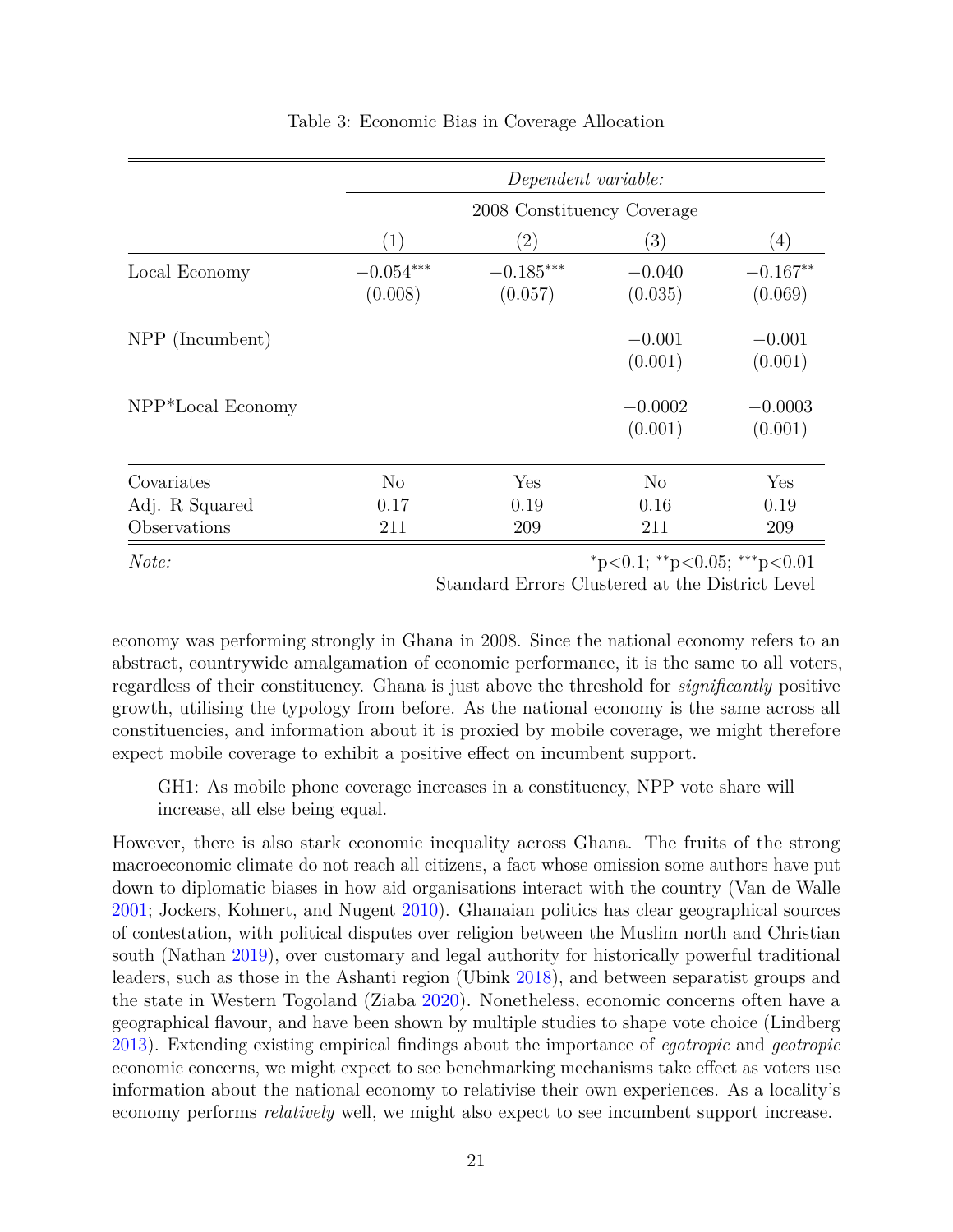GH2: As mobile phone coverage increases in a constituency, NPP vote share will increase as the local economy performs relatively better, all else being equal.

## **Empirical Approach**

To gauge the causal effect of mobile coverage on economic voting, I use a generalised differencein-difference design with heterogeneous treatment effects. I first outline how I operationalise the treatment variable and the necessary assumptions necessary for inference, before detailing the model specification and precise hypotheses.

## **Operationalising Treatment**

To understand how mobile phone use might shape constituency-level voting behaviour, we need a constituency-level proxy for mobile use. To do so, I calculate the percentage area of each constituency that overlaps mobile coverage.<sup>[14](#page-21-0)</sup> This generates a constituency-level score between 0 and 1, with 1 indicating that  $100\%$  of the constituency is within range. This operationalisation captures the significant increase in coverage provision between 2004 and 2008, as demonstrated by the density plot in Figure 10.



Figure 10: Distribution of the Constituency-Level Treatment Variable. The plot shows that the operationalisation successfully captures the large increase in coverage between 2004 and 2008.

This approach is useful because it allows us to compare constituencies across all of Ghana, giving the analysis greater external validity. However, making such comparisons entails a handful of empirical and theoretical assumptions, which I outline now.

<span id="page-21-0"></span><sup>&</sup>lt;sup>14</sup>This calculation was conducted using the  $sf$  package in RStudio (Pebesma et al. [2021\)](#page-40-10), using constituency shapefiles from Harding [\(2015\)](#page-37-2) and coverage shapefiles from the Collins Bartholemew dataset.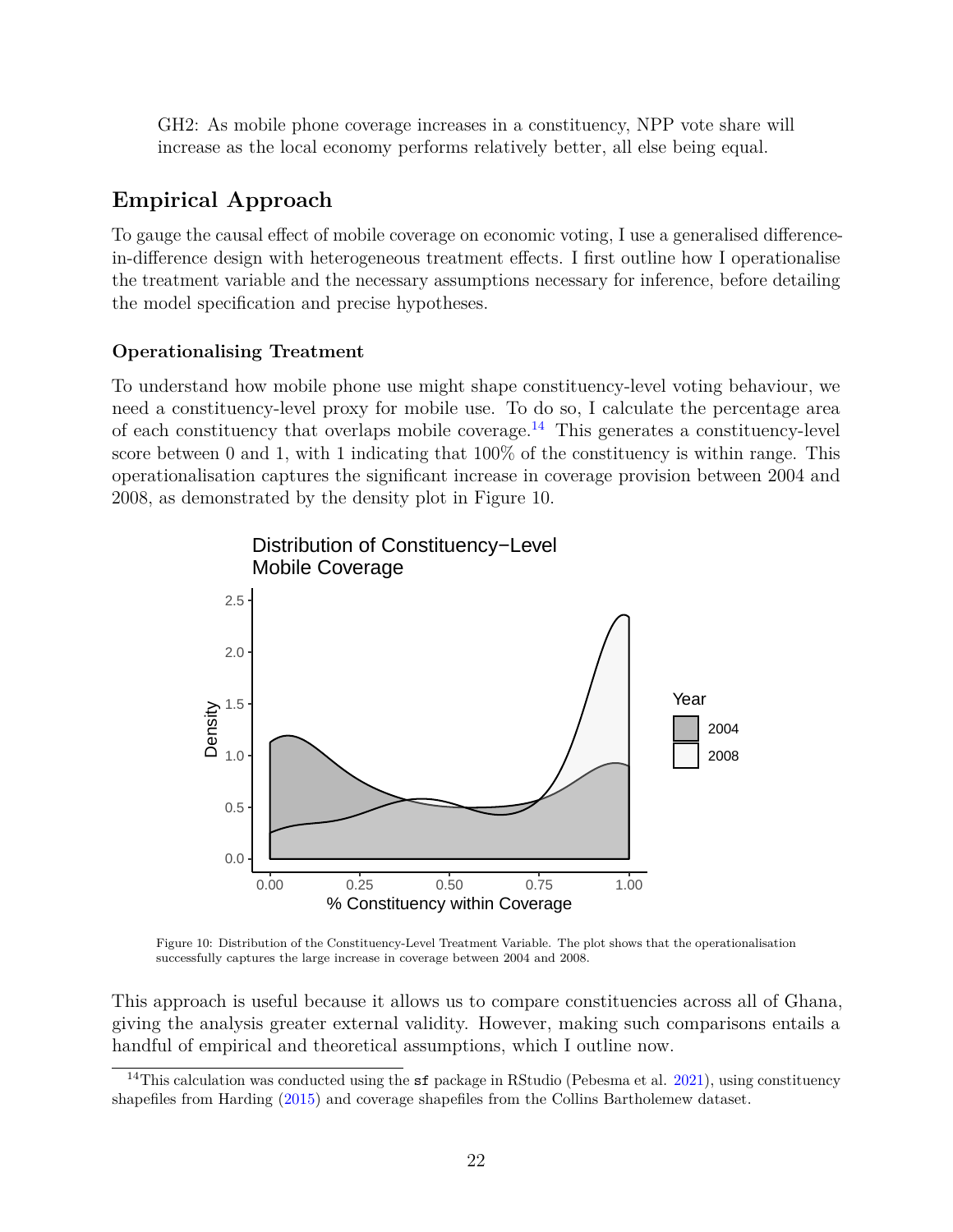From an empirical standpoint, I assume that voters are uniformly distributed within each constituency. While voter density can vary across constituencies (such as between a big city and peripheral rural area), it must be constant within them. This means that the areal proportion of a given constituency that is in coverage range always corresponds to the same proportion of that constituency's voters; if there is a 35% increase in coverage range, there is a 35% increase in the amount of voters in coverage range also. This enables us to pool constituencies together to estimate the average electoral effect of coverage.

Clearly voters are not uniformly distributed in the real world, with populations clustering in urban and rural settlements within and across constituencies. However capturing this quantitatively would require access to spatially disaggregated census data, which was not possible to obtain. It is worth noting that the uniform distribution assumption underpins many studies that use spatial overlaps to compute variables (Brunsdon and Comber [2019\)](#page-35-12). While this does not directly imply that the assumption is valid, it does show that its adoption has precedent in the extant literature.

Theoretically, I assume that coverage is a reasonable proxy for mobile use. To facilitate comparison across the sample, I assume that the rate of mobile phone use increases by a constant amount relative to coverage across constituencies. The panel structure of the dataset helps here, since time invariant heterogeneity in the urbancy and wealth of a district (factors which might lead to a greater uptake in response to coverage) can be implicitly held constant, and mobile use benchmarked against 2004 levels.

Nonetheless, it is useful to provide some evidence that coverage is associated with mobile use. To do so, I return to the geocoded AfroBarometer dataset. Unfortunately Round 3 of the survey (2005) does not ask respondents a question about mobile use, but Round 4 (2008) does. This is helpful, as Round 4 provides a cross-sectional snapshot of mobile use in Ghana, for a nationally representative sample of respondents, just 9 months prior to the 2008 election.

To see if coverage is associated with phone use, I estimate a linear probability model, adjusting for urbancy, education, gender and lived poverty as before. Mobile phone use is modelled as a binary indicator, equaling one if a respondent uses a mobile phone at least once per month. In the equation below, we expect  $\beta_1$  to be positive and statistically significant.

$$
mobile_i = \beta_0 + \beta_1 inside_i + \eta X_i + \epsilon_i \tag{8}
$$

The results in Table 4 suggest that coverage is indeed associated with mobile use. Model (1) shows that, on average, mobile use is 19% higher in the coverage zone. Model (2) shows that this finding persists when we hold a respondent's demographic characteristics constant. Whilst the level of statistical significance drops to the  $10\%$  level ( $p=0.09$ ), the finding is still of substantive importance, implying that moving into coverage is associated with a 7.4% increase in mobile use. It is also worth noting that, since the models use only one round of the survey, they have fewer observations than previously, meaning the substantive effect needed for statistical significance is somewhat higher. Maintaining 10% significance, with a large substantive effect, hence represents a credible finding. Overall, the models provide confidence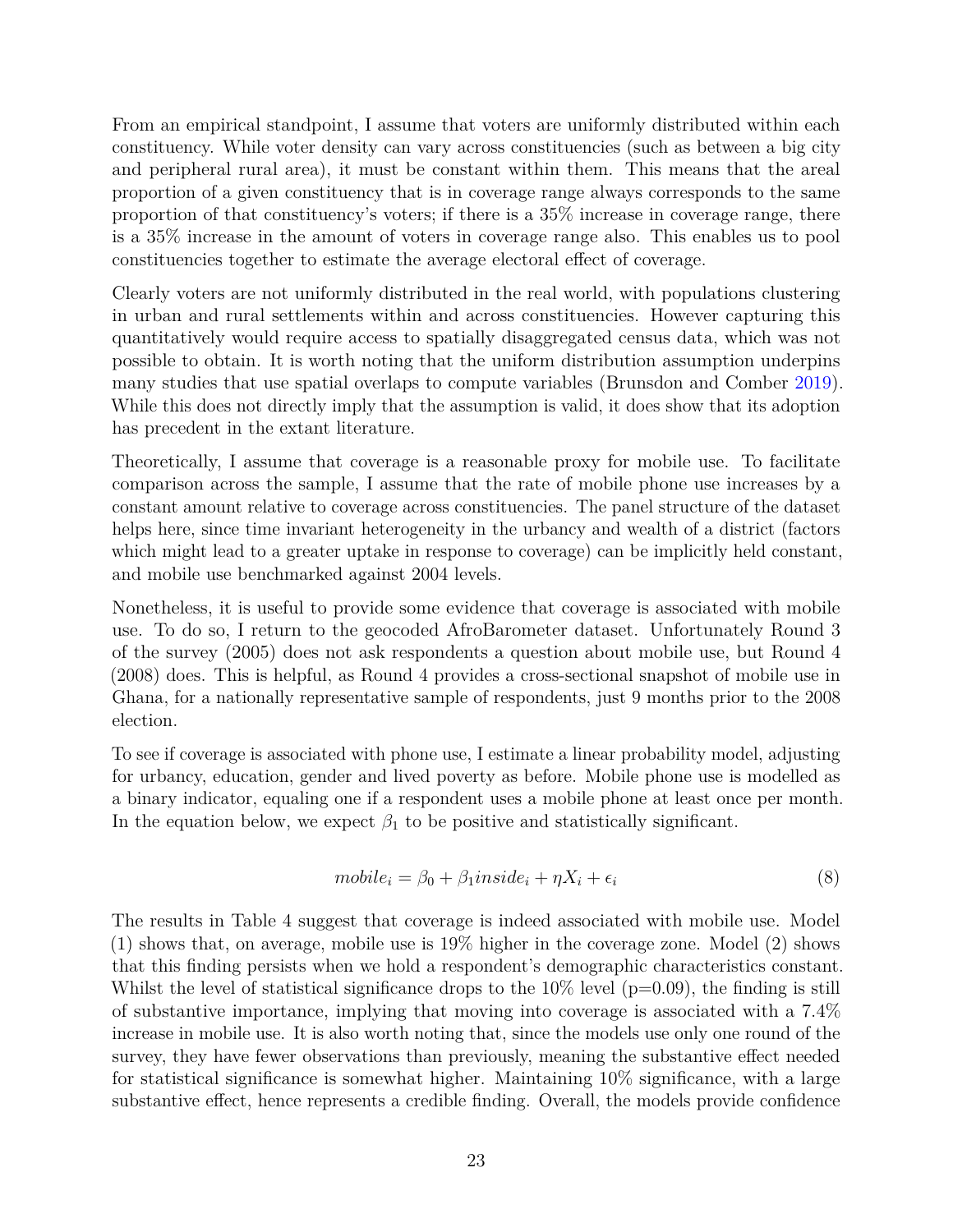in the theoretical assumption that mobile coverage is a reasonable proxy for use. With this in mind, I now turn to estimating the causal effects of coverage on voting behaviour.

|                      | Dependent variable: |                             |  |
|----------------------|---------------------|-----------------------------|--|
|                      |                     | Mobile Phone Use            |  |
|                      | (1)                 | (2)                         |  |
| Inside Coverage Area | $0.191***$          | $0.074*$                    |  |
|                      | (0.048)             | (0.043)                     |  |
| Covariates           | No                  | Yes                         |  |
| Adj. R Squared       | 0.02                | 0.24                        |  |
| Observations         | 876                 | 873                         |  |
| Note:                |                     | *p<0.1; **p<0.05; ***p<0.01 |  |

Table 4: Coverage and Individual Level Mobile Use

#### **Specifying the Model**

To model the effect of coverage on incumbent support, I estimate a generalised differences-indifferences model with two way fixed effects (TWFE). The specification identifies the effect of coverage while holding constant all unobserved time invariant heterogeneity at the election and constituency level,  $\alpha_t$  and  $\phi_c$  respectively. I assume that changes to mobile coverage between the elections took place at the same time. This alleviates concerns about differential treatment timing that could bias the TWFE estimator (Goodman-Bacon [2018;](#page-37-9) Imai and Kim [2020\)](#page-38-11). Since the models use repeated observations of the same constituencies, I cluster standard errors at the constituency level, as is standard practice in the literature (Angrist and Pischke [2009;](#page-34-9) Abadie et al. [2017\)](#page-34-10).

As previously discussed, changes to the national economy are by definition constant across all constituencies. This means that we can approximate the effect of the national economy on vote choice by seeing how coverage directly shapes approval. If coverage leads to increased NPP support, in the presence of constituency and election fixed effects, then it is consistent with the theoretical argument that informed voters directly reward the government for positive national economic performance. In such a case,  $\beta_1$  in the equation below would be positive and statistically significant.

$$
incumber_{ct} = \beta_1 coverage_{ct} + \alpha_t + \phi_c + \epsilon_{ct}
$$
\n<sup>(9)</sup>

An alternative account revolves around changes to the relative economy. If informed voters benchmark local economic performance against national trends, then we should expect positive relative economic performance to be associated with greater NPP vote share. Imitating the models used in the previous chapter, I model this relationship as a heterogeneous treatment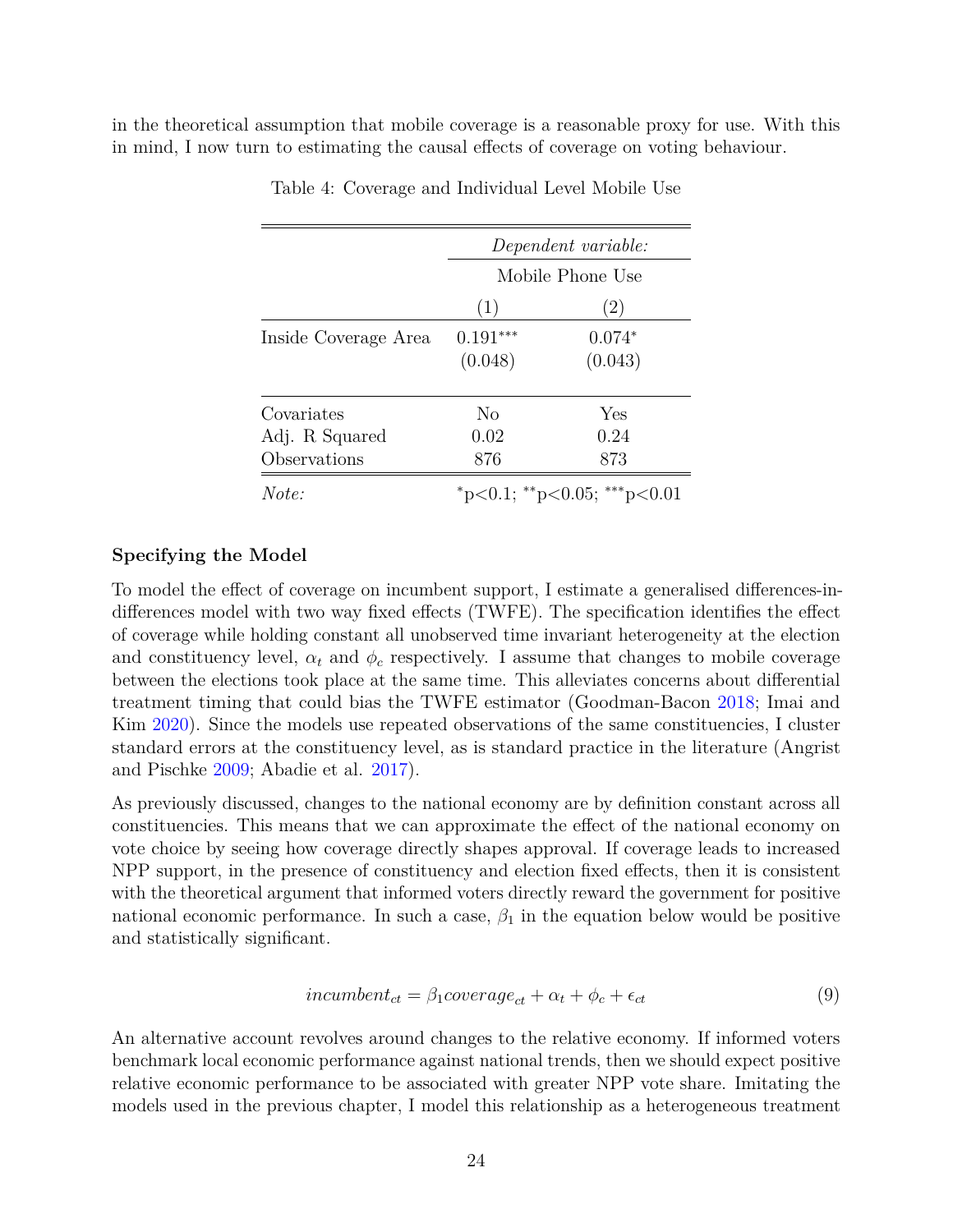effect, interacting coverage with relative performance. If benchmarking is taking place, then  $\beta_1$  in the below equation will be positive and significant.

$$
incumbent_{ct} = \beta_1 (coverage * economy)_{ct} + \alpha_t + \phi_c + \epsilon_{ct}
$$
\n(10)

To measure subnational economic performance I again use nightlights data, calculating the change in the relative economy in the past twelve months. By holding this operationalisation constant, the results can be more directly compared to those in the previous chapter. Nonetheless, since this chapter focuses on just one country and uses spatially delimited subnational electoral data, it is possible to use more fine grained measures of performance. Specifically, I measure economic performance at the district level, providing estimates for small clusters of constituencies. In 2008 there were 170 districts in Ghana, each containing an average of 1.35 constituencies. This enhanced spatial resolution provides a harder test of the argument, and accounts for potential economic heterogeneity *within* regions that has hitherto not been measured.

#### **Assumptions for Inference**

For difference-in-differences specifications to yield causal interpretation, an identifying parallel trends assumption needs to be met. This requires that the *rate* of change in NPP vote share would remain constant if treatment had not been realised. This allows us to interpret control constituencies as approximating a counterfactual.

The parallel trends assumption is theoretical in nature, and cannot be directly observed. A common indication that the assumption has been met is to plot the coefficients of lagged and leading values of the treatment, with the implication that there should be no significant effect until *after* treatment has been received (Angrist and Pischke [2009\)](#page-34-9). However, this is not possible in the current study. Empirically, Ghana's constituency boundaries changed significantly before and after the 2004 and 2008 elections, such that using election results from 2000 or 2012 would require a significant degree of aggregation.<sup>[15](#page-24-0)</sup> Secondly, and more importantly, mobile coverage did exist in some areas in 2000, and continued between 2008 and 2012. For technical reasons, coverage tends to cluster around existing infrastructure, such that it is spatially autocorrelated over time (GSMA [2014\)](#page-37-6). This means that treatment effects might well be visible in additional elections, but it would be unclear whether they were a function of mobile coverage or of a parallel trends violation.

Despite this, there is still reason to believe that the parallel trends assumption is valid in this context. The previous partisan and economic balance tests implied that there are no fundamental differences between areas that received coverage and those that did not. One potential concern is that coverage might itself cause economic growth, confounding the effect of information. I account for this possibility with a placebo outcome test, modelling economic performance as a function of coverage, and finding a null effect. Another concern is that coverage could interact with certain covariates, such as population density, and exhibit

<span id="page-24-0"></span><sup>&</sup>lt;sup>15</sup>Harding [\(2015\)](#page-37-2) faces the same problem in Ghana and opts for a first differences model, not testing for parallel trends.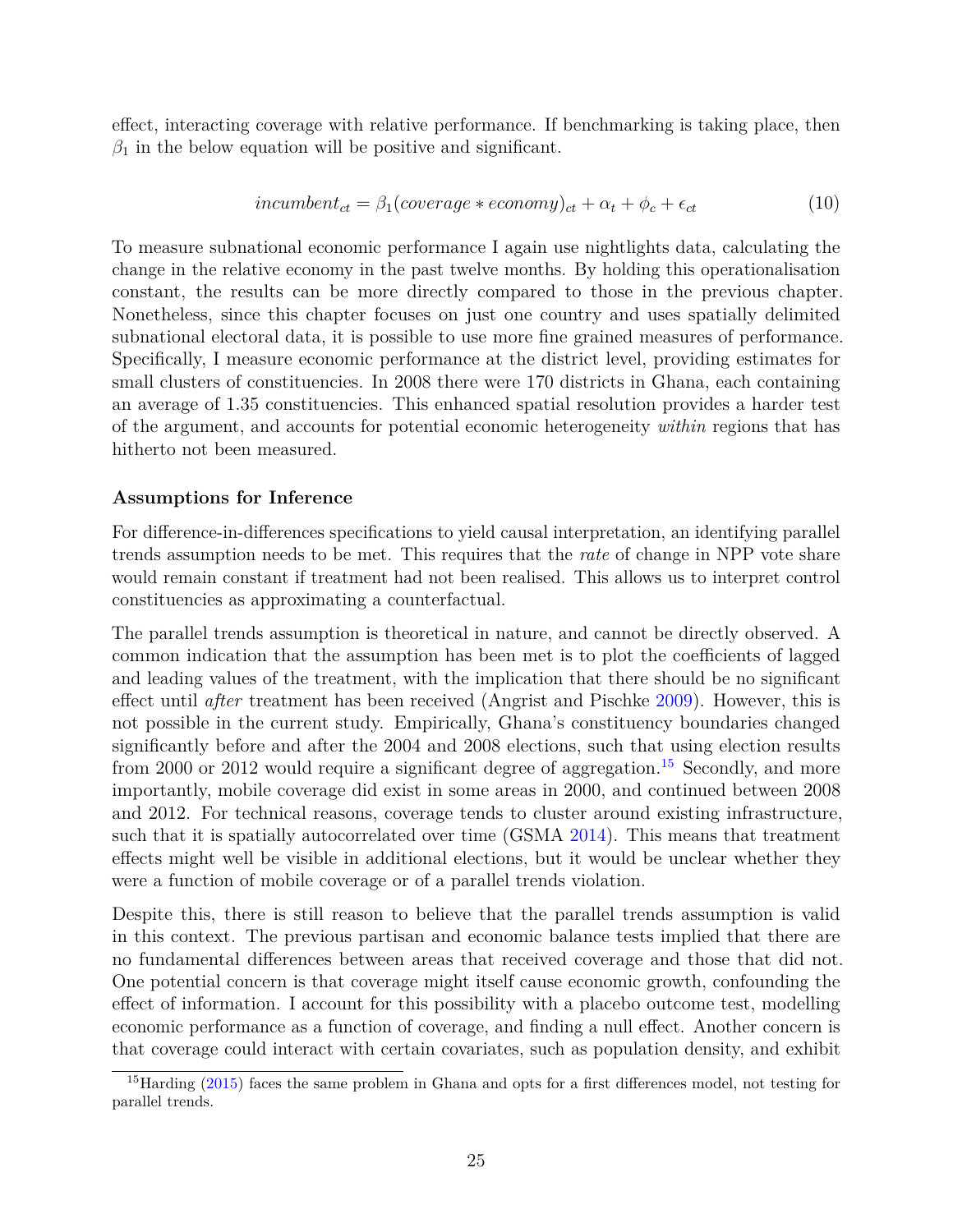differential effects that drive any headline findings. I address this concern with an analysis of treatment effect heterogeneity. Finally, a selection of spatial models are used to address the issue of spatial autocorrelation in coverage provision and its potential electoral effects. If coverage has an effect on NPP vote share and this effect holds across each of these robustness tests, it seems reasonable to conclude that the parallel trends assumption has been met.

## **Results**

## **Main Findings**

Table 5 presents the main results, showing the effects of mobile coverage at each level of economic growth. For each model, the mobile coverage variable falls between 0 and 1, while the vote share dependent variable is a percentage. This means that each coefficient represents the percentage point change in NPP vote share as a constituency moves from having no (0) to complete (1) coverage. The economic data has once again been standardised, so the coefficients correspond to a one standard deviation shift in performance.

Looking first at the national economy, model (1) shows that mobile coverage has a positive and significant effect on NPP vote share. As a given constituency moves to having full coverage, NPP vote share increases by around 5 percentage points, significant at the 5% level. For the average constituency, which saw a 35% increase in coverage, the equivalent effect would be an increase of around 1.7 percentage points. Substantively, this effect is more than four times larger than the narrow 0.4% margin by which the NDC won the election.

I next turn to the benchmarking models. The results are broadly similar between regions and districts, with the interactive term in models (3) and (5) showing that voters reward the NPP for relatively strong local performance, indicative of benchmarking. In line with the benchmarking thesis, we also see that the national economy has a weaker direct effect in these models, with no regional significance, and  $10\%$  significance at the district level. The interactive terms imply that a constituency moving to full mobile coverage, with a standard deviation increase in the relative economy, sees NPP vote share increase by around 2.5 percentage points. For a mean coverage increase, the equivalent effect size is around 0.9 percentage points, still more than twice that of the NDC's overall margin of victory.

On balance, these central models provide clear evidence that mobile coverage has a significant effect on electoral behaviour in Ghana. The effects match what we would expect to see under both the direct and benchmarked mechanisms of economic voting, and the magnitude of the effects carries substantive significance. Having established these baseline effects, I now turn to a battery of robustness tests, each designed to reaffirm the theoretical intuition that coverage and NPP vote share are connected through an informational mechanism.

## **Robustness I: Does Coverage Cause Economic Growth?**

An initial concern with the design is that mobile coverage may itself exhibit a positive effect on local economic growth. Positive economic effects of mobile provision have been found around the world (Jensen [2007;](#page-38-12) Qureshi [2013;](#page-40-11) GSMA [2020\)](#page-37-10), while recent work in Africa has found positive effects of internet rollouts too (Hjort and Poulsen [2019\)](#page-37-11). This could create an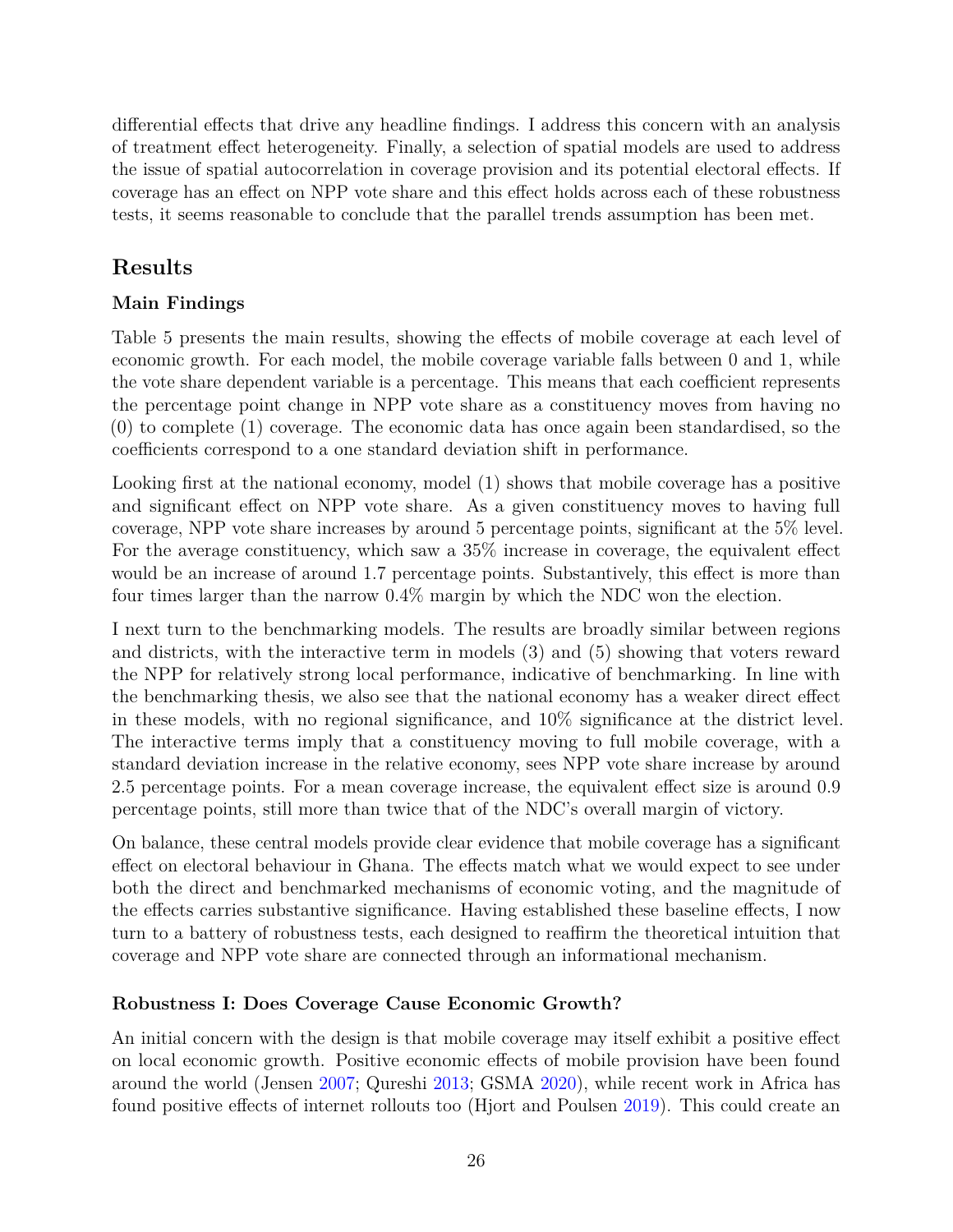|                               |                | Dependent variable: |                     |
|-------------------------------|----------------|---------------------|---------------------|
|                               | NPP Vote Share |                     |                     |
|                               | National       | Region (Relative)   | District (Relative) |
|                               | (1)            | $\left( 2\right)$   | (3)                 |
| Mobile Coverage               | $4.852**$      | 3.007               | $4.300*$            |
|                               | (2.214)        | (2.404)             | (2.290)             |
| Local Economy                 |                | $-1.520$            | $-2.574**$          |
|                               |                | (1.018)             | (1.128)             |
| Mobile Coverage*Local Economy |                | $2.368**$           | 2.596**             |
|                               |                | (1.055)             | (1.001)             |
| Constituency FEs              | Yes            | Yes                 | Yes                 |
| Election FEs                  | Yes            | Yes                 | Yes                 |
| Adj. R Squared                | 0.93           | 0.94                | 0.94                |
| Observations                  | 444            | 354                 | 354                 |

## Table 5: Main Findings

*Note:* <sup>∗</sup>p*<*0.1; ∗∗p*<*0.05; ∗∗∗p*<*0.01

Standard Errors Clustered at the Constituency Level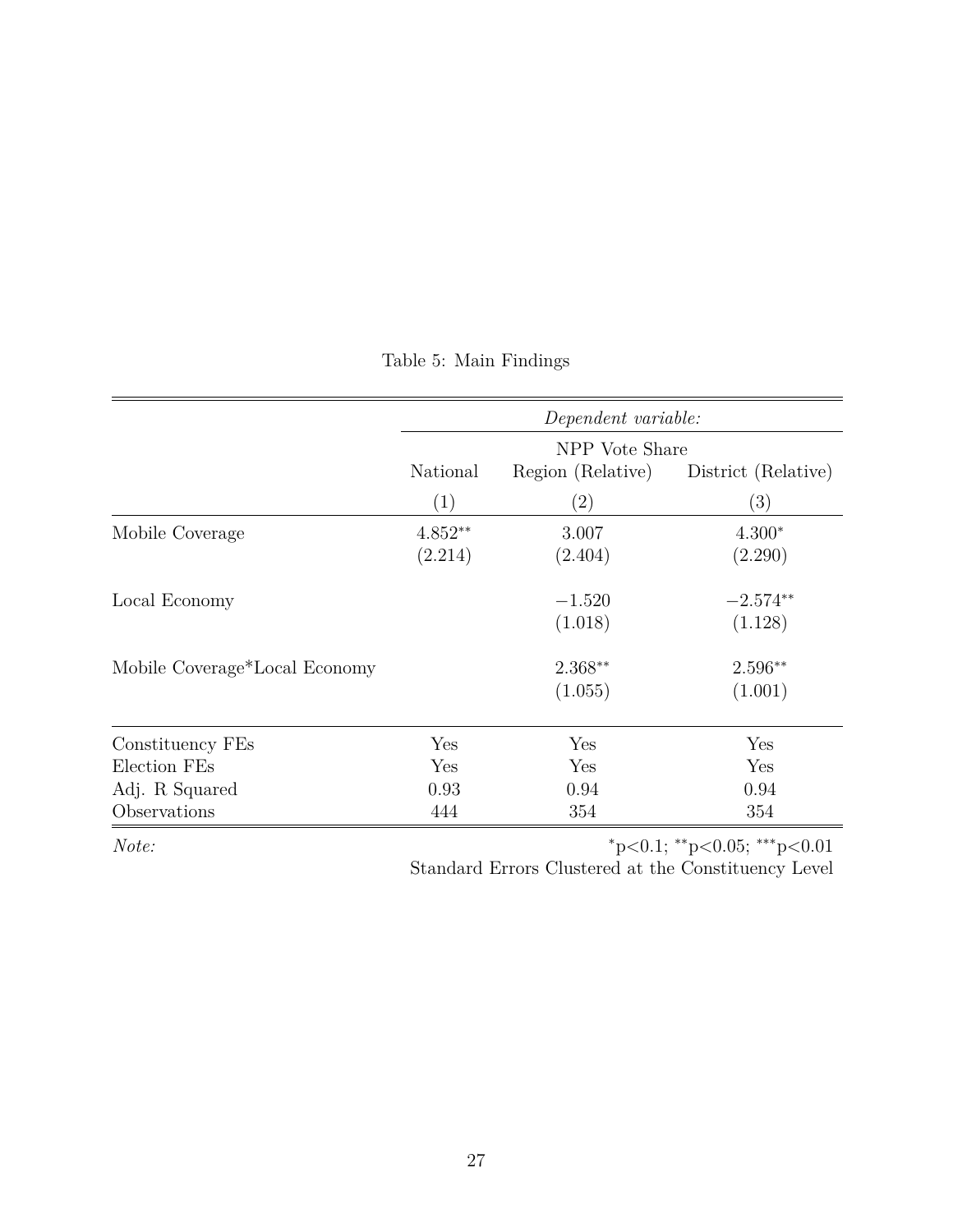endogeneity problem in the current set up, whereby any association between coverage and NPP vote share reflects voters rewarding general economic improvement, rather than the effects of information.

There are two reasons to doubt this approach, however. Firstly, any economic effects of mobile coverage will be gradual, spanning every year for which a constituency is connected. By contrast, the analyses in this chapter use changes to the economy in the past twelve months. If connected constituencies saw their economies grow because of coverage, much of this growth would be netted out by the shorter term operationalisation used.

Secondly, the economic endogeneity argument can be evaluated empirically, with null effects ensuing. I measure the effect of coverage on local economic performance through the prism of a placebo outcome test, replicating the core analysis with a different dependent variable whose null effects give implied support to the causal mechanism (Eggers, Tuñón, and Dafoe [2021\)](#page-36-13). I run a two way fixed effects specification as before, but modeling economic performance, rather than NPP vote share, as a function of mobile coverage. If coverage exhibits a significant effect on local growth, it should be picked up by  $\beta_1$  the specification below. By contrast, a null result would lend further support to the notion that coverage shapes NPP support through information, as theorised.

$$
econom y_{ct} = \beta_1 coverage_{ct} + \alpha_t + \phi_c + \epsilon_{ct}
$$
\n(11)

Table 6 presents the results of the analysis, for local economic change at both the regional and district level. As can be seen, coverage does not appear to have an effect on the performance of the local economy. The fact that coverage shapes NPP support while simultaneously *not* shaping economic performance makes it more likely that the informational mechanism is correct. The results hence provide additional validation to the causal mechanism.

### **Robustness II: Accounting for District Heterogeneity**

A second alternative explanation is that the main findings are driven by district-level heterogeneity. While the direct effect of time-invariant differences between districts will be captured by fixed effects, their interactive effect is not and could potentially undermine the results.

Of particular concern is the role played by population density. While the analysis assumes density to be constant within each constituency (although allowing for different levels between constituencies), there are a few theoretical pathways by which density could shape the effects of mobile coverage. Firstly, we know that densely populated regions allow people to have more expansive social networks (Manacorda and Tesei [2020\)](#page-39-1). This could amplify the co-ordinative effect of mobile phone use, leading to greater electoral variation. Secondly, we know that dense areas are likely to be targeted by turnout-maximising politicians and clientelist brokers (Stokes et al. [2013\)](#page-41-10), which might distort electoral outcomes (Preuss [1981\)](#page-40-12).

To test this empirically, I rerun the core models interacting mobile connectivity with districtlevel population density. In the relative and local economy models, this means specifying a three-way interaction. The theoretical quantities of interest here are the baseline coefficients.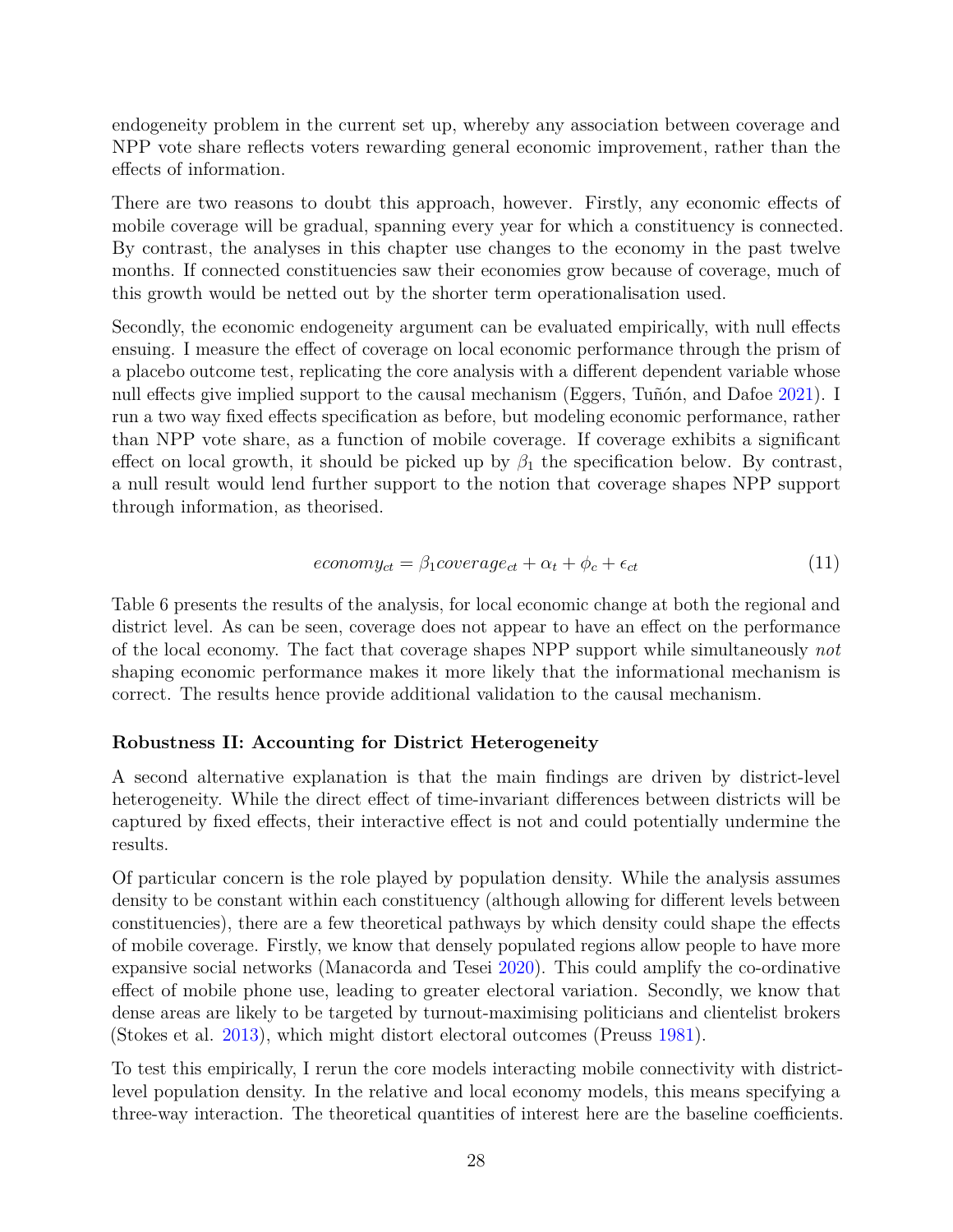|                  |                  | Dependent variable: |  |  |
|------------------|------------------|---------------------|--|--|
|                  | Region           | District            |  |  |
|                  | (1)              | $\left( 2\right)$   |  |  |
| Mobile Coverage  | 0.306<br>(0.289) | 0.596<br>(0.399)    |  |  |
| Constituency FEs | Yes              | Yes                 |  |  |
| Election FEs     | Yes              | Yes                 |  |  |
| Adj. R Squared   | 0.75             | 0.71                |  |  |
| Observations     | 426              | 426                 |  |  |

### Table 6: Coverage and Economic Growth (Placebo Outcome Test)

*Note:* <sup>∗</sup>p*<*0.1; ∗∗p*<*0.05; ∗∗∗p*<*0.01

Standard Errors Clustered at the Constituency Level

Even if there is a significant interactive effect with density, the central argument is undermined only if the baseline coefficients lose statistical significance. In other words, the aim of these models is to control for district-specific heterogeneity, and see if coverage exhibits an effect nonetheless.

The results are presented in Table 7. The direct effect of coverage in model (1) increases from five to eight percentage points, but loses significance in the relative models, implying that benchmarking offers a greater explanation of vote choice. The interactive effect of coverage and local economic performance remains positive, but only retains significance at the district level. This is not too problematic, however, since measuring benchmarking with more fine-grained performance data is a *harder* test of the argument. Whilst not displayed here for brevity, none of the density interaction coefficients reached statistical significance. A full table, including these coefficients, can be found in the Appendix.

### **Robustness III: Accounting for Spatial Autocorrelation**

A third alternative explanation, and one for which panel data is less suited to explain by default, relates to the spatial distribution of party vote shares. While coverage was shown to be independent to partisan demography, visual inspection of the election results highlighted clear spatial clustering of party support, particularly for the NDC in the Volta region and for the NPP in the Ashanti Region.

Spatial autocorrelation in the data generating process could skew the effects of mobile coverage. One reason for this is that political mobilisation, be it through campaigning or clientelist redistribution, do not necessarily map onto constituency borders and might spillover into neighbouring areas. This would make sense in the Ghanaian case, since although Presidential votes are recorded by constituency, they are then amalgamated to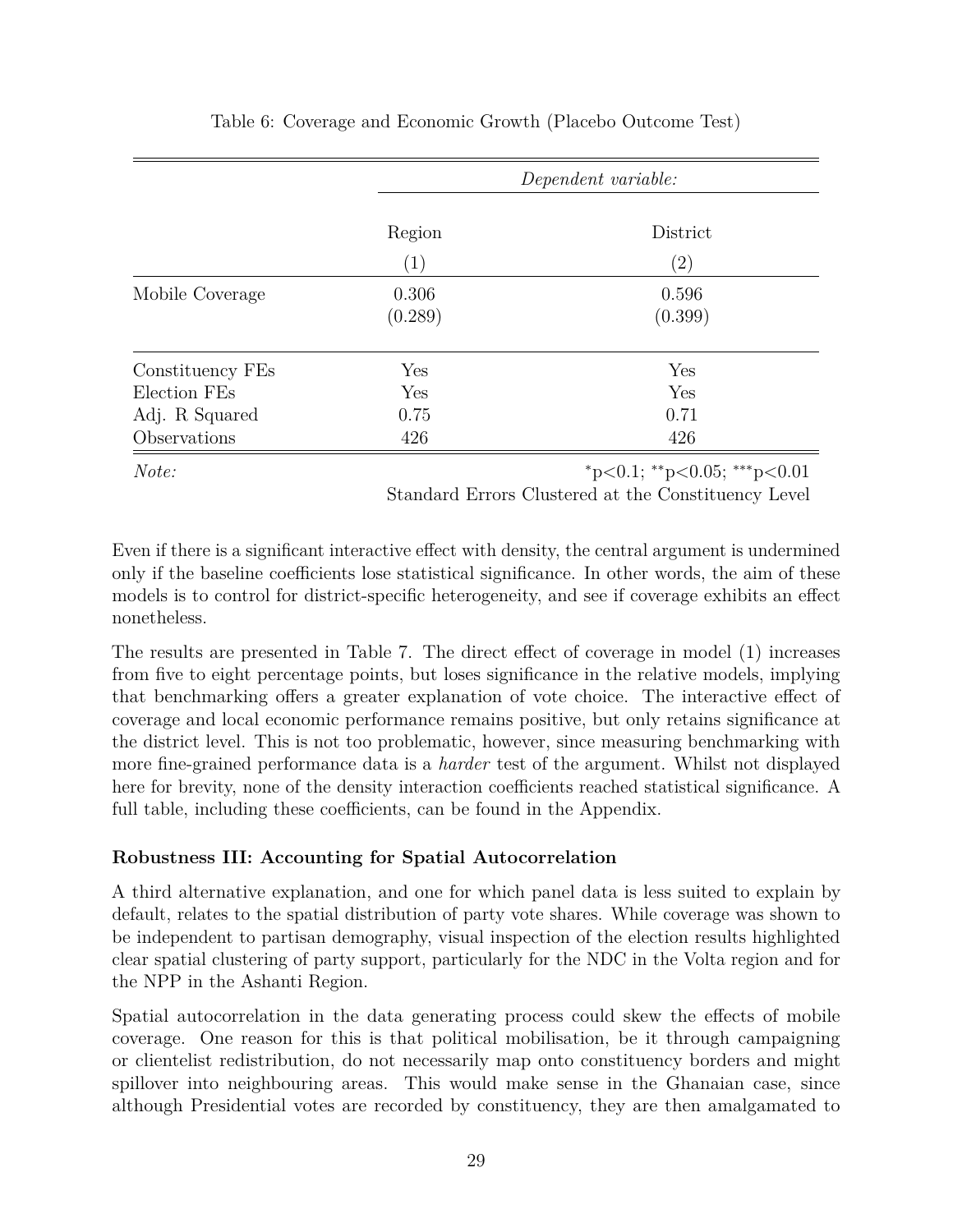|                               | Dependent variable: |                   |                     |
|-------------------------------|---------------------|-------------------|---------------------|
|                               | NPP Vote Share      |                   |                     |
|                               | National            | Region (Relative) | District (Relative) |
|                               | (1)                 | $\left( 2\right)$ | (3)                 |
| Mobile Coverage               | 8.086***            | 5.968             | 5.469               |
|                               | (2.834)             | (3.674)           | (3.420)             |
| Local Economy                 |                     | $-1.188$          | $-3.089**$          |
|                               |                     | (1.524)           | (1.538)             |
| Mobile Coverage*Local Economy |                     | 2.279             | $3.352**$           |
|                               |                     | (1.666)           | (1.637)             |
| Constituency FEs              | Yes                 | Yes               | Yes                 |
| Election FEs                  | Yes                 | Yes               | Yes                 |
| Adj. R Squared                | 0.93                | 0.94              | 0.94                |
| Observations                  | 444                 | 354               | 354                 |

## Table 7: Accounting for Population Density

*Note:* <sup>∗</sup>p*<*0.1; ∗∗p*<*0.05; ∗∗∗p*<*0.01

Standard Errors Clustered at the Constituency Level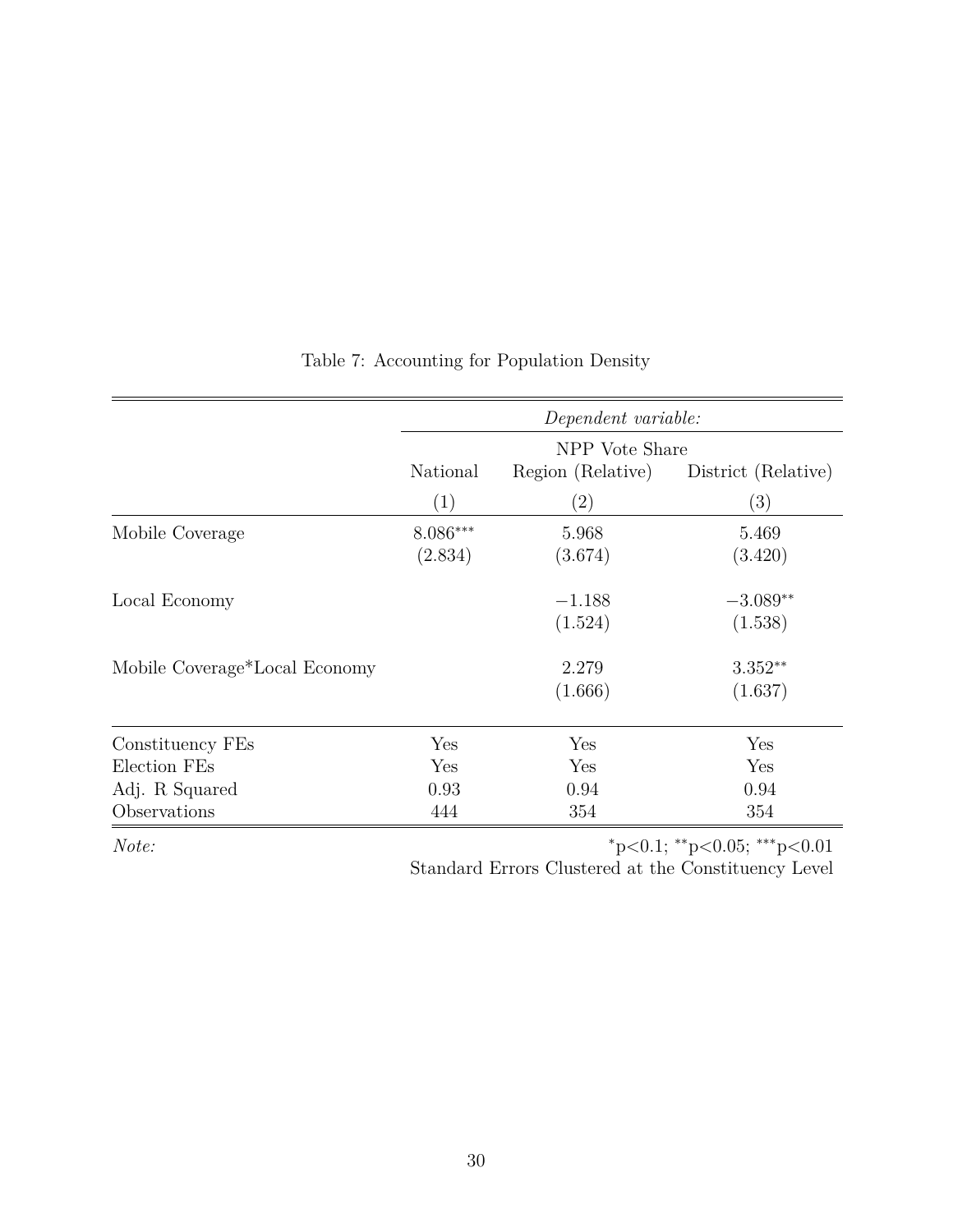the national level to determine the winner. In other words, for Presidential candidates the absolute number of votes matters, rather than their voters' geographical concentration. For Presidential campaigns, there is hence minimal incentive for parties to demarcate campaigns along constituency lines, opening up potential spillover concerns.<sup>[16](#page-30-0)</sup>.

A second issue regards the spatial nature of social networks. Mobile phones matter because they increase the size and geographical scope of users' social interactions, providing information about economic performance outside their local area. Yet if a voter's neighbouring constituencies all become connected at once, it is possible that the voter's social network will disproportionately comprise people in these neighbouring constituencies, whose economic situations will probably not be too dissimilar. This could attenuate the informational effect of mobile phones, and in turn undercut the effects on NPP vote share.

To account for the spatial character of the data, I run spatial autoregressive (SARM) and spatial error models (SEM). SARMs control for a spatially lagged version of the dependent variable, with each neighbour adjusted by a matrix of spatial weights *W*. In this particular case, the spatial lag refers to NPP vote share in neighbouring constituencies, and is represented by *ηW incumbentct*. SEMs decompose the error term of the model into that which is spatially correlated ( $\lambda W \epsilon_{ct}$ ) and that which remains exogenous ( $\gamma_{ct}$ ). For both models, the spatial weights matrix is generated using Queen's neighbours.

$$
incumbent_{ct} = \eta Wincumbent_{ct} + \beta_1 coverage_{ct} + \alpha_t + \phi_c + \epsilon_{ct}
$$
\n(12)

$$
\epsilon_{ct} = \lambda W \epsilon_{ct} + \gamma_{ct} \tag{13}
$$

The results show no significant deviation from the headline findings. The direct effect of coverage in model (1) drops slightly in the SAR model from five to four percent, but unlike before coverage now exhibits a strongly significant direct effect across all three specifications. Furthermore, the interactive terms remain positive and significant, implying that voters continue to benchmark local economic performance.

In sum, this section has shown that mobile phone coverage is robustly associated with increased incumbent vote share in Ghana. The results provide evidence of both direct and benchmarking mechanisms, and, given the extremely close nature of the 2008 election, have high substantive significance. The results are robust to measures of district heterogeneity and spatial autocorrelation, and the difference-in-difference design allows us to hold constant unobserved time invariant heterogeneity. Coupled with the previous descriptive analyses, they provide confidence in the findings and the causal mechanism underpinning them.

<span id="page-30-0"></span><sup>&</sup>lt;sup>16</sup>Note that in Ghana parliamentary elections, which operate under an SMDP electoral system, take place at the same time as Presidential elections. For MPs, there is strong incentive to delimit campaigns to constituency boundaries.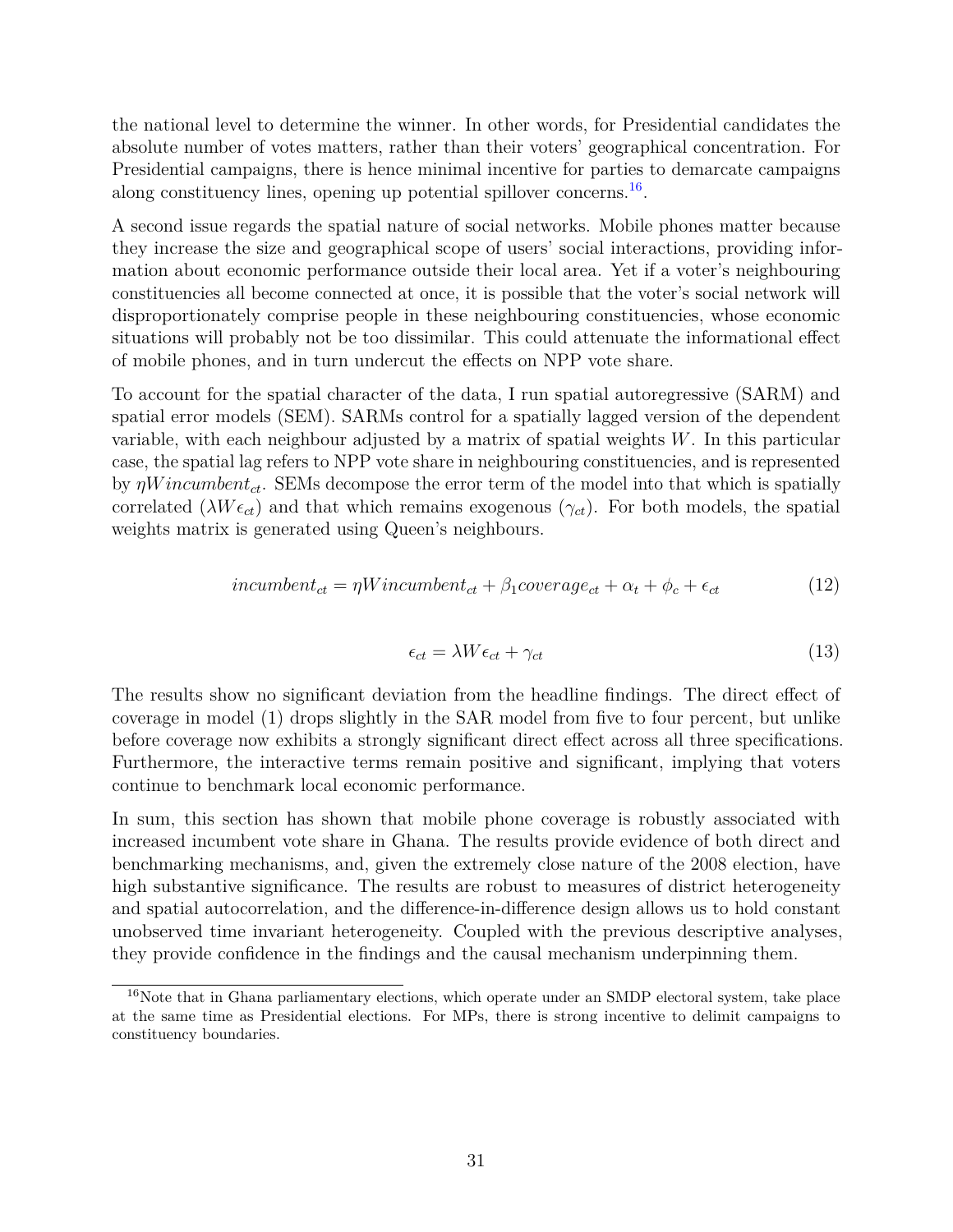|                               |                | Dependent variable: |                             |
|-------------------------------|----------------|---------------------|-----------------------------|
|                               | NPP Vote Share |                     |                             |
|                               | National       | Region (Relative)   | District (Relative)         |
|                               | (1)            | (2)                 | (3)                         |
| Mobile Coverage               | $4.120***$     | $2.834**$           | 3.898***                    |
|                               | (1.039)        | (1.175)             | (1.127)                     |
| Local Economy                 |                | $-1.281***$         | $-2.245***$                 |
|                               |                | (0.496)             | (0.582)                     |
| Mobile Coverage*Local Economy |                | 2.086***            | $2.281***$                  |
|                               |                | (0.605)             | (0.486)                     |
| Constituency FEs              | Yes            | Yes                 | Yes                         |
| Election FEs                  | Yes            | Yes                 | Yes                         |
| Observations                  | 444            | 354                 | 354                         |
| Note:                         |                |                     | *p<0.1; **p<0.05; ***p<0.01 |

## Table 8: Spatial Autoregressive Models

Table 9: Spatial Error Models

|                               | Dependent variable: |                   |                             |  |
|-------------------------------|---------------------|-------------------|-----------------------------|--|
|                               | NPP Vote Share      |                   |                             |  |
|                               | National            | Region (Relative) | District (Relative)         |  |
|                               | (1)                 | $\left( 2\right)$ | (3)                         |  |
| Mobile Coverage               | $4.805***$          | $3.482***$        | $4.700***$                  |  |
|                               | (1.160)             | (1.324)           | (1.276)                     |  |
| Local Economy                 |                     | $-1.398**$        | $-2.533***$                 |  |
|                               |                     | (0.557)           | (0.661)                     |  |
| Mobile Coverage*Local Economy |                     | $2.610***$        | $2.636***$                  |  |
|                               |                     | (0.704)           | (0.559)                     |  |
| Constituency FEs              | Yes                 | Yes               | Yes                         |  |
| Election FEs                  | Yes                 | Yes               | Yes                         |  |
| Observations                  | 444                 | 354               | 354                         |  |
| Note:                         |                     |                   | *p<0.1; **p<0.05; ***p<0.01 |  |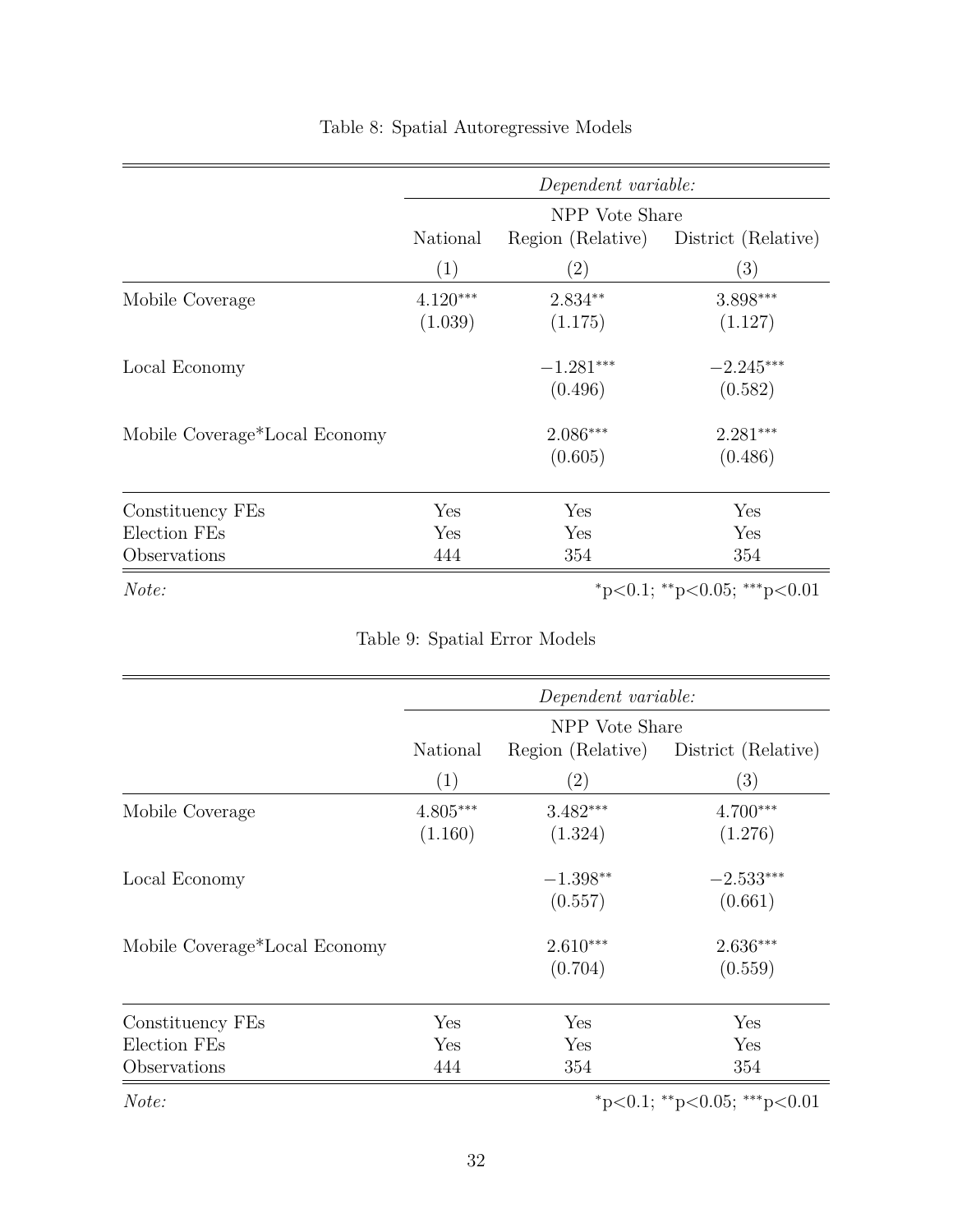## **Discussion and Conclusion**

This paper has shown that Africa's information revolution matters, with consequences for the information voters have about politics and for the determinants of their support for the incumbent. Using cross-national survey data and nighttime lights, it was shown that mobile phone use is associated with more accurate assessments of the national and relative economy, and with these assessments playing a greater role in determining incumbent support. Exploiting the roll-out of mobile coverage in Ghana, this relationship held with subnational electoral data and was robust to a range of robustness tests. Taken together, therefore, the two empirical strategies allow us to speak with cautious generality about the effects of mobile phones on economic voting in Africa.

The paper makes an important contribution to the study of economic voting in comparative political science. The research design stretches the geographical contours of the existing literature to new contexts, showing that theoretical expectations designed for other parts of the world can hold elsewhere, subject to the right conditions. This is a particularly useful contribution, since we know that comparative politics as a discipline tends to neglect African country cases, to the detriment of collective theory building and empirical rigour (Song [2019;](#page-41-11) Wilson and Knutsen [2020\)](#page-41-12).

The political effects of information provision are also of interest to a wide-ranging literature in development economics, in which the findings of randomised control trials (RCTs) have been frustratingly mixed (Pande [2011;](#page-40-13) Dunning et al. [2019\)](#page-36-8). These studies tend to focus on hyper-local considerations, such as providing subjects with score-cards about the performance of their district councillor or MP (Grossman, Humphreys, and Sacramone-Lutz [2014;](#page-37-12) Carlson [2015;](#page-35-13) Grossman and Michelitch [2018;](#page-37-13) Dunning et al. [2019\)](#page-36-8). To the best of my knowledge, no existing study has focused on the direct and relativising effects of the national economy in such a setting, and few measure its effect on electoral outcomes. The current investigation hence adds theoretical nuance to our understanding of political information, and suggests potential avenues for future experimental work going forward.

A handful of questions no doubt remain about the validity of the paper's findings and avenues for future research going forward. The case intensive focus on Ghana offers an invitation to pursue similar analyses in other African countries. While many dynamics *within* Ghana are representative of those across the continent (Nathan [2019;](#page-39-13) Harding [2020\)](#page-37-3), it is no doubt true that Ghana is wealthier and its democracy more free and fair, when compared to many of its counterparts. A further issue relates to aggregation; while constituency-level data is a clear improvement on nationwide trends, future research could seek to examine changes at the polling booth level, perhaps in the context of a spatial discontinuity design. Polling-booth data from a variety of African countries has been used in the study of voting behaviour (Ichino and Nathan [2013;](#page-38-13) Harding [2015;](#page-37-2) Asunka et al. [2019;](#page-34-11) Adida et al. [2020\)](#page-34-12), and could improve the precision with which the effects of mobile phone use are estimated.

Nonetheless, the paper offers a novel and robust empirical approach to the study of economic voting and information proliferation in developing countries, making a useful contribution to the literature on information, voting behaviour and politics in Sub-Saharan Africa. For the optimistic observer, information revolutions across Africa have made voters more responsive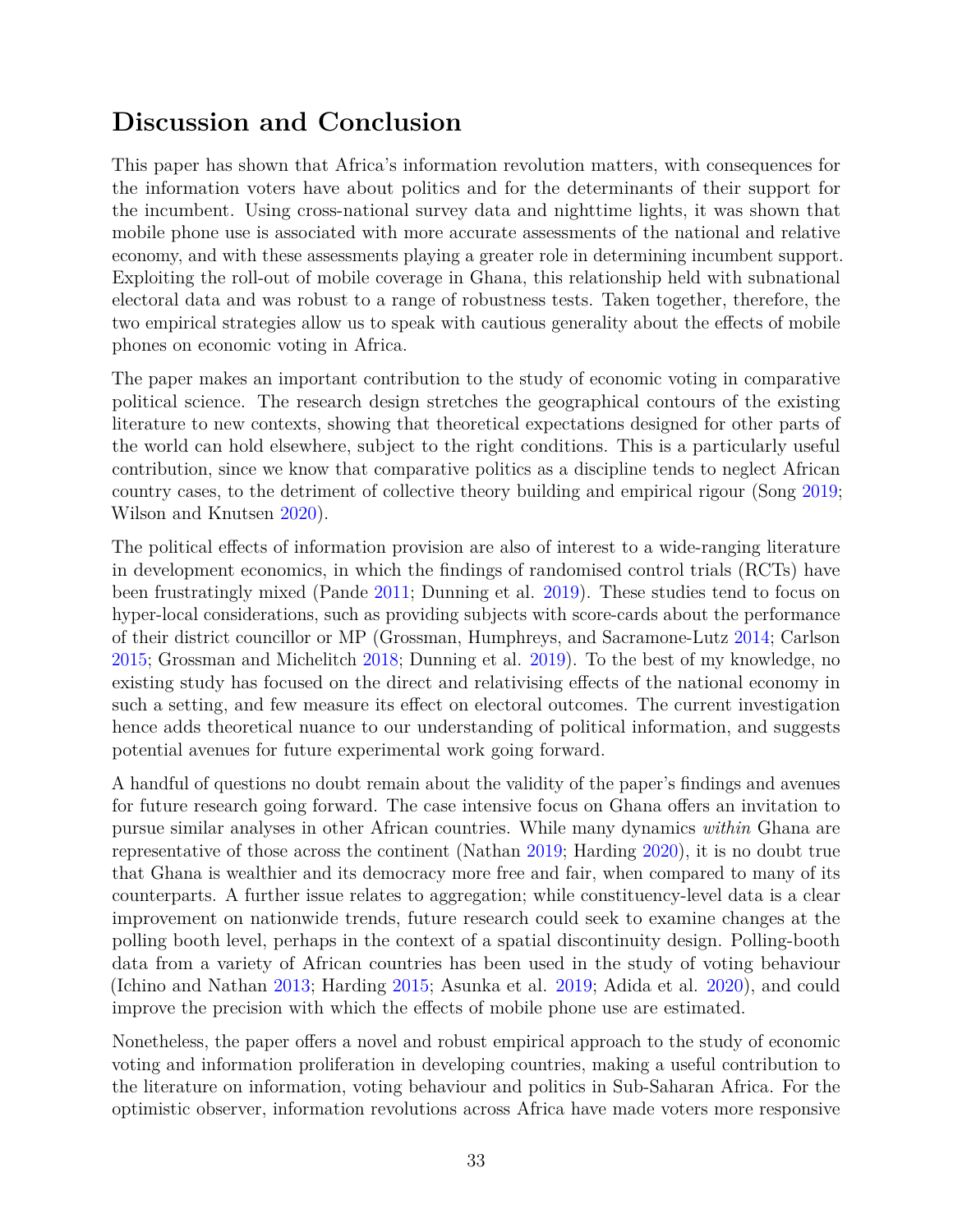to the macroeconomy and the inequality it embeds. Despite haphazard beginnings, therefore, the time might finally have come for democracy's dividends to be cashed in.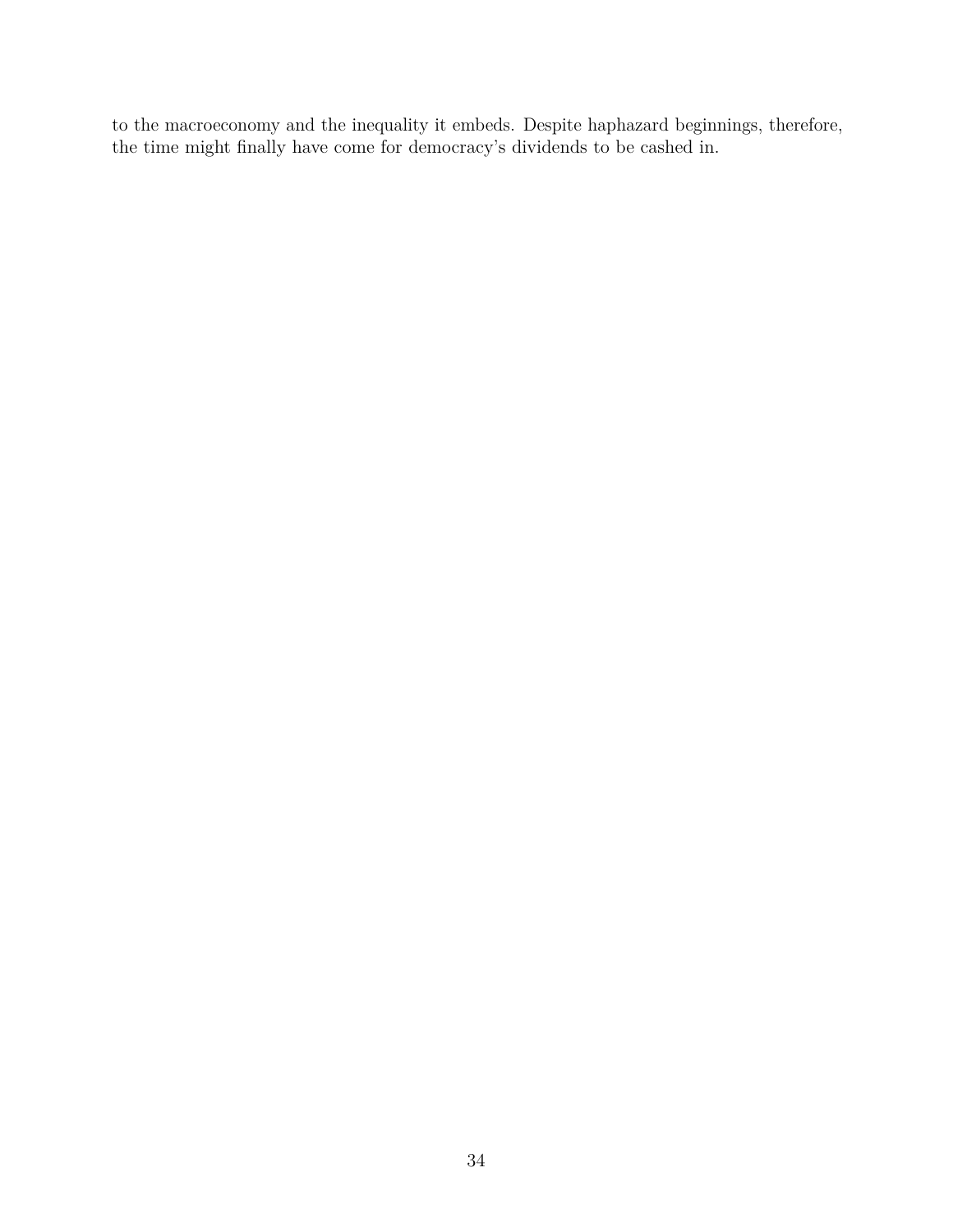# **Bibliography**

<span id="page-34-10"></span>Abadie, Alberto, Susan Athey, Guido Imbens, and Jeffrey Wooldridge. 2017. "When Should You Adjust Standard Errors for Clustering?"  $arXiv:1710.02926$  [Econ, Math, Stat], October. [http://arxiv.org/abs/1710.02926.](http://arxiv.org/abs/1710.02926)

<span id="page-34-6"></span>Adida, Claire, Jessica Gottlieb, Eric Kramon, and Gwyneth McClendon. 2017. "Reducing or Reinforcing in-Group Preferences? An Experiment on Information and Ethnic Voting." *Quarterly Journal of Political Science* 12 (4): 437–77. [https://doi.org/10.1561/100.00017018.](https://doi.org/10.1561/100.00017018)

<span id="page-34-12"></span>———. 2020. "When Does Information Influence Voters? The Joint Importance of Salience and Coordination." *Comparative Political Studies* 53 (6): 851–91. [https://doi.org/10.1177/](https://doi.org/10.1177/0010414019879945) [0010414019879945.](https://doi.org/10.1177/0010414019879945)

<span id="page-34-1"></span>Aker, Jenny C., Paul Collier, and Pedro C. Vicente. 2017. "Is Information Power? Using Mobile Phones and Free Newspapers During an Election in Mozambique." *The Review of Economics and Statistics* 99 (2): 185–200. [https://doi.org/10.1162/REST\\_a\\_00611.](https://doi.org/10.1162/REST_a_00611)

<span id="page-34-0"></span>Aker, Jenny C., and Isaac M. Mbiti. 2010. "Mobile Phones and Economic Development in Africa." *Journal of Economic Perspectives* 24 (3): 207–32. [https://doi.org/10.1257/jep.24.3.](https://doi.org/10.1257/jep.24.3.207) [207.](https://doi.org/10.1257/jep.24.3.207)

<span id="page-34-7"></span>Andersen, Robert, James Tilley, and Anthony F. Heath. 2005. "Political Knowledge and Enlightened Preferences: Party Choice Through the Electoral Cycle." *British Journal of Political Science* 35 (2): 285–302. [https://www.jstor.org/stable/4092352.](https://www.jstor.org/stable/4092352)

<span id="page-34-9"></span>Angrist, Joshua D, and Jörn-Steffen Pischke. 2009. "Mostly Harmless Econometrics: An Empiricist's Companion," 290.

<span id="page-34-5"></span>Ansolabehere, Stephen, Marc Meredith, and Erik Snowberg. 2014. "Mecro-Economic Voting: Local Information and Micro-Perceptions of the Macro-Economy." *Economics & Politics* 26 (3): 380–410. [https://doi.org/https://doi.org/10.1111/ecpo.12040.](https://doi.org/https://doi.org/10.1111/ecpo.12040)

<span id="page-34-3"></span>Arel-Bundock, Vincent, André Blais, and Ruth Dassonneville. 2019. "Do Voters Benchmark Economic Performance?" *British Journal of Political Science*, 1–13. [https://doi.org/10.1017/](https://doi.org/10.1017/S0007123418000236) [S0007123418000236.](https://doi.org/10.1017/S0007123418000236)

<span id="page-34-11"></span>Asunka, Joseph, Sarah Brierley, Miriam Golden, Eric Kramon, and George Ofosu. 2019. "Electoral Fraud or Violence: The Effect of Observers on Party Manipulation Strategies." *British Journal of Political Science* 49 (1): 129–51. [https://www.cambridge.org/core/journals/](https://www.cambridge.org/core/journals/british-journal-of-political-science) [british-journal-of-political-science.](https://www.cambridge.org/core/journals/british-journal-of-political-science)

<span id="page-34-4"></span>Aytaç, Selim Erdem. 2020. "Do Voters Respond to Relative Economic Performance?: Evidence from Survey Experiments." *Public Opinion Quarterly* 84 (2): 493–507. [https:](https://doi.org/10.1093/poq/nfaa023) [//doi.org/10.1093/poq/nfaa023.](https://doi.org/10.1093/poq/nfaa023)

<span id="page-34-8"></span>BBC. 2008. "Poll Stakes High in Oil-Boom Ghana," December. [http://news.bbc.co.uk/1/hi/](http://news.bbc.co.uk/1/hi/world/africa/7763304.stm) [world/africa/7763304.stm.](http://news.bbc.co.uk/1/hi/world/africa/7763304.stm)

<span id="page-34-2"></span>Benton, Allyson Lucinda. 2005. "Dissatisfied Democrats or Retrospective Voters?: Economic Hardship, Political Institutions, and Voting Behavior in Latin America." *Comparative Political*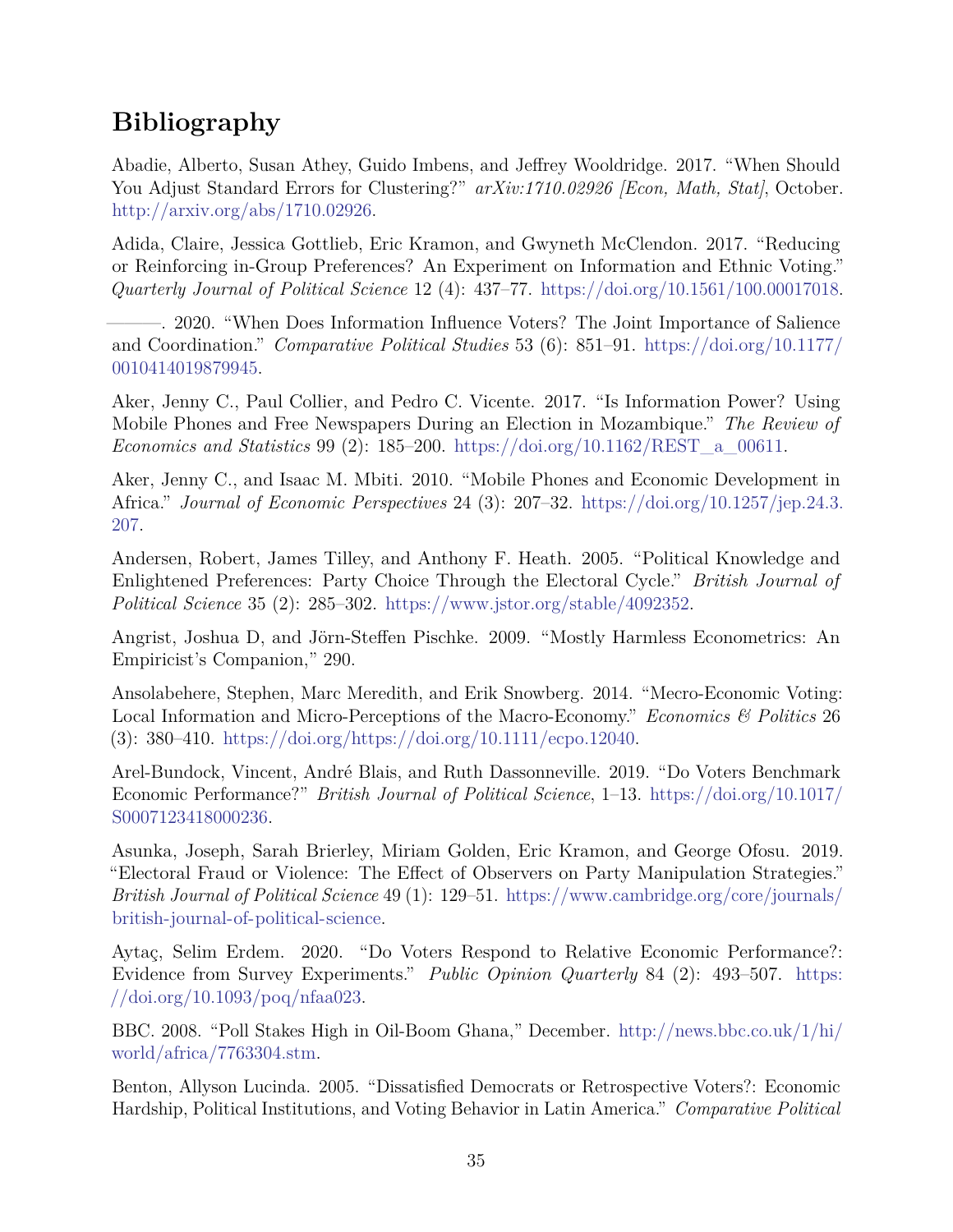*Studies* 38 (4): 417–42. [https://doi.org/10.1177/0010414004273856.](https://doi.org/10.1177/0010414004273856)

<span id="page-35-3"></span>Besley, Timothy, and Anne Case. 1995. "Incumbent Behavior: Vote-Seeking, Tax-Setting, and Yardstick Competition." *The American Economic Review* 85 (1): 25–45. [https://www.](https://www.jstor.org/stable/2117994) [jstor.org/stable/2117994.](https://www.jstor.org/stable/2117994)

<span id="page-35-5"></span>Bleck, Jaimie, and Nicolas Van de Walle. 2018. "Electoral Politics in Africa Since 1990: Continuity in Change." *Cambridge Core*. [https://doi.org/10.1017/9781316676936.](https://doi.org/10.1017/9781316676936)

<span id="page-35-10"></span>Bleck, Jaimie, and Nicolas Van De Walle. 2013. "Valence Issues in African Elections: Navigating Uncertainty and the Weight of the Past." *Comparative Political Studies* 46 (11): 1394–1421. [https://doi.org/10.1177/0010414012453448.](https://doi.org/10.1177/0010414012453448)

<span id="page-35-0"></span>Bourgault, Louise Manon. 1995. *Mass Media in Sub-Saharan Africa*. Indiana University Press.

<span id="page-35-6"></span>Bratton, Michael, Ravi Bhavnani, and Tse-Hsin Chen. 2012. "Voting Intentions in Africa: Ethnic, Economic or Partisan?" *Commonwealth & Comparative Politics* 50 (1): 27–52. [https://doi.org/10.1080/14662043.2012.642121.](https://doi.org/10.1080/14662043.2012.642121)

<span id="page-35-8"></span>Brierley, Sarah, and George Ofosu. 2014. "The Presidential and Parliamentary Elections in Ghana, December 2012." *Electoral Studies* 35 (September): 382–85. [https://doi.org/10.1016/](https://doi.org/10.1016/j.electstud.2014.02.005) [j.electstud.2014.02.005.](https://doi.org/10.1016/j.electstud.2014.02.005)

<span id="page-35-11"></span>Briggs, Ryan C. 2012. "Electrifying the Base? Aid and Incumbent Advantage in Ghana\*." *The Journal of Modern African Studies* 50 (4): 603–24. [https:](https://doi.org/10.1017/S0022278X12000365) [//doi.org/10.1017/S0022278X12000365.](https://doi.org/10.1017/S0022278X12000365)

<span id="page-35-12"></span>Brunsdon, Chris, and Lex Comber. 2019. *An Introduction to R for Spatial Analysis and Mapping*. [https://uk.sagepub.com/en-gb/eur/an-introduction-to-r-for-spatial-analysis-and](https://uk.sagepub.com/en-gb/eur/an-introduction-to-r-for-spatial-analysis-and-mapping/book241031)[mapping/book241031.](https://uk.sagepub.com/en-gb/eur/an-introduction-to-r-for-spatial-analysis-and-mapping/book241031)

<span id="page-35-2"></span>Campbell, Angus, University of Michigan Survey Research Center, Philip E. Converse, Warren E. Miller, and Donald E. Stokes. 1980. *The American Voter*. University of Chicago Press.

<span id="page-35-13"></span>Carlson, Elizabeth. 2015. "Ethnic Voting and Accountability in Africa: A Choice Experiment in Uganda." *World Politics* 67 (2): 353–85. [https://doi.org/10.1017/S0043887115000015.](https://doi.org/10.1017/S0043887115000015)

<span id="page-35-7"></span>Carlson, Elizabeth, and Amanda Fidalgo. 2016. "When a Null Pocketbook Effect Is the Artifact: Strategically Underreported Income and the Attenuation of Egotropic Voting." *Quarterly Journal of Political Science* 11 (3): 339–61. [https://doi.org/10.1561/100.00015172.](https://doi.org/10.1561/100.00015172)

<span id="page-35-9"></span>Carter Centre. 2008. "Observation Mission to Ghana's 2008 Presidential and Parliamentary Elections." [https://www.cartercenter.org/resources/pdfs/news/peace\\_publications/election\\_](https://www.cartercenter.org/resources/pdfs/news/peace_publications/election_reports/ghana-2008-election-rpt.pdf) [reports/ghana-2008-election-rpt.pdf.](https://www.cartercenter.org/resources/pdfs/news/peace_publications/election_reports/ghana-2008-election-rpt.pdf)

<span id="page-35-1"></span>Cheeseman, Nic. 2015. *Democracy in Africa: Successes, Failures, and the Struggle for Political Reform*. Cambridge University Press.

<span id="page-35-4"></span>Damstra, Alyt, Mark Boukes, and Rens Vliegenthart. 2021. "Taking It Personal or National? Understanding the Indirect Effects of Economic News on Government Support." *West European Politics* 44 (2): 253–74. [https://doi.org/10.1080/01402382.2019.1697586.](https://doi.org/10.1080/01402382.2019.1697586)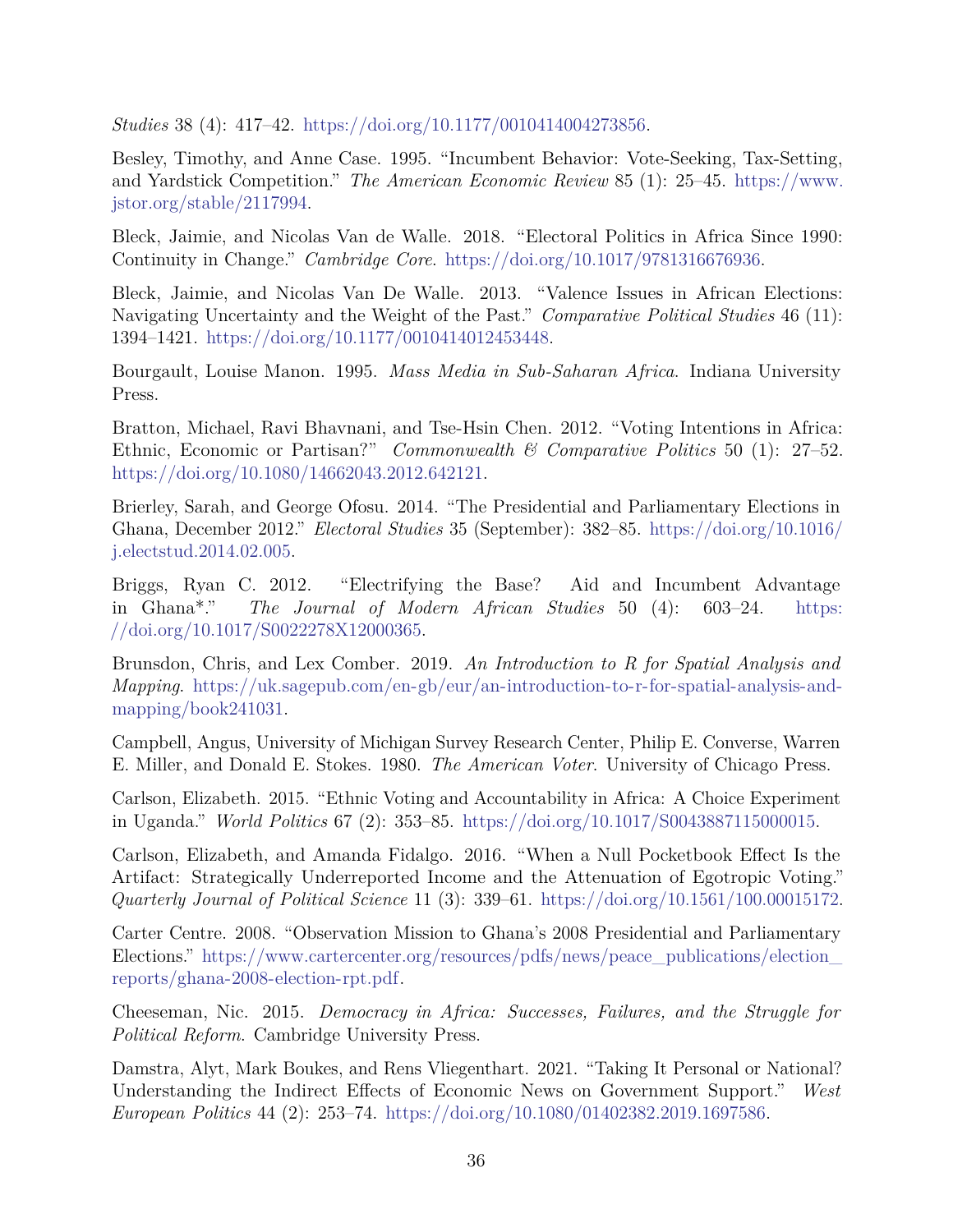<span id="page-36-2"></span>Dash, Bharatee Bhusana, and J Stephen Ferris. 2020. "Economic Performance and Electoral Volatility: Testing the Economic Voting Hypothesis on Indian States, 1957–2013." *Party Politics*, May, 1354068820923706. [https://doi.org/10.1177/1354068820923706.](https://doi.org/10.1177/1354068820923706)

<span id="page-36-7"></span>De Vries, Catherine E., Sara B. Hobolt, and James Tilley. 2018. "Facing up to the Facts: What Causes Economic Perceptions?" *Electoral Studies* 51 (February): 115–22. [https://doi.org/10.1016/j.electstud.2017.09.006.](https://doi.org/10.1016/j.electstud.2017.09.006)

<span id="page-36-0"></span>Duch, Raymond M., and Randolph T. Stevenson. 2008. "The Economic Vote: How Political and Economic Institutions Condition Election Results." *Cambridge Core*. [https:](https://doi.org/10.1017/CBO9780511755934) [//doi.org/10.1017/CBO9780511755934.](https://doi.org/10.1017/CBO9780511755934)

<span id="page-36-8"></span>Dunning, Thad, Guy Grossman, Macartan Humphreys, Susan D. Hyde, Craig McIntosh, Gareth Nellis, Claire L. Adida, et al. 2019. "Voter Information Campaigns and Political Accountability: Cumulative Findings from a Preregistered Meta-Analysis of Coordinated Trials." *Science Advances* 5 (7): eaaw2612. [https://doi.org/10.1126/sciadv.aaw2612.](https://doi.org/10.1126/sciadv.aaw2612)

<span id="page-36-10"></span>Dzisah, James S. 2018. "Ghana Social Science Journal, Volume 15, Number 1, June, 2018." *Ghana Social Science Journal* 15 (1): 246.

<span id="page-36-13"></span>Eggers, Andrew C, Guadalupe Tuñón, and Allan Dafoe. 2021. "Placebo Tests for Causal Inference," 80.

<span id="page-36-3"></span>Eifert, Benn, Edward Miguel, and Daniel N. Posner. 2010. "Political Competition and Ethnic Identification in Africa." *American Journal of Political Science* 54 (2): 494–510. [https://doi.org/https://doi.org/10.1111/j.1540-5907.2010.00443.x.](https://doi.org/https://doi.org/10.1111/j.1540-5907.2010.00443.x)

<span id="page-36-12"></span>Electronic Communications Act. 2008. "Electronic Communications Act 2008." [https://www.](https://www.moc.gov.gh/sites/default/files/downloads/Electronic%20Communications%20Act-775.pdf) [moc.gov.gh/sites/default/files/downloads/Electronic%20Communications%20Act-775.pdf.](https://www.moc.gov.gh/sites/default/files/downloads/Electronic%20Communications%20Act-775.pdf)

<span id="page-36-4"></span>Elischer, Sebastian. 2013. *Political Parties in Africa: Ethnicity and Party Formation*. Cambridge University Press.

<span id="page-36-11"></span>EU Election Mission. 2008. "PS GHANA 30.12.2008\_en.pdf." [https://www.eods.eu/library/](https://www.eods.eu/library/PS%20GHANA%2030.12.2008_en.pdf) [PS%20GHANA%2030.12.2008\\_en.pdf.](https://www.eods.eu/library/PS%20GHANA%2030.12.2008_en.pdf)

<span id="page-36-5"></span>Evans, Geoffrey, and Mark Pickup. 2010. "Reversing the Causal Arrow: The Political Conditioning of Economic Perceptions in the 2000–2004 U.S. Presidential Election Cycle." *The Journal of Politics* 72 (4): 1236–51. [https://doi.org/10.1017/S0022381610000654.](https://doi.org/10.1017/S0022381610000654)

<span id="page-36-6"></span>Fernández-Albertos, José, and Alexander Kuo. 2018. "Income Perception, Information, and Progressive Taxation: Evidence from a Survey Experiment\*." *Political Science Research and Methods* 6 (1): 83–110. [https://doi.org/10.1017/psrm.2015.73.](https://doi.org/10.1017/psrm.2015.73)

<span id="page-36-1"></span>Fiorina, Morris P. 1981. "Some Problems in Studying the Effects of Resource Allocation in Congressional Elections." *American Journal of Political Science* 25 (3): 543–67. [https:](https://doi.org/10.2307/2110818) [//doi.org/10.2307/2110818.](https://doi.org/10.2307/2110818)

<span id="page-36-9"></span>Gagliardone, Iginio. 2019. "Social Media and Elections in Africa." In *Oxford Research Encyclopedia of Politics*. Oxford University Press. [https://doi.org/10.1093/acrefore/9780190228637.](https://doi.org/10.1093/acrefore/9780190228637.013.1380) [013.1380.](https://doi.org/10.1093/acrefore/9780190228637.013.1380)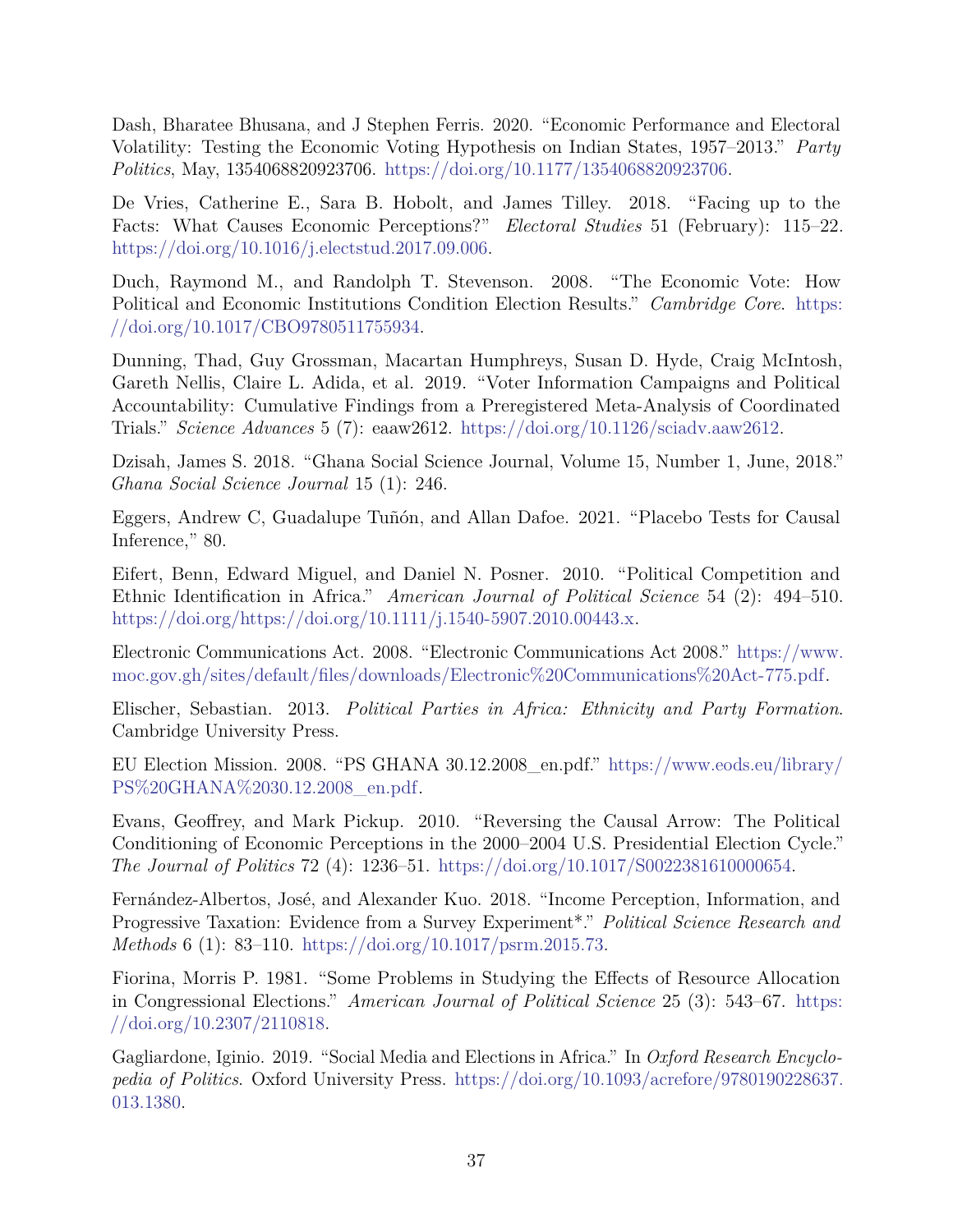<span id="page-37-8"></span>Gerber, Alan S., and Donald P. Green. 2012. *Field Experiments: Design, Analysis, and Interpretation*. W. W. Norton.

<span id="page-37-7"></span>GIFEC. 2021. "Board of Trustees – Gifec." [https://gifec.gov.gh/board-of-trustees/.](https://gifec.gov.gh/board-of-trustees/)

<span id="page-37-0"></span>Gonzalez, Robert M, and Elisa M. Maffioli. 2020. "Is the Phone Mightier Than the Virus? Cell Phone Access and Epidemic Containment Efforts." *SSRN Electronic Journal*. [https://doi.org/10.2139/ssrn.3548926.](https://doi.org/10.2139/ssrn.3548926)

<span id="page-37-9"></span>Goodman-Bacon, Andrew. 2018. "Difference-in-Differences with Variation in Treatment Timing." w25018. Cambridge, MA: National Bureau of Economic Research. [https://doi.org/](https://doi.org/10.3386/w25018) [10.3386/w25018.](https://doi.org/10.3386/w25018)

<span id="page-37-1"></span>Green, Jane, Timothy Hellwig, and Edward Fieldhouse. 2021. "Who Gets What: The Economy, Relative Gains and Brexit." *British Journal of Political Science*, 1–19. [https:](https://doi.org/10.1017/S0007123420000551) [//doi.org/10.1017/S0007123420000551.](https://doi.org/10.1017/S0007123420000551)

<span id="page-37-12"></span>Grossman, Guy, Macartan Humphreys, and Gabriella Sacramone-Lutz. 2014. "'I Wld Like U WMP to Extend Electricity 2 Our Village': On Information Technology and Interest Articulation." *American Political Science Review* 108 (3): 688–705. [https://doi.org/10.1017/](https://doi.org/10.1017/S0003055414000331) [S0003055414000331.](https://doi.org/10.1017/S0003055414000331)

<span id="page-37-13"></span>Grossman, Guy, and Kristin Michelitch. 2018. "Information Dissemination, Competitive Pressure, and Politician Performance Between Elections: A Field Experiment in Uganda." *American Political Science Review* 112 (2): 280–301. [https://doi.org/10.1017/S0003055417000648.](https://doi.org/10.1017/S0003055417000648)

<span id="page-37-6"></span>GSMA. 2014. "Sub-Saharan Africa - Universal Service Fund Study." [https://](https://www.gsma.com/publicpolicy/wp-content/uploads/2016/09/GSMA2014_Report_SubSaharanAfricaUniversalServiceFundStudy.pdf) [www.gsma.com/publicpolicy/wp-content/uploads/2016/09/GSMA2014\\_Report\\_](https://www.gsma.com/publicpolicy/wp-content/uploads/2016/09/GSMA2014_Report_SubSaharanAfricaUniversalServiceFundStudy.pdf) [SubSaharanAfricaUniversalServiceFundStudy.pdf.](https://www.gsma.com/publicpolicy/wp-content/uploads/2016/09/GSMA2014_Report_SubSaharanAfricaUniversalServiceFundStudy.pdf)

<span id="page-37-5"></span>2015. "Digital Inclusion and Mobile Sector Taxation in Ghana." [https:](https://www.gsma.com/publicpolicy/wp-content/uploads/2016/09/GSMA2015_Report_DigitalInclusionAndMobileSectorTaxationInGhana.pdf) [//www.gsma.com/publicpolicy/wp-content/uploads/2016/09/GSMA2015\\_Report\\_](https://www.gsma.com/publicpolicy/wp-content/uploads/2016/09/GSMA2015_Report_DigitalInclusionAndMobileSectorTaxationInGhana.pdf) [DigitalInclusionAndMobileSectorTaxationInGhana.pdf.](https://www.gsma.com/publicpolicy/wp-content/uploads/2016/09/GSMA2015_Report_DigitalInclusionAndMobileSectorTaxationInGhana.pdf)

<span id="page-37-10"></span>GSMA. 2020. "Mobile Technology and Economic Growth." [https://www.gsma.](https://www.gsma.com/betterfuture/wp-content/uploads/2020/11/Mobile-technology-and-economic-growth_web.pdf) [com/betterfuture/wp-content/uploads/2020/11/Mobile-technology-and-economic](https://www.gsma.com/betterfuture/wp-content/uploads/2020/11/Mobile-technology-and-economic-growth_web.pdf)[growth\\_web.pdf.](https://www.gsma.com/betterfuture/wp-content/uploads/2020/11/Mobile-technology-and-economic-growth_web.pdf)

<span id="page-37-2"></span>Harding, Robin. 2015. "Attribution and Accountability: Voting for Roads in Ghana." *World Politics* 67 (4): 656–89. [https://doi.org/10.1017/S0043887115000209.](https://doi.org/10.1017/S0043887115000209)

<span id="page-37-3"></span>———. 2020. *Rural Democracy: Elections and Development in Africa*. Oxford University Press.

<span id="page-37-4"></span>Harding, Robin, and Kristin Michelitch. 2019. "Candidate Coethnicity, Rural/Urban Divides, and Partisanship in Africa." *Party Politics*, December, 1354068819893669. [https:](https://doi.org/10.1177/1354068819893669) [//doi.org/10.1177/1354068819893669.](https://doi.org/10.1177/1354068819893669)

<span id="page-37-11"></span>Hjort, Jonas, and Jonas Poulsen. 2019. "The Arrival of Fast Internet and Employment in Africa," 61.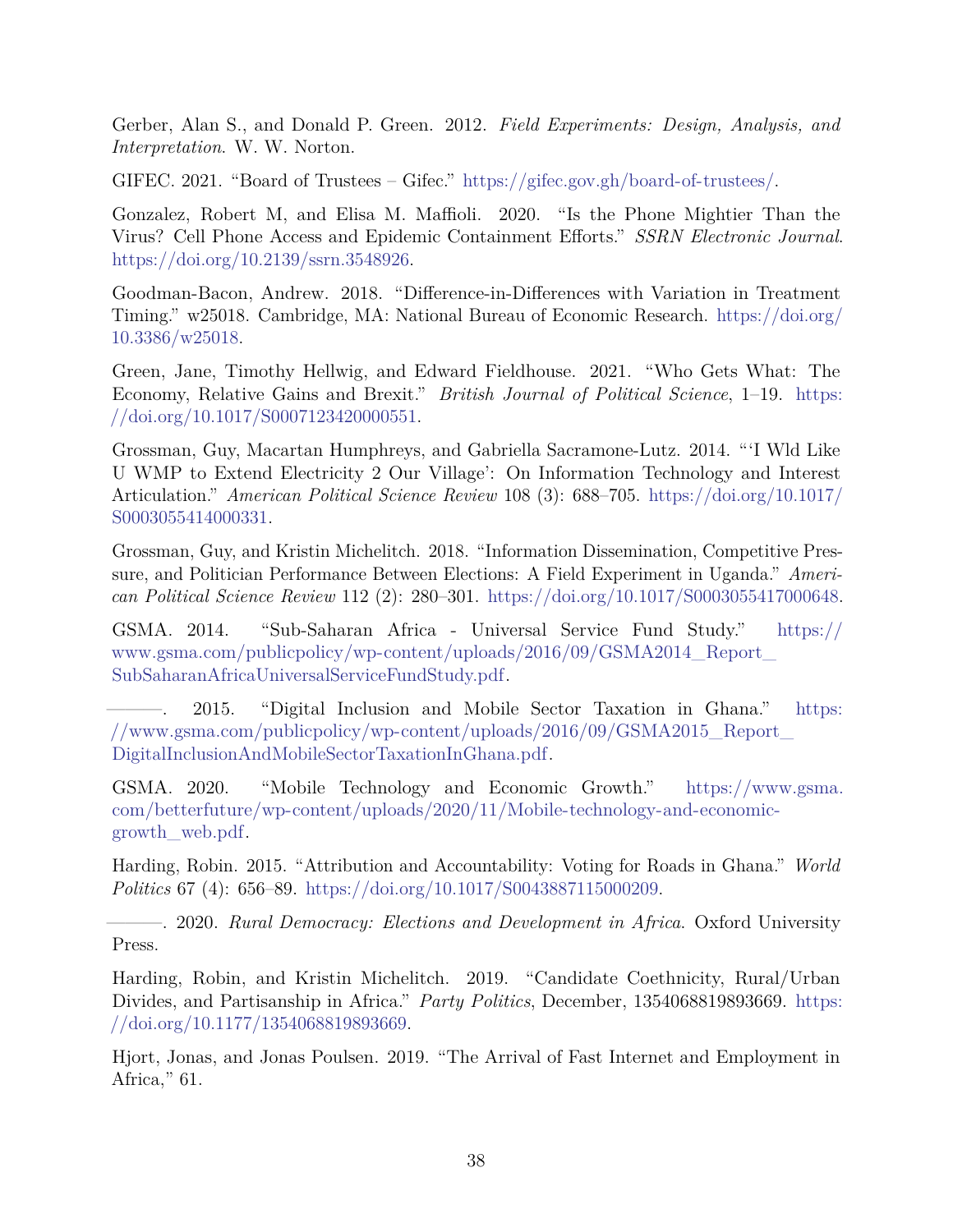<span id="page-38-2"></span>Hobolt, Sara B., and James Tilley. 2014. *Blaming Europe?: Responsibility Without Accountability in the European Union*. OUP Oxford.

<span id="page-38-5"></span>Huntington, Samuel P. 1991. "Democracy's Third Wave." *Journal of Democracy* 2 (2): 12–34. [https://doi.org/10.1353/jod.1991.0016.](https://doi.org/10.1353/jod.1991.0016)

<span id="page-38-13"></span>Ichino, Nahomi, and Noah L. Nathan. 2013. "Crossing the Line: Local Ethnic Geography and Voting in Ghana." *American Political Science Review* 107 (2): 344–61. [https://doi.org/](https://doi.org/10.1017/S0003055412000664) [10.1017/S0003055412000664.](https://doi.org/10.1017/S0003055412000664)

<span id="page-38-6"></span>Ichino, Nahomi, and Matthias Schündeln. 2012. "Deterring or Displacing Electoral Irregularities? Spillover Effects of Observers in a Randomized Field Experiment in Ghana." *The Journal of Politics* 74 (1): 292–307. [https://doi.org/10.1017/s0022381611001368.](https://doi.org/10.1017/s0022381611001368)

<span id="page-38-11"></span>Imai, Kosuke, and In Song Kim. 2020. "On the Use of Two-Way Fixed Effects Regression Models for Causal Inference with Panel Data." *Political Analysis*, 1–11. [https://doi.org/10.](https://doi.org/10.1017/pan.2020.33) [1017/pan.2020.33.](https://doi.org/10.1017/pan.2020.33)

<span id="page-38-9"></span>International Telocommunications Union. 2005. "West African Common Market Project: Harmonization of Policies Governing the ICT Market in the UEMOA-ECOWAS Space." [https://www.itu.int/ITU-D/treg/projects/itu-ec/Ghana/modules/FinalDocuments/](https://www.itu.int/ITU-D/treg/projects/itu-ec/Ghana/modules/FinalDocuments/Universal_Service.pdf) [Universal\\_Service.pdf.](https://www.itu.int/ITU-D/treg/projects/itu-ec/Ghana/modules/FinalDocuments/Universal_Service.pdf)

<span id="page-38-12"></span>Jensen, Robert. 2007. "The Digital Provide: Information (Technology), Market Performance, and Welfare in the South Indian Fisheries Sector." *The Quarterly Journal of Economics* 122 (3): 879–924. [https://www.jstor.org/stable/25098864.](https://www.jstor.org/stable/25098864)

<span id="page-38-8"></span>Jockers, Heinz, Dirk Kohnert, and Paul Nugent. 2010. "The Successful Ghana Election of 2008: A Convenient Myth ?" *The Journal of Modern African Studies* 48 (1): 95–115. [https://www.jstor.org/stable/40538349.](https://www.jstor.org/stable/40538349)

<span id="page-38-4"></span>Kadt, Daniel de, and Evan S. Lieberman. 2020. "Nuanced Accountability: Voter Responses to Service Delivery in Southern Africa." *British Journal of Political Science* 50 (1): 185–215. [https://doi.org/10.1017/S0007123417000345.](https://doi.org/10.1017/S0007123417000345)

<span id="page-38-3"></span>Kayser, Mark Andreas, and Michael Peress. 2012. "Benchmarking Across Borders: Electoral Accountability and the Necessity of Comparison." *American Political Science Review* 106 (3): 661–84. [https://doi.org/10.1017/S0003055412000275.](https://doi.org/10.1017/S0003055412000275)

<span id="page-38-0"></span>Keefer, Philip, and Stuti Khemani. 2014. "Mass Media and Public Education: The Effects of Access to Community Radio in Benin." *Journal of Development Economics* 109 (July): 57–72. [https://doi.org/10.1016/j.jdeveco.2014.03.010.](https://doi.org/10.1016/j.jdeveco.2014.03.010)

<span id="page-38-7"></span>Kelly, Bob. 2005. "The 2004 Elections in Northern Ghana." *Review of African Political Economy* 32 (104/105): 455–61. [https://www.jstor.org/stable/4007092.](https://www.jstor.org/stable/4007092)

<span id="page-38-1"></span>Kinder, Donald R., and D. Roderick Kiewiet. 1981. "Sociotropic Politics: The American Case." *British Journal of Political Science* 11 (2): 129–61. [https://www.jstor.org/stable/193580.](https://www.jstor.org/stable/193580)

<span id="page-38-10"></span>King, Gary, Martin A. Tanner, and Ori Rosen. 2004. *Ecological Inference: New Methodological Strategies*. Cambridge University Press.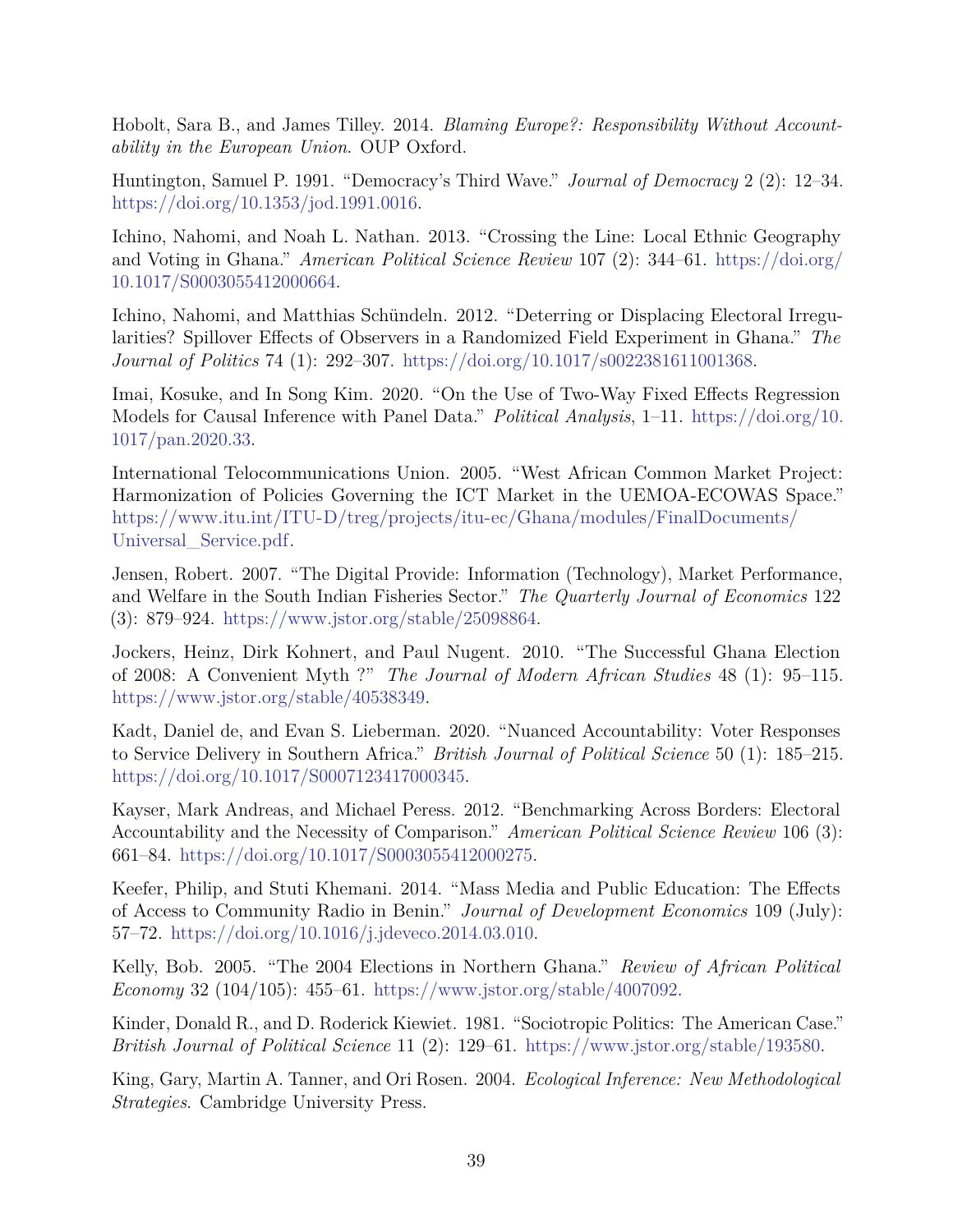<span id="page-39-0"></span>Kosec, Katrina, and Leonard Wantchekon. 2020. "Can Information Improve Rural Governance and Service Delivery?" *World Development* 125 (January): 104376. [https://doi.org/10.1016/](https://doi.org/10.1016/j.worlddev.2018.07.017) [j.worlddev.2018.07.017.](https://doi.org/10.1016/j.worlddev.2018.07.017)

<span id="page-39-3"></span>Kramer, Gerald H. 1971. "Short-Term Fluctuations in U.S. Voting Behavior, 1896-1964." *The American Political Science Review* 65 (1): 131–43. [https://doi.org/10.2307/1955049.](https://doi.org/10.2307/1955049)

<span id="page-39-6"></span>Kramon, Eric. 2016. "Where Is Vote Buying Effective? Evidence from a List Experiment in Kenya." *Electoral Studies* 44 (December): 397–408. [https://doi.org/10.1016/j.electstud.](https://doi.org/10.1016/j.electstud.2016.09.006) [2016.09.006.](https://doi.org/10.1016/j.electstud.2016.09.006)

<span id="page-39-4"></span>Lewis-Beck, Michael, and Maria Celeste Ratto. 2013. "Economic Voting in Latin America: A General Model." *Electoral Studies* 32 (3): 489–93. [https://doi.org/10.1016/j.electstud.2013.](https://doi.org/10.1016/j.electstud.2013.05.023) [05.023.](https://doi.org/10.1016/j.electstud.2013.05.023)

<span id="page-39-2"></span>Lewis-Beck, Michael S., and Mary Stegmaier. 2019. "Economic Voting." *The Oxford Handbook of Public Choice, Volume 1*. [https://doi.org/10.1093/oxfordhb/9780190469733.013.12.](https://doi.org/10.1093/oxfordhb/9780190469733.013.12)

<span id="page-39-11"></span>Lindberg, Staffan I. 2013. "Have the Cake and Eat It: The Rational Voter in Africa." *Party Politics* 19 (6): 945–61. [https://doi.org/10.1177/1354068811436030.](https://doi.org/10.1177/1354068811436030)

<span id="page-39-1"></span>Manacorda, Marco, and Andrea Tesei. 2020. "Liberation Technology: Mobile Phones and Political Mobilization in Africa." *Econometrica* 88 (2): 533–67. [https://doi.org/10.3982/](https://doi.org/10.3982/ECTA14392) [ECTA14392.](https://doi.org/10.3982/ECTA14392)

<span id="page-39-9"></span>Martinez, Luis R. 2019. "How Much Should We Trust the Dictator's GDP Growth Estimates?" SSRN Scholarly Paper ID 3093296. Rochester, NY: Social Science Research Network. [https:](https://doi.org/10.2139/ssrn.3093296) [//doi.org/10.2139/ssrn.3093296.](https://doi.org/10.2139/ssrn.3093296)

<span id="page-39-12"></span>Nathan, Noah L. 2016. "Local Ethnic Geography, Expectations of Favoritism, and Voting in Urban Ghana - Noah L. Nathan, 2016." *Comparative Political Studies*, July. [http:](http://undefined/doi/10.1177/0010414016655540) [//undefined/doi/10.1177/0010414016655540.](http://undefined/doi/10.1177/0010414016655540)

<span id="page-39-13"></span>———. 2019. *Electoral Politics and Africa's Urban Transition: Class and Ethnicity in Ghana*. Cambridge University Press.

<span id="page-39-5"></span>Norpoth, Professor of Political Science Helmut, Helmut Norpoth, Michael S. Lewis-Beck, and Jean-Dominique Lafay. 1991. *Economics and Politics: The Calculus of Support*. University of Michigan Press.

<span id="page-39-7"></span>Nyabola, Nanjala. 2018. *Digital Democracy, Analogue Politics: How the Internet Era Is Transforming Politics in Kenya*. Zed Books Ltd.

<span id="page-39-10"></span>Ofosu, George Kwaku. 2019. "Do Fairer Elections Increase the Responsiveness of Politicians?" *American Political Science Review* 113 (4): 963–79. [https://doi.org/10.1017/](https://doi.org/10.1017/S0003055419000479) [S0003055419000479.](https://doi.org/10.1017/S0003055419000479)

<span id="page-39-8"></span>Orji, Nkwachukwu. 2019. "Social Media and Elections in Nigeria: Digital Influence on Election Observation, Campaigns and Administration." In *Social Media and Politics in Africa: Democracy, Censorship and Security*. Zed Books Ltd.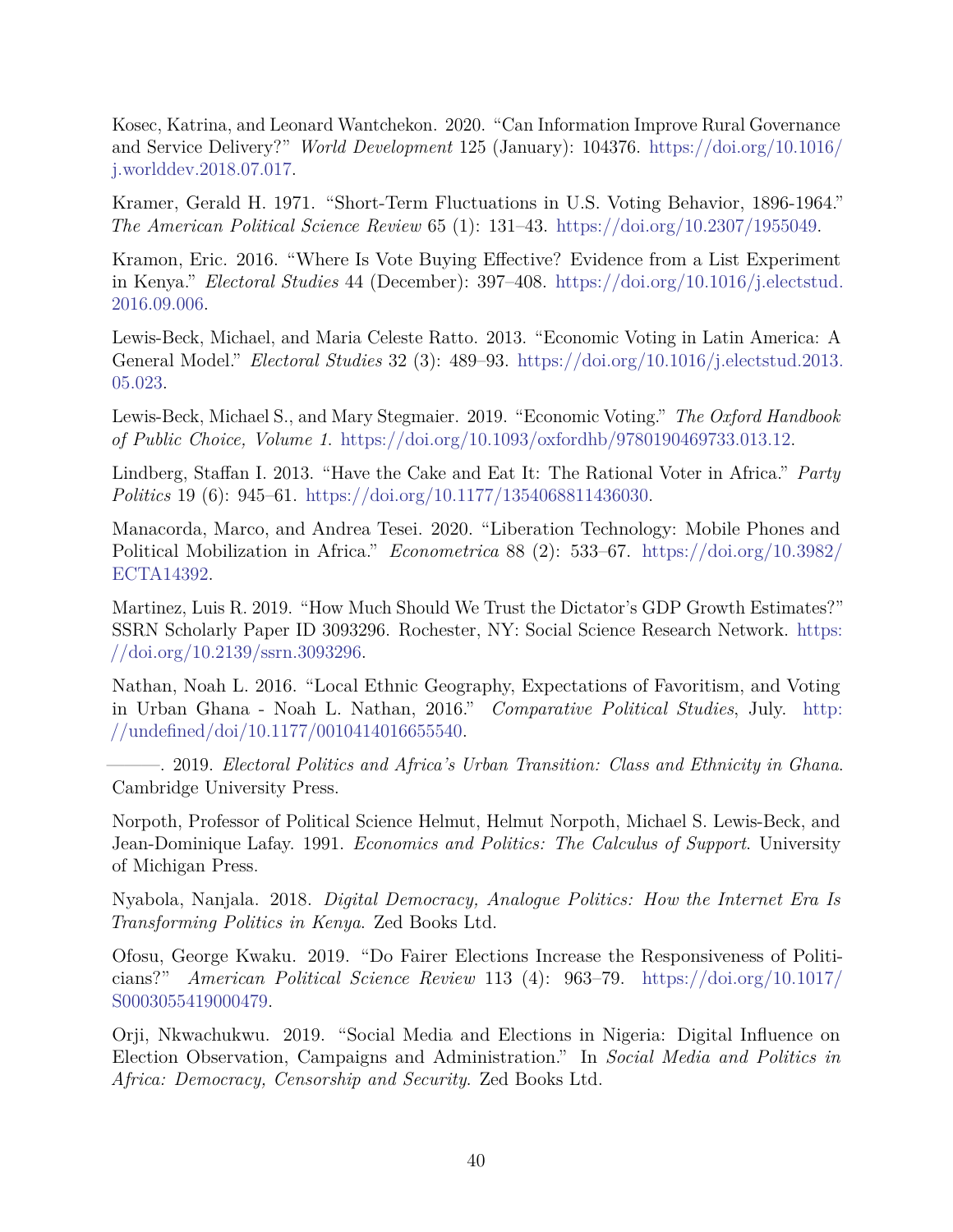<span id="page-40-4"></span>Otchia, Christian, and Simplice Asongu. 2020. "Industrial Growth in Sub-Saharan Africa: Evidence from Machine Learning with Insights from Nightlight Satellite Images." *Journal of Economic Studies* ahead-of-print (ahead-of-print). [https://doi.org/10.1108/JES-05-2020-](https://doi.org/10.1108/JES-05-2020-0201) [0201.](https://doi.org/10.1108/JES-05-2020-0201)

<span id="page-40-13"></span>Pande, Rohini. 2011. "Can Informed Voters Enforce Better Governance? Experiments in Low-Income Democracies." *Annual Review of Economics* 3 (1): 215–37. [https://doi.org/10.](https://doi.org/10.1146/annurev-economics-061109-080154) [1146/annurev-economics-061109-080154.](https://doi.org/10.1146/annurev-economics-061109-080154)

<span id="page-40-10"></span>Pebesma, Edzer, Roger Bivand, Etienne Racine, Michael Sumner, Ian Cook, Tim Keitt, Robin Lovelace, et al. 2021. "Sf: Simple Features for R." [https://CRAN.R-project.org/package=sf.](https://CRAN.R-project.org/package=sf)

<span id="page-40-1"></span>Pierskalla, Jan H., and Florian M. Hollenbach. 2013. "Technology and Collective Action: The Effect of Cell Phone Coverage on Political Violence in Africa." *American Political Science Review* 107 (2): 207–24. [https://doi.org/10.1017/S0003055413000075.](https://doi.org/10.1017/S0003055413000075)

<span id="page-40-12"></span>Preuss, Gary G. 1981. "The Effects of Density and Urban Residence on Voter Turnout." *Population and Environment* 4 (4): 246–65. [https://www.jstor.org/stable/27502946.](https://www.jstor.org/stable/27502946)

<span id="page-40-9"></span>Primus, Simon. 2015. "Economic Voting in Ghana. An in-Depth Study of the Economic Factor in African Elections." [https://epub.ub.uni-muenchen.de/24932/1/100\\_M%C3%BCnchner%](https://epub.ub.uni-muenchen.de/24932/1/100_M%C3%BCnchner%20Beitr%C3%A4ge%20zur%20Politikwissenschaft_Simon%20Primus.pdf) [20Beitr%C3%A4ge%20zur%20Politikwissenschaft\\_Simon%20Primus.pdf.](https://epub.ub.uni-muenchen.de/24932/1/100_M%C3%BCnchner%20Beitr%C3%A4ge%20zur%20Politikwissenschaft_Simon%20Primus.pdf)

<span id="page-40-7"></span>Przeworski, Adam, Michael E. Alvarez, Jose Antonio Cheibub, and Fernando Limongi. 2000. "Democracy and Development: Political Institutions and Well-Being in the World, 1950–1990." *Cambridge Core*. [https://doi.org/10.1017/CBO9780511804946.](https://doi.org/10.1017/CBO9780511804946)

<span id="page-40-11"></span>Qureshi, Sajda. 2013. "What Is the Role of Mobile Phones in Bringing About Growth?" *Information Technology for Development* 19 (1): 1–4. [https://doi.org/10.1080/02681102.2013.](https://doi.org/10.1080/02681102.2013.764597) [764597.](https://doi.org/10.1080/02681102.2013.764597)

<span id="page-40-2"></span>Reeves, Andrew, and James G. Gimpel. 2012. "Ecologies of Unease: Geographic Context and National Economic Evaluations." *Political Behavior* 34 (3): 507–34. [https://doi.org/10.](https://doi.org/10.1007/s11109-011-9167-8) [1007/s11109-011-9167-8.](https://doi.org/10.1007/s11109-011-9167-8)

<span id="page-40-3"></span>Remmer, Karen L. 1991. "The Political Impact of Economic Crisis in Latin America in the 1980s." *The American Political Science Review* 85 (3): 777–800. [https://doi.org/10.2307/](https://doi.org/10.2307/1963850) [1963850.](https://doi.org/10.2307/1963850)

<span id="page-40-8"></span>Riedl, Rachel Beatty. 2014. *Authoritarian Origins of Democratic Party Systems in Africa*. Cambridge University Press.

<span id="page-40-0"></span>Riedl, Rachel Beatty, and Noam Lupu. 2012. "Political Parties and Uncertainty in Developing Democracies - Noam Lupu, Rachel Beatty Riedl, 2013." *Comparative Political Studies*, August. [http://undefined/doi/10.1177/0010414012453445.](http://undefined/doi/10.1177/0010414012453445)

<span id="page-40-6"></span>Riley, Emily. 2019. "Chaos and Comedy: Social Media, Activism and Democracy in Senegal." In *Social Media and Politics in Africa: Democracy, Censorship and Security*. Zed Books Ltd.

<span id="page-40-5"></span>Rueda, David, and Daniel Stegmueller. 2019. *Who Wants What?: Redistribution Preferences in Comparative Perspective*. Cambridge Studies in Comparative Politics. Cambridge: